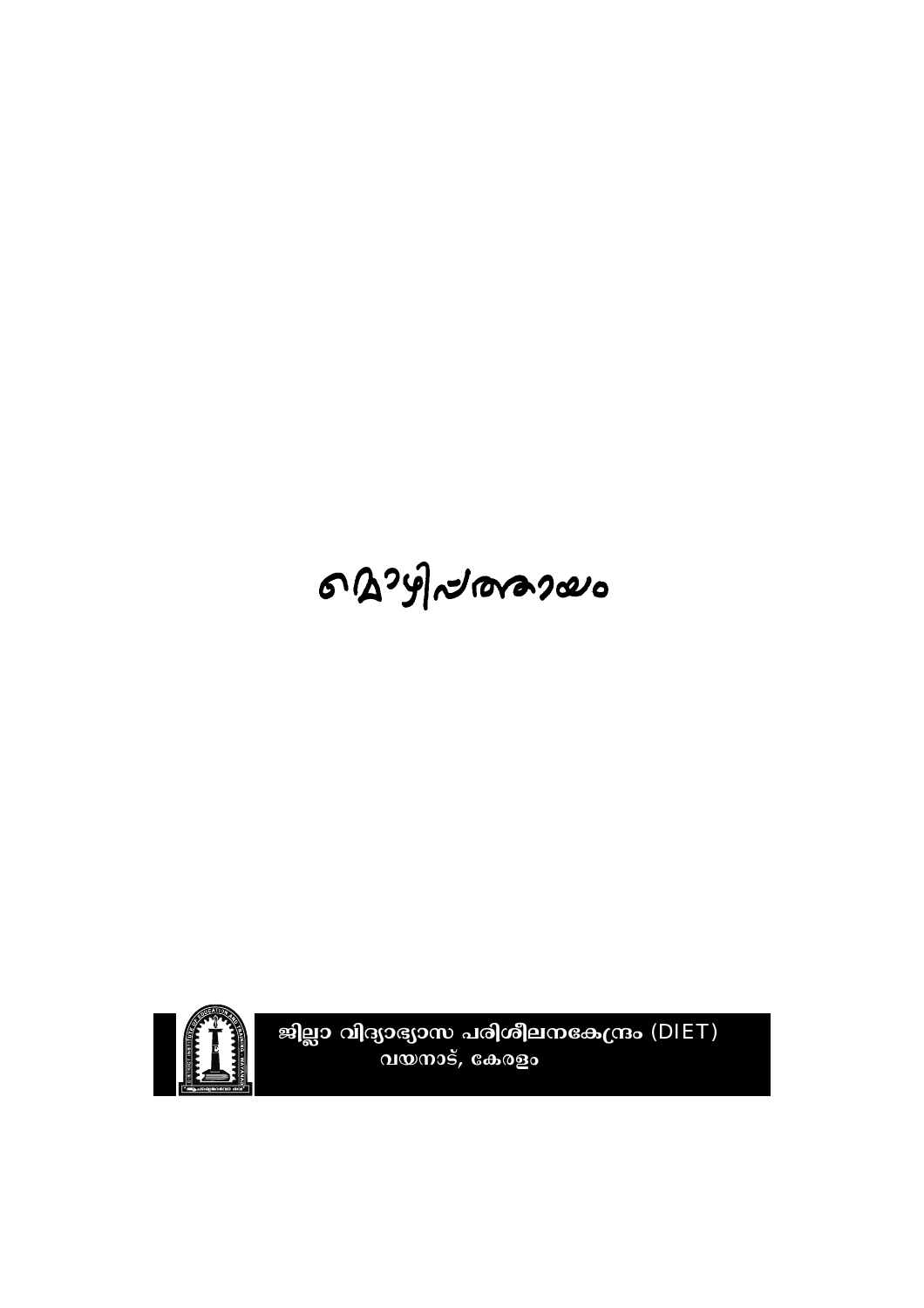"The narratives of the world are numberless. Narrative is first and foremost a prodigious variety of genres, themselves distributed amongst different substances -- as though any material were fit to receive man's stories. Able to be carried by articulated language, spoken or written, fixed or moving images, gestures, and the ordered mixture of all these substances; narrative is present in myth, legend, table, tale, novella, epic, history, tragedy, drama, comedy, mime, painting (think of Carpaccio's Saint Ursula), stained-glass windows, cinema, comics, news item, conversation. Moreover, under this almost infinite diversity of forms, narrative is present in every age, in every place, in every society; it begins with the very history of mankind and there nowhere is nor has been a people without narraitve. All classes, all human groups, have their narratives, enjoyment of which is very often shared by men with different even opposing, cultural backgrounds. Caring nothing for the division between good and bad literature, narrative is international, transhistorical, transcultural: it is simply there, like life itself".

- A Roalnd Barthes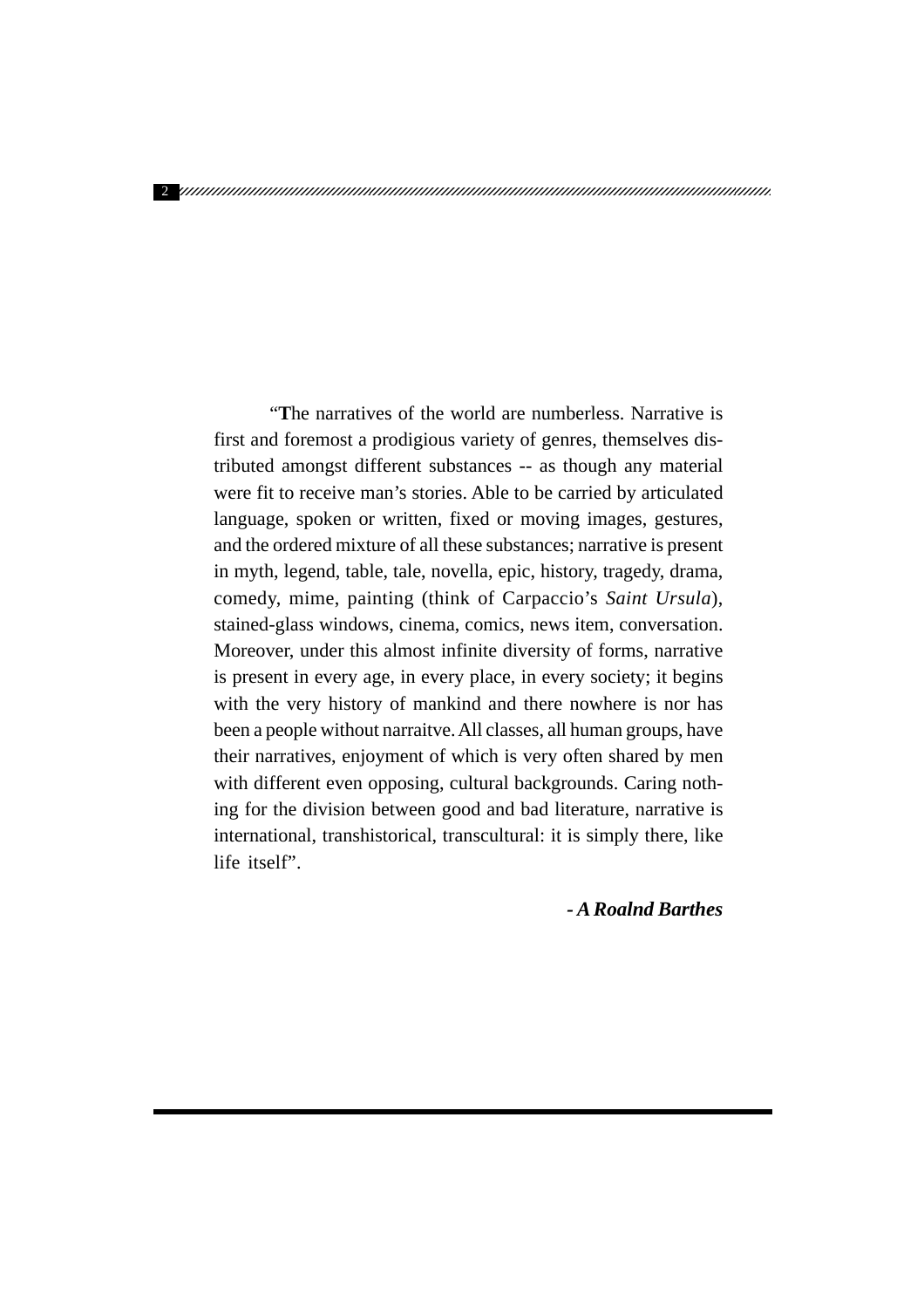### മൊഴിപ്രരരാഖം തുറക്കുമ്പോൾ......

പുതിയ ഭാഷാപഠനരീതി കുട്ടികളുടെ ആശയവിനിമയശേ ഷികളെ ശക്തമാക്കിയിട്ടുണ്ട്. ഭാഷ പഠിപ്പിക്കേണ്ടതല്ലെന്നും ഭാഷാശേഷികളുടെ സമഗ്രവികാസത്തിലൂടെ ഭാഷ സ്വായത്ത മാക്കുകയാണ് വേണ്ടതെന്നുമുള്ള നൂതനദർശനമാണ് നമുക്കു ള്ളത്. ഈ ആശയങ്ങളാൽ പ്രേരിതമായ ക്ലാസ്റും പ്രവർത്തന ങ്ങളാണ് നമുക്കുള്ളതെങ്കിലും പിഴവുകളില്ലാതെ എഴുതുന്നതിന് കുട്ടികളിലധികം പേർക്കും കഴിയുന്നില്ല എന്ന പരാതി നില നിൽക്കുന്നുണ്ട്.

ഈ പോരായ്മയുടെ കാരണങ്ങളെക്കുറിച്ച് ഇനിയും പഠി ക്കേണ്ടിയിരിക്കുന്നു. നിലവിലുള്ള പഠനസമീപനത്തിനനുസൃ തമായി ഈ പോരായ്മ പരിഹരിക്കാനുള്ള ഒരു ചെറുശ്രമമാണ് ഈ പുസ്തകരചന. ജില്ലയിലെ പ്രഗത്ഭരായ ഒരുപറ്റം ഭാഷാ ധ്യാപകരുടെ കൂട്ടായ ആലോചനയിൽനിന്നുമാണ് ഈ പുസ്തകം രൂപംകൊണ്ടിട്ടുളളത്. പ്രശ്നപരിഹാരത്തിനുള്ള ഒറ്റ മൂലി എന്ന നിലയിലല്ല ഇതിലെ പ്രവർത്തനങ്ങൾ രൂപപ്പെടു ത്തിയിട്ടുള്ളത്. ഭാഷാപഠനസമീപനത്തിനനുസൃതമായിത്തന്നെ യാണ് ഇതിലെ ഓരോ പ്രവർത്തനവും വിശദമാക്കിയിട്ടുള്ളത്. അവധാനതയോടെ ഇത് വായിക്കുകയും ചർച്ചചെയ്യുകയും സന്ദർഭാനുസൃതമായി വേണ്ട മാറ്റങ്ങളോടെ ഒരു ട്രൈ ഔട്ട് എന്ന നിലയിൽ പ്രയോഗിച്ചുനോക്കുകയുമാണ് വേണ്ടത്. ഈ അർത്ഥത്തിൽ 'മൊഴിപ്പത്തായം' സമർപ്പിച്ചുകൊള്ളുന്നു.

### ജോർജ്ജ് ജോസഫ്

പ്രിൻസിപ്പാൾ, ഡയറ്റ്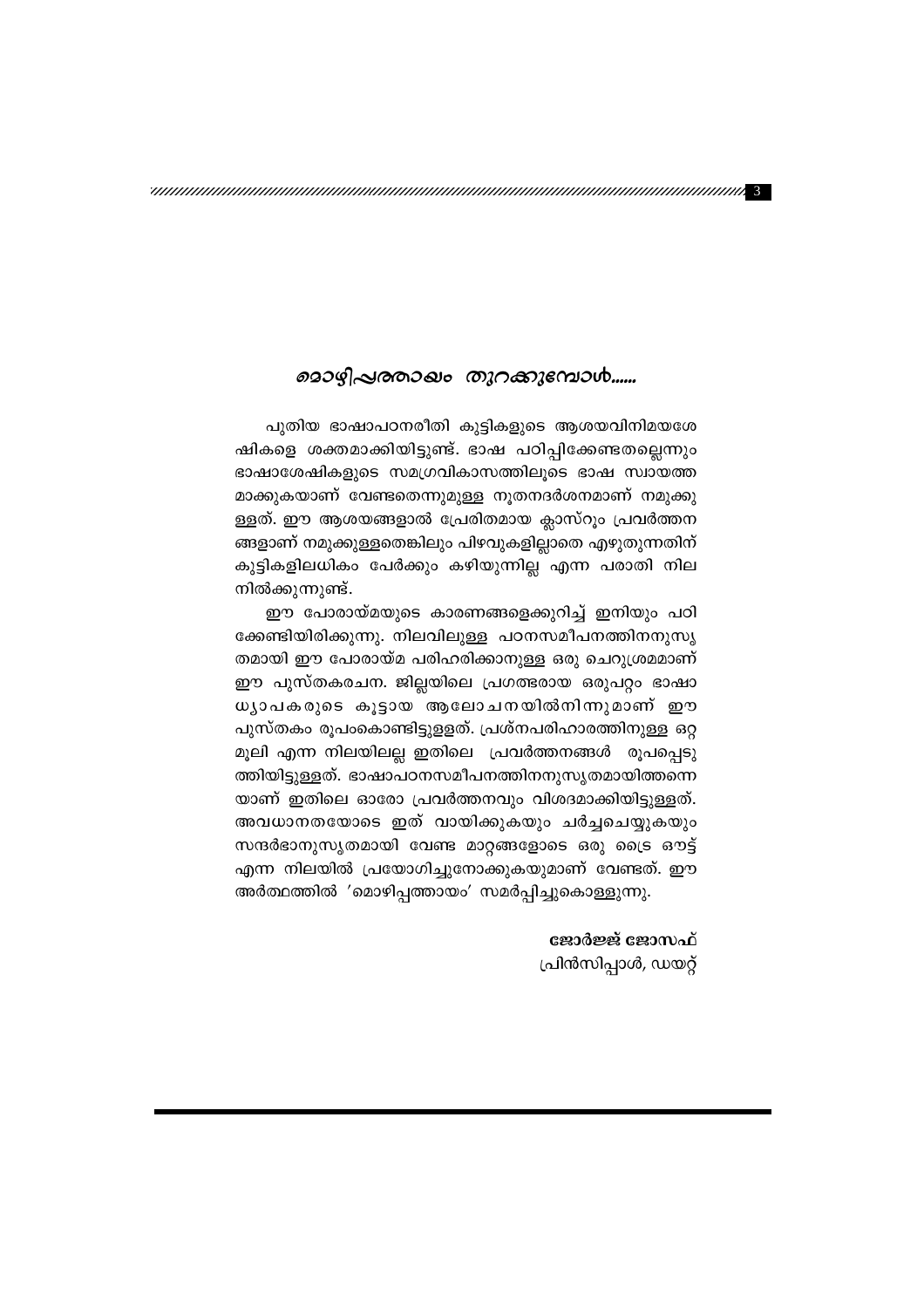| മുഖവുര                                     | 5  |
|--------------------------------------------|----|
| എഴുത്തിലെ പിഴവുകൾ തിരുത്തുന്നതിന്          |    |
| ചില നിർദ്ദേശങ്ങൾ                           | 7  |
| യൂണിറ്റ് I                                 | 10 |
| ആശയമേഖല - പ്രകൃതി                          |    |
| (സംഭാഷണം, കവിത, യാത്രാവിവരണം)              |    |
| യൂണിറ്റ് II                                | 16 |
|                                            |    |
| ആശയമേഖല : മാനവികത                          |    |
| (നിവേദനം, നോട്ടീസ്, പോസ്റ്റർ, കത്ത്, ഡയറി) |    |
| യൂണിറ്റ് III                               | 24 |
| ആശയമേഖല : കുട്ടിക്കാലം                     |    |
| (കഥ, സംഭാഷണം, ഡയറി, വിവരണം)                |    |
| യൂണിറ്റ് IV                                | 31 |
| ആശയമേഖല : ജന്തുക്കൾ                        |    |
| (നാടകം, സംഭാഷണം, ഡയറി, വിവരണം)             |    |
| യൂണിറ്റ് $V$                               | 35 |
| വനസംരക്ഷണം                                 |    |
| (അഭിമുഖം)                                  |    |
| യൂണിറ്റ് VI<br>Ш                           | 36 |
| ദേശീയബോധം                                  |    |
| (തൂലികാചിത്രം, നോട്ടീസ്, പത്രവാർത്ത)       |    |
| പരിഗണിച്ച വൃവഹാരരൂപങ്ങൾ                    | 44 |
| ഇനിയും പരിഗണിക്കപ്പെടേണ്ട വ്യവഹാരരൂപങ്ങൾ   | 45 |
| ഉൾപ്പെടുത്തിയ പാഠഭാഗങ്ങൾ                   | 45 |
| ശിൽപ്പശാലയിൽ പങ്കെടുത്തവർ                  | 46 |

### ഉള്ളടക്കം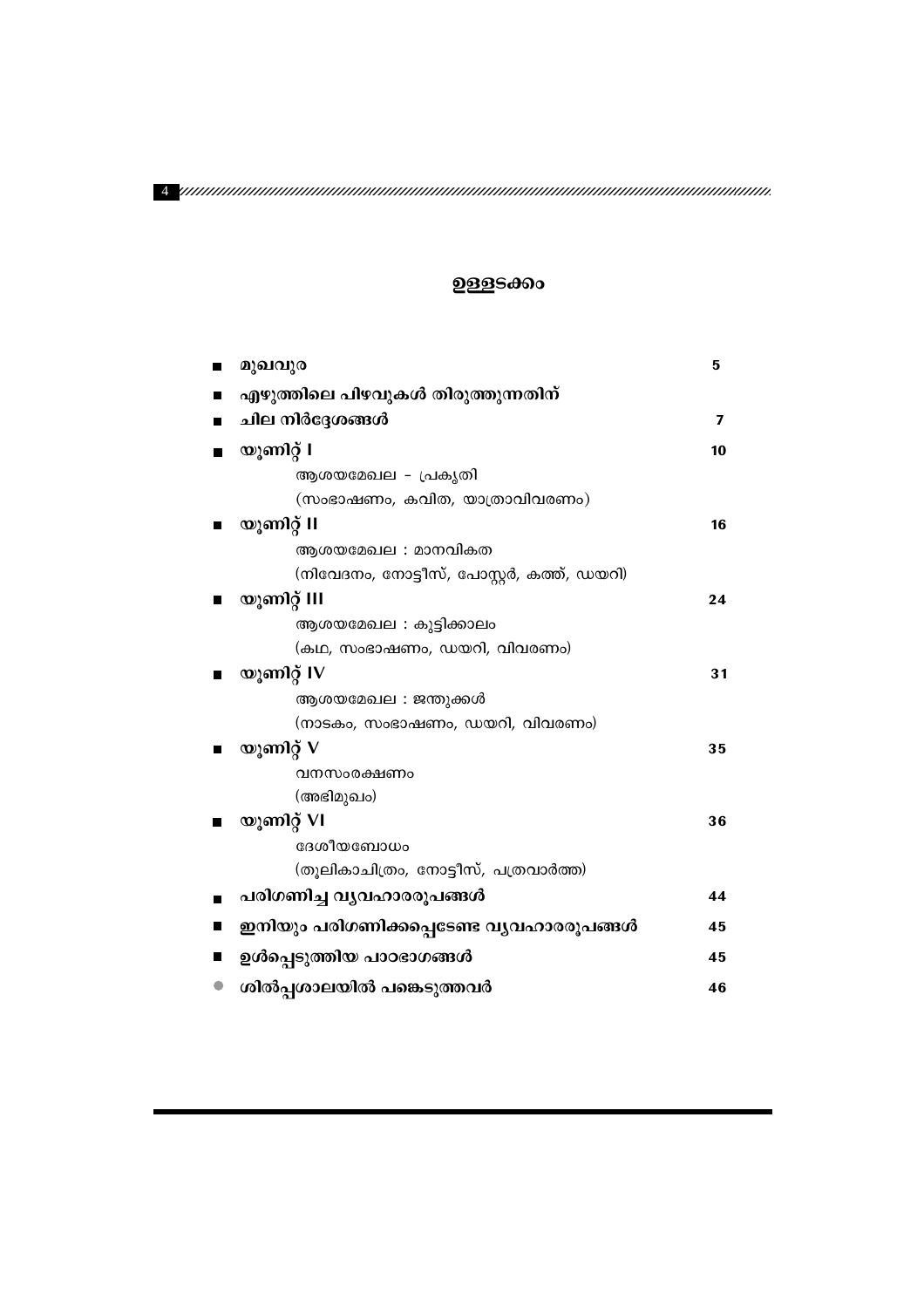### മുഖവുര

കുട്ടിക്കു ലഭിക്കുന്ന അനുഭവങ്ങൾ തന്റെ സ്വന്തം രീതിയിൽ പുനഃസൃഷ്ടിക്കു വാനുള്ള കഴിവാണ് ലേഖനത്തിലൂടെ വിക സിക്കേണ്ടത്. സ്വന്തം നിഗമനങ്ങൾ രൂപീ കരിക്കുകയും ആശയങ്ങളെ ക്രോഡീകരി ക്കുകയും ചെയ്യുന്നതിനുള്ള ശേഷി നേടു ന്നതുവഴിയാണ് ലേഖനം പിഴവറ്റതാകു ന്നത്. തന്റെ ആശയങ്ങളെ മറ്റുള്ളവർക്കു വായിച്ചുമനസ്സിലാക്കുവാൻ കഴിയണം. ചിന്തകൾ, വികാരങ്ങൾ എന്നിവയെ സർഗ്ഗാ ത്മകമായി ആവിഷ്ക്കരിക്കുവാനും കുട്ടിക്കു കഴിയണം. അക്ഷരത്തെറ്റ്, വാകൃഘടന യിലെ പിഴവുകൾ, ശൈലീപരമായ പോരാ യ്മകൾ തുടങ്ങി ലേഖനത്തിൽ സംഭവിക്കാ നിടയുള്ള തെറ്റുകൾ നിരവധിയാണ്. ഇവ പരിഹരിക്കുന്നതിന് ഒറ്റമൂലികൾ നിർദ്ദേശി ക്കുക സാധ്യമല്ല. എങ്കിലും പ്രശ്നം പരി ഹരിക്കുകതന്നെ വേണം. ഇതിനുള്ള ചില വഴികളാണ് ഈ പുസ്തകത്തിൽ പരാമർശി ക്കുന്നത്.

പാഠൃപദ്ധതി നവീകരണത്തിനു മുൻപും ഈ പ്രശ്നം നിലനിന്നിരുന്നുവെന്ന് നമുക്കറിയാം. അക്ഷരത്തെറ്റ് പരിഹരിക്കാൻ "അക്ഷരപ്പുലരി" പോലെയുള്ള സംരംഭ ങ്ങൾ നടന്നിരുന്നതായി ഓർമ്മിക്കുമല്ലോ. അക്ഷരം, പദം, വാക്യം എന്നതായിരുന്നു പരമ്പരാഗതരീതിയുടെ മാർഗം. ഈ രീതി യുടെ പോരായ്മകൾ നിരവധി സന്ദർഭങ്ങ ളിൽ അധ്യാപക സമൂഹം ചർച്ചചെയ്തി ട്ടുണ്ട്. പുതിയ ഭാഷാപഠനസമീപനം ഈ രീതി പാടേ ഉപേക്ഷിക്കുകയാണുണ്ടായത്. ഭാഷയെ സമഗ്രമായി കണ്ടുകൊണ്ടുളള താണ് പുതുസമീപനം. ഭാഷാവൃവഹാരരൂ പങ്ങൾക്കു പ്രാധാന്യം നൽകുന്ന രീതി

പാഠ്യപദ്ധതി നവീകരണത്തിന്റെ ഭാഗ മായി ഭാഷാപഠനമേഖലയിൽ വിപുലവും അർത്ഥപൂർണ്ണവുമായ നിരവധി പൊളിച്ചെ ഴുത്തുകൾ നടന്നിട്ടുണ്ട്. ചോംസ്കി, വൈഗോട്സ്കി തുടങ്ങിയവരുടെ പഠനസി ദ്ധാന്തങ്ങളും ഭാഷാസമഗ്രതാദർശന ത്തിന്റെ അടിസ്ഥാനത്തിൽ ഭാഷാശേഷി കളെ സമഗ്രമായി കാണുകയും ഭാഷാപഠ നത്തിൽ ഭാഷാവൃവഹാരരൂപങ്ങൾക്കു പ്രാധാന്യം നൽകുകയും ചെയ്തതുവഴി യാണ് പ്രകടമായ മാറ്റങ്ങൾ കണ്ടുതുടങ്ങി യത്. കുട്ടിയുടെ സർഗാത്മകശേഷി വിക സനത്തിനും ബഹുമുഖ ബുദ്ധിശക്തിയുടെ പരിപോഷണത്തിനും സവിശേഷശ്രദ്ധ നൽകുംവിധമാണ് ഭാഷയടക്കമുള്ള വിവിധ വിഷയങ്ങളുടെ പാഠൃപദ്ധതി രൂപീകരിക്ക പ്പെട്ടിട്ടുള്ളത്. ഇതൊക്കെയാണെങ്കിലും കുട്ടികൾക്ക് തങ്ങളുടെ മനസ്സിലുദിക്കുന്ന ആശയങ്ങളെ ഫലപ്രദമായി ലേഖനത്തി ലൂടെ വെളിപ്പെടുത്താൻ കഴിയുന്നില്ല എന്ന് വ്യാപകമായി പരാതികൾ ഉയരുന്നുണ്ട്. ഈ പ്രശ്നത്തെ ഗൗരവത്തോടെ തന്നെ പരിഗണിക്കേണ്ടതുമുണ്ട്. ശ്രവണം, ഭാഷണം, വായന, ലേഖനം എന്നീ ആശ യവിനിമയശേഷികളെ ഒറ്റക്കൊറ്റയ്ക്കെടു ത്തുകൊണ്ടുള്ള സാമ്പ്രദായികരീതി ഉപേ ക്ഷിക്കപ്പെട്ടുവെങ്കിലും ഇനിയുമവശേഷി ക്കുന്ന ഈ പ്രശ്നത്തിന്റെ കാരണങ്ങളന്വേ ഷിക്കേണ്ടതില്ലേ? ഇത്തരമന്വേഷണത്തി നൊടുവിൽ രൂപീകരിക്കപ്പെട്ട ആശയങ്ങ ളുടെയും ധാരണകളുടെയും അടിസ്ഥാന ത്തിലാണ് കുട്ടികളുടെ ലേഖനവൈഷമ്യം മുഖ്യവിഷയമായെടുത്തുകൊണ്ട് ഇത്തര മൊരു പുസ്തകം പ്രസിദ്ധീകരിക്കുന്നത്.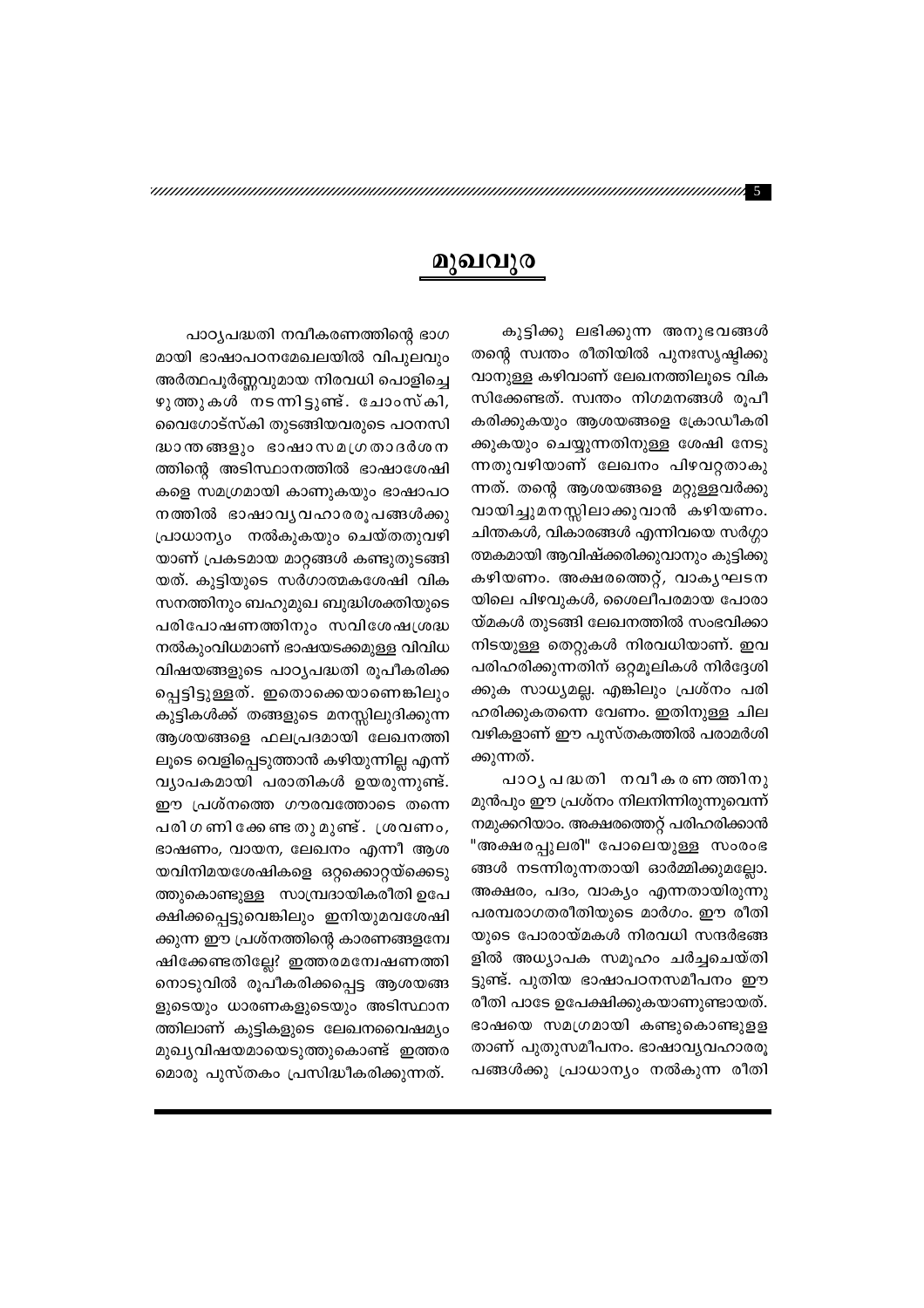യാണ് ഇപ്പോൾ നിലവിലുള്ളത്. എന്തുകൊണ്ട് ഭാഷാവൃവഹാരരൂപ ങ്ങൾ?

വ്യവഹാരരൂപങ്ങളിലാണ് ഭാഷ നില നിൽക്കുന്നത്. ആശയവിനിമയം, ഭാഷാപര മായ ബുദ്ധി, വ്യക്തിത്വവികസനം, സാമൂഹ്യ ബന്ധം, സാംസ്ക്കാരികബോധം എന്നിവ യെല്ലാം സാർത്ഥകമാകുന്നത് വ്യവഹാരരു പങ്ങളിലാണ്. അക്ഷരം, പദം, വാകൃം എന്നിവയിലല്ല ഉചിതമായ രീതിയിൽ രൂപീ കരിക്കുമ്പോഴാണ് അവ അർത്ഥപൂർണ്ണമാ കുന്നത്. പ്രത്യേക സന്ദർഭങ്ങളിൽ ആശയ ങ്ങളെ അർത്ഥപൂർണ്ണമായി വിനിമയം ചെയ്യു ന്നതിനുള്ള ഫലപ്രദമായ ഉപാധിയാണ് വൃവഹാരരൂപം. ഇതിലൂടെ ശ്രവണം, ഭാഷണം, വായന, ലേഖനം തുടങ്ങിയ അടി സ്ഥാന നൈപുണികൾ വികസിക്കും. വൃത്യസ്ത വൃവഹാരരൂപങ്ങളിലൂടെയുള്ള ഭാഷാശേഷീവികസനത്തിനാണ് ഊന്നൽ നൽകുന്നത്. ഇതിനായി ലഭിക്കുന്ന പഠനാ നുഭവങ്ങൾ അടിസ്ഥാന ഭാഷാശേഷികളെ സമഗ്രമായി കണ്ടുകൊണ്ടുള്ള ഭാഷാർജ്ജ നസന്ദർഭങ്ങളായിരിക്കണം. ഭാഷാവ്യവഹാ രരൂപങ്ങൾ പ്രയോജനപ്പെടുത്തുന്ന പഠന മുറി ഇത്തരം പഠനാനുഭവങ്ങളാണ് വാഗ്ദാനം ചെയ്യുന്നത്.

#### അധ്യാപകരോട്

കുട്ടികളുടെ ലേഖനവൈഷമ്യം പരിഹ രിക്കുന്നതിനുള്ള ഒരു ട്രൈ ഔട്ട് മാതൃക യാണ് ഈ പുസ്തകത്തിന്റെ ഉള്ളടക്കം. നാലാംതരത്തിലെ പാഠപുസ്തകത്തെ അവ ലംബമാക്കിയാണ് മാറ്റർ തയ്യാറാക്കിയിട്ടു

ള്ളത്. വൃത്യസ്ത പാഠഭാഗങ്ങളെ തീമുക ളുടെ അടിസ്ഥാനത്തിൽ സംയോജിപ്പിച്ചു കൊണ്ടാണ് പ്രവർത്തനങ്ങൾ രൂപീകരിച്ചി ട്ടുള്ളത്. പാഠൃപദ്ധതി സമീപനത്തിലൂടെയും പരിശീലനപരിപാടികളിലുടെയും വിശദമാ ക്കപ്പെട്ടിട്ടുള്ള ആശയങ്ങൾ തന്നെയാണ് പ്രവർത്തനങ്ങളായി രൂപപ്പെടുത്തിയിട്ടു ള്ളത്. ഈ പുസ്തകത്തിലെ പ്രവർത്തന ങ്ങൾ നടപ്പിലാക്കുന്നതിനായി പ്രത്യേകം സമയം കണ്ടെത്തണമെന്നില്ല. പാഠങ്ങളോ രോന്നും പിന്നിടുന്ന മുറയ്ക്ക് ഈ പ്രവർത്ത നങ്ങൾ പരിഗണിച്ചാൽ മതിയാകും. പാഠ ഭാഗങ്ങളുമായി ബന്ധപ്പെടുത്തി വൃതൃസ്ത് വ്യവഹാരരൂപങ്ങൾ കണ്ടെത്തുകയും പ്രക്രി യാബന്ധിതമായി അവയുടെ നടത്തിപ്പ് വിശ ദമാക്കുകയുമാണ് ചെയ്തിട്ടുള്ളത്. ഏതാ ണ്ടെല്ലാ പ്രവർത്തനങ്ങൾക്കും സമാനമായ പ്രക്രിയാഘട്ടങ്ങളാണുള്ളതെങ്കിലും ഓരോ പ്രവർത്തനത്തിനും ശേഷം പ്രക്രിയകൾ സൂചിപ്പിച്ചിട്ടുണ്ട്. കുട്ടികൾക്ക് മടുപ്പുണ്ടാകാ ത്തവിധം വൈവിധ്യപൂർണ്ണമായി പ്രവർത്ത നങ്ങൾ നടപ്പിലാക്കാൻ ശ്രമിക്കുമല്ലോ. പ്രവർത്തനങ്ങൾ മുന്നേറുന്നതിനനുസരിച്ച് ഇടക്കാലവിലയിരുത്തലുകൾ നടത്തണം. പ്രായോഗികമായ വൈഷമ്യങ്ങൾ, നേട്ടങ്ങൾ എന്നിവ കുറിച്ചുവെയ്ക്കണം. നിരന്തരമൂല്യ നിർണ്ണയത്തിലൂടെ കുട്ടിയുടെ പഠനനേട്ടം, പ്രവർത്തനത്തിന്റെ നേട്ടങ്ങൾ, പോരായ്മ കൾ, ടീച്ചറുടെ ഇടപെടലുകൾ എന്നിവ വില യിരുത്തണം. ഇങ്ങനെ രൂപീകരിക്കപ്പെടുന്ന വിലയിരുത്തലുകൾ ഡയറ്റിനെ അറിയി ക്കാൻ ശ്രമിക്കുമല്ലോ.

– എഡിറ്റർ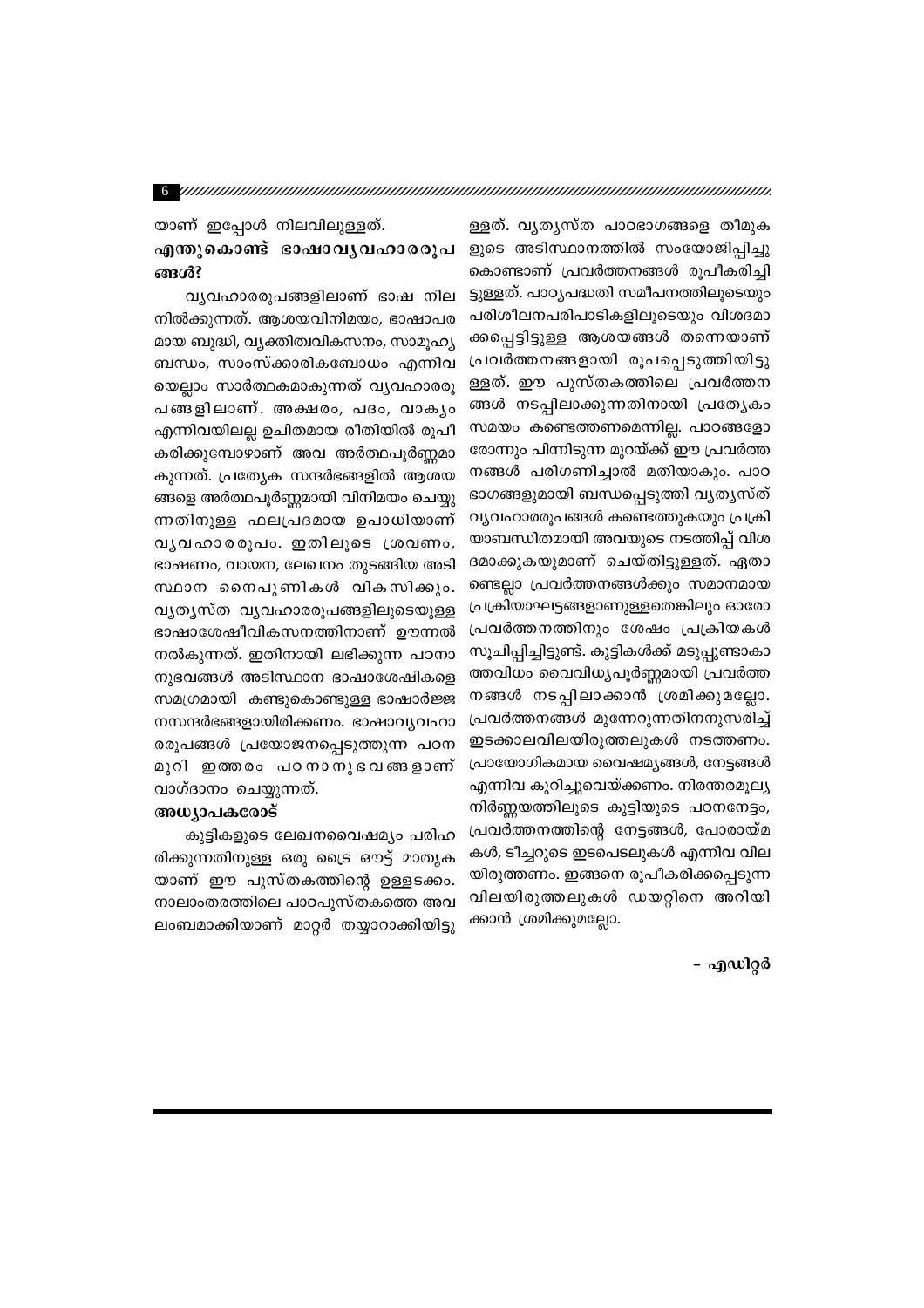, 1999), 1999, 1999, 1999, 1999, 1999, 1999, 1999, 1999, 1999, 1999, 1999, 1999, 1999, 1999, 1999, 1999, 1999, <br>1999, 1999, 1999, 1999, 1999, 1999, 1999, 1999, 1999, 1999, 1999, 1999, 1999, 1999, 1999, 1999, 1999, 1999, 1

### എഴുത്തിലെ പിഴവുകൾ തിരുത്തുന്നതിന് ചില നിർദേശങ്ങൾ

കുട്ടികളുടെ രചനകളിൽ ധാരാളം പിഴവുകളുണ്ടാകാം. കുട്ടികളുടെ ആത്മവിശ്വാസം തകർക്കുംവിധമുള്ള ശാസനകളോ, വെട്ടിത്തിരുത്തലുകളോ ഇതിനു പരിഹാരമാവില്ല. തെറ്റുകൾ സ്വയം കണ്ടെത്തി തിരുത്തുന്നതിനുള്ള അവസരമൊരുക്കുകയാണ് വേണ്ടത്. സാധാരണ കണ്ടുവരുന്ന പിഴവുകൾ എന്തൊക്കെയാണ്?

- വാക്കുകൾക്ക് അകലമില്ല.
- ചിഹ്നനം ശരിയല്ല (പൂർണ്ണവിരാമം, അർദ്ധവിരാമം, ആശ്ചര്യചിഹ്നം, ചോദ്യചിഹ്നം മുതലായവ)
- സ്വരചിഹ്നങ്ങൾ മാറിപ്പോകുന്നു. (ഉദാ : ഏകാരം ഓകാരമാവുന്നു)
- കർത്താവ് ആവർത്തിക്കപ്പെടുന്നു.

കുട്ടികളുടെ രചനകൾ ചാർട്ടുപേപ്പറിലെഴുതി പൊതുചർച്ചയിലൂടെ പോരായ്മകൾ തിരിച്ചറിയുന്നതിന് അവസരം നൽകണം. കുട്ടികൾ തന്നെ തെറ്റുകൾ വിലയിരുത്തുന്ന തിനുള്ള സൂചകങ്ങൾ വികസിപ്പിക്കണം. ഓരോ ഘട്ടത്തിലും ഇത്തരത്തിലുള്ള സൂചക ങ്ങൾ ജൈവികമായി രൂപപ്പെടണം.

- വാക്കുകൾ തമ്മിൽ അകലമുണ്ടായിരിക്കണം.
- അനുയോജ്യമായ ചിഹ്നങ്ങൾ ചേർക്കണം.
- സ്വരചിഹ്നങ്ങൾ കൃത്യമായിരിക്കണം.

ഇത്തരത്തിൽ സൂചകങ്ങൾ വികസിച്ചുവരികയും ഇതിന്റെ അടിസ്ഥാനത്തിൽ സ്വയം തിരുത്തുന്നതിന് അവസരം നൽകുകയും വേണം.

എഡിറ്റിംഗ് : വ്യക്തിഗത രചനകൾക്കുശേഷം രൂപപ്പെടുന്ന ഗ്രൂപ്പുരചനകളാണ് എഡി റ്റിംഗിനു വിധേയമാക്കേണ്ടത്. ഗ്രൂപ്പു രചനകളിൽ പൊതുവെ മികച്ചതെന്ന് കുട്ടികൾ വിലയിരുത്തിയവയാണ് വീണ്ടും എഡിറ്റിംഗിനായി പരിഗണിക്കേണ്ടത്.

- വാകൃഘടനാപരമായ പിഴവുകൾ പൊതുവെ കുറവായിരിക്കും.
- $\bullet$  ആശയതലത്തിലെ തെറ്റുകളുടെ പരിഹാരത്തിന് ടീച്ചർ നൽകുന്ന മാതൃകകൾ ഏറ്റവും പ്രധാനമാണ്.
- $\bullet$  ശൈലീപരമായ എഡിറ്റിംഗിനും അവസരമുണ്ടാകണം.
- $\bullet$  കഥയെഴുതുമ്പോൾ കുട്ടികൾ വാകൃത്തിന്റെ സ്വാഭാവികഘടനയിൽ ചില വ്യതിയാനങ്ങൾ വരുത്താറുണ്ട്. ഉദാ : കണ്ടു ഞാൻ സീതയെ.
- $\bullet$  ചിലപ്പോൾ ചില പദങ്ങൾ സന്ദർഭത്തിനു യോജിക്കാത്തവിധം പ്രയോഗിച്ചു എന്നും വരാം. ഇവയൊക്കെ പൊതുചർച്ചയിലൂടെ പരിഹരിക്കാവുന്നതാണ്.

പുനരുക്തിദോഷം : മഴ പെയ്തതുകൊണ്ടാണ് ഞാൻ ക്ലാസിൽ വരാത്തതിനു കാരണം. ഇത്തരം വാകൃങ്ങളും എഴുതിക്കാണാറുണ്ട്.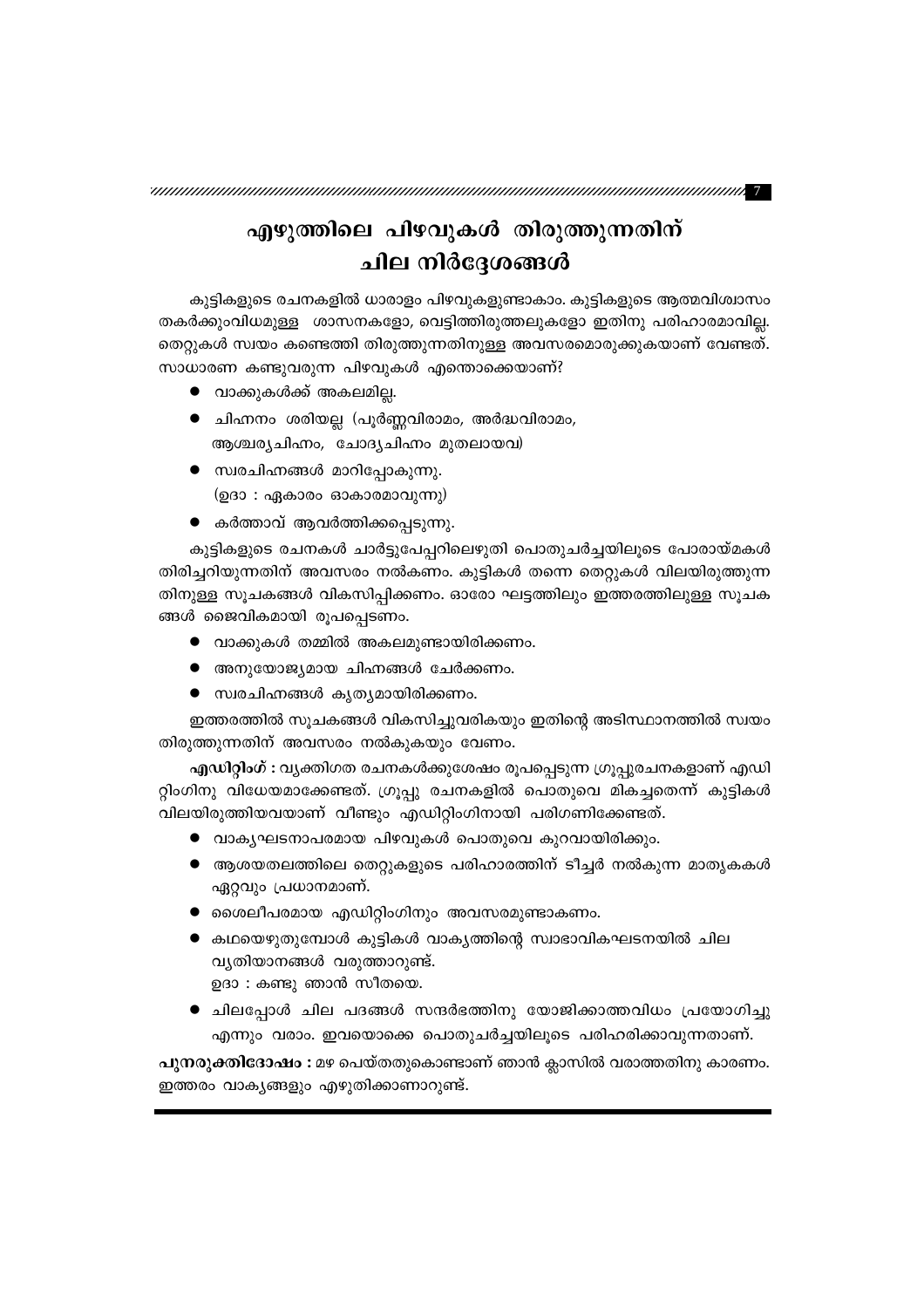ഈ വാചകം മറ്റേതെങ്കിലും വിധത്തിൽ പറയാമോ?

ഇവിടെ അധികപദങ്ങൾ ഉപയോഗിച്ചിട്ടുണ്ടോ?

ഈ ചോദ്യങ്ങളിലൂടെ സ്വയം തിരുത്താനവസരം നൽകാം. കുട്ടികൾക്ക് തിരുത്താ നാവുന്നില്ലെങ്കിൽ ടീച്ചർക്ക് നേരിട്ടിടപെടാവുന്നതാണ്.

ശൈലീപരമായ പ്രയോഗങ്ങൾ ബോധപൂർവ്വം സൃഷ്ടിച്ചെടുക്കുന്നതാണ്. അത് സ്ഥായത്ത (acquire)മാക്കുന്നതല്ല, അതുകൊണ്ടുതന്നെ ശരിയായ മാതൃകകൾ നൽകാ വുന്നതാണ്.

### <u>സർവ്വനാമങ്ങൾ :</u>

രവി ചോയി.

രവി കടയിൽ പോയി.

രവി സിനിമ കണ്ടു.

ഇവിടെ രവി എന്ന് ആവർത്തിച്ചുകൊണ്ടിരിക്കണമോ?

- അവൻ
- അയാൾ
- $\bullet$  അദ്ദേഹം

സമത്വം, ബഹുമാനം തുടങ്ങിയവ സന്ദർഭാനുസൃതം ബോധ്യമാവുകയും അതിന നുസരിച്ച് സർവ്വനാമങ്ങൾ ഉപയോഗിക്കുകയും വേണമെന്ന ധാരണ കുട്ടികൾക്ക് നൽകാൻ കഴിയണം.

അക്ഷരത്തെറ്റ്: ചിഹ്നം, ചിഹ്നനം (Punctuation), വാക്കുകളുടെ അകലം മുതലായവ ഒരു കാറ്റഗറിയായി പരിഗണിക്കാവുന്നതാണ്. ഈ മേഖലയിൽ തെറ്റുകളുണ്ടാവുക സ്വാഭാ വികമാണ്. വാമൊഴിപോലെ സ്വാഭാവികമല്ലല്ലോ എഴുത്ത്. എഴുത്ത് സാങ്കേതികമായി രൂപപ്പെടുത്തുന്ന ആശയവിനിമയ ഉപാധിയാണ്. എഴുതിത്തുടങ്ങുമ്പോൾ കുട്ടികൾക്ക് ആത്മവിശ്വാസമുണ്ടാക്കുകയാണ് വേണ്ടത്. ചില ഘട്ടങ്ങളിൽ നേരിട്ടുള്ള തിരുത്തലുക ളുമാവാം.

ഉദാ: 'നഖം' എന്നതിന് 'നഗം' എന്നെഴുതിയെന്നിരിക്കട്ടെ.

'ഖ' വേണോ 'ഗ' വേണോ എന്നു ചോദിക്കാം.

കുട്ടികൾ ഉത്തരം പറയുന്നില്ലെങ്കിൽ 'ഖ' ചൂണ്ടിക്കാണിക്കാം. ഉച്ചാരണത്തിൽ ശ്രദ്ധി ക്കുകയും വേണം.

'വലിയ' എന്നതിന് 'വലയ' എന്നെഴുതിയെന്നിരിക്കട്ടെ.

വലയ അടിവരയിടുക - കുട്ടികൾ സ്വയം പരിശോധിക്കട്ടെ.

**ചിഹ്നം ചേർക്കൽ :** ചിഹ്നം ചേർക്കൽ കുട്ടികളുടെ Phonemic conscious മായി ബന്ധ പ്പെട്ടതാണ്. തെറ്റുന്ന ചിഹ്നങ്ങൾ ഉപയോഗിച്ചുകൊണ്ടുള്ള വൃവഹാരരൂപങ്ങൾക്ക് പ്രാധാന്യം നൽകണം. അവ ഓരോന്നും എഴുത്തിലേക്കു നയിക്കുകയും എഡിറ്റിംഗ് വരെയുള്ള ഘട്ടങ്ങൾ ക്രമാനുഗതമായി പൂർത്തിയാക്കുകയും വേണം.

ഭാഷാവ്യവഹാരരൂപങ്ങൾക്കു പ്രാധാന്യം നൽകിക്കൊണ്ടുളള പ്രവർത്തനങ്ങളാണ്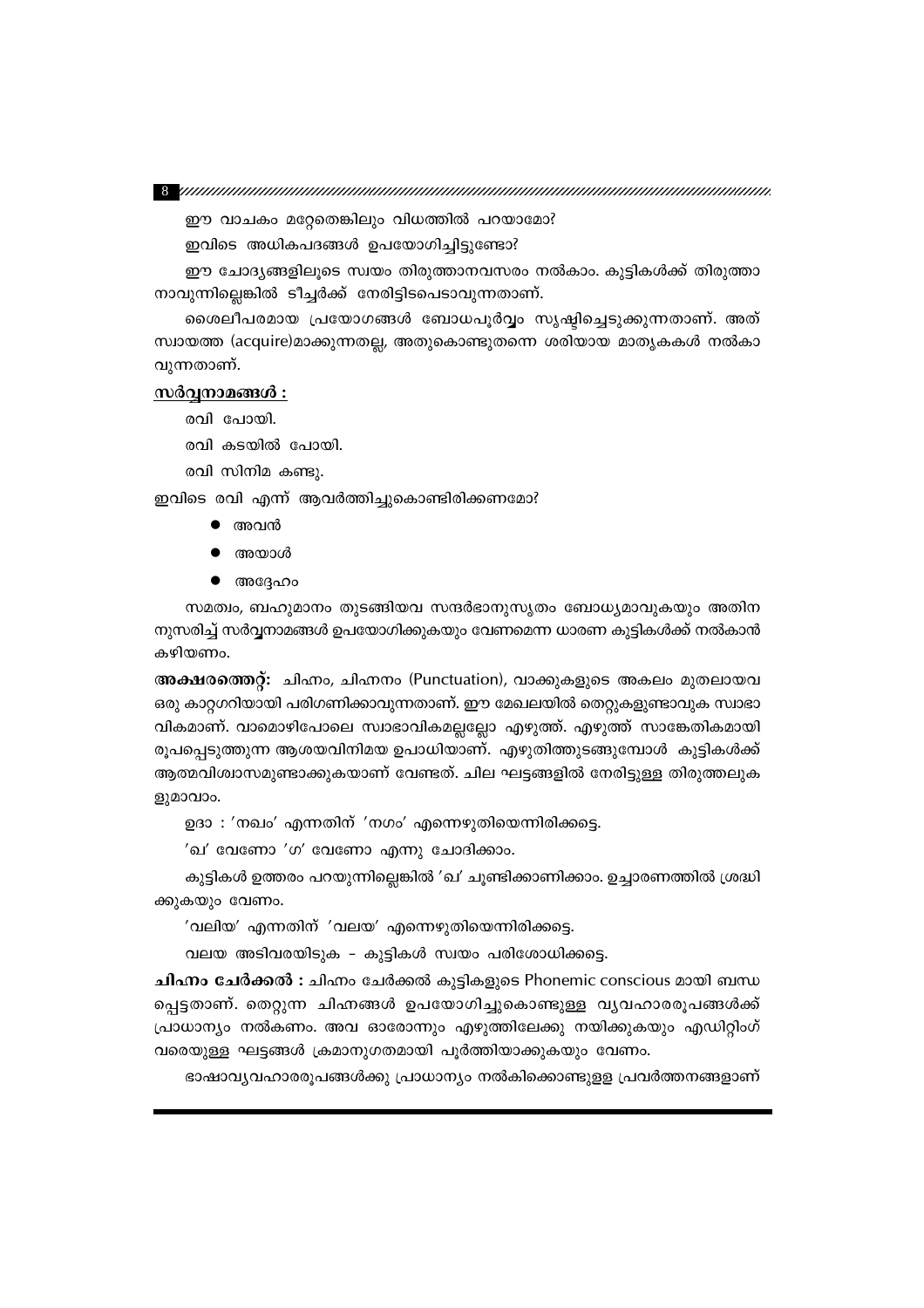, www.manuarumanuarumanuarumanuarumanuarumanuarumanuarumanuarumanua ഈ പുസ്തകത്തിലുള്ളത്. പ്രക്രിയകൾ ആവർത്തിച്ചെഴുതിയിട്ടുള്ളത് അതിന്റെ പ്രാധാന്യം തിരിച്ചറിയാൻ വേണ്ടിയാണ്. ടീച്ചറുടെ ആഖ്യാന (Narration)ത്തിലൂടെയാണ് വ്യവഹാര രൂപങ്ങളിലേക്കെത്തുന്നത്. ആഖ്യാനങ്ങൾ കുട്ടികളുടെ മാനസികചലനത്തിന് (Mentally vibrant) പര്യാപ്തമാകാൻ പരമാവധി ശ്രമിച്ചിട്ടുണ്ട്. അവ വായിച്ചുകൊടുക്കുന്നതിനുപ കരം ആശയങ്ങൾ സ്വാംശീകരിച്ച് സ്വന്തമായ ഭാഷയിൽ അവതരിപ്പിക്കുവാൻ ശ്രമിക്കണം. ഓരോ വ്യവഹാരരൂപങ്ങളും ഓരോ ആശയമേഖല (Theme)യുമായി ബന്ധപ്പെടുത്തി യാണ് രൂപപ്പെടുത്തിയിട്ടുള്ളത്.

വ്യവഹാരരൂപങ്ങളുടെ അവതരണത്തിൽ നാടകീകരണമടക്കമുള്ള തിയേറ്റർ സാധ്യ തകൾ (Theatrical Components) പ്രയോജനപ്പെടുത്താവുന്നതാണ്. ആഖ്യാനവൈവിധ്യ ങ്ങളിലൂടെയും ദൃശ്യാവിഷ്ക്കരണസാധ്യതകളിലൂടെയും ആശയരൂപീകരണത്തിനുള്ള സാധ്യതകൾ വിപുലമാകുകയും ചിന്താപ്രക്രിയകൾക്കു പ്രാധാന്യം ലഭിക്കുകയും ചെയ്യും. മനോനിർമ്മിതി (Mental Constructs)കളുടെ രൂപീകരണമാണ് പഠനം എന്നും അറിവിനെ നിർമ്മിച്ചെടുക്കുകയാണ് പഠനലക്ഷ്യമെന്നുമുള്ള പാഠ്യപദ്ധതിധാരണയാണ് ഇവിടെ പ്രയോജനപ്പെടുത്താൻ ശ്രമിച്ചിട്ടുള്ളത്.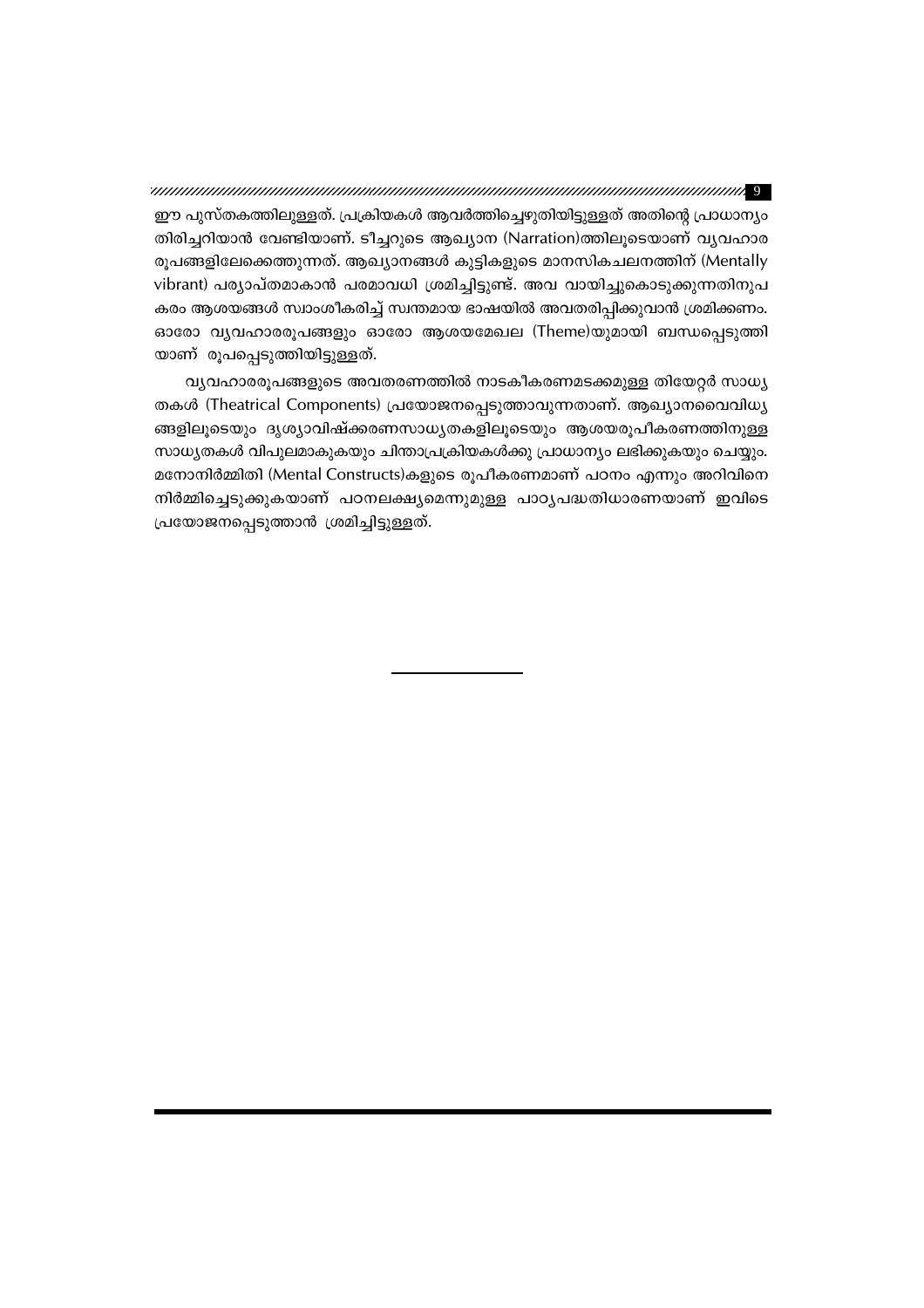## തീം : പ്രകൃതി

പാഠഭാഗങ്ങൾ : മാടത്തക്കിളി – ചങ്ങാതി വ്വവഹാര രൂപങ്ങൾ : സംഭാഷണം, കവിതാപൂരണം, യാത്രാവിവരണം

#### ആഖ്യാനം :

കിന്നരിപ്പുഴയോരത്തെ പാടത്തിനപ്പുറത്താണ് സീതയുടെ വീട്. വീട്ടിൽ അവളും അച്ഛനും അമ്മയും മാത്രമേയുള്ളൂ. വളരെ പാവപ്പെട്ട ഒരു കുടുംബം. പാടത്ത് ജോലി ചെയ്താണ് അവർ ജീവിക്കുന്നത്. അച്ഛനും അമ്മയും ജോലിക്ക് പോകുമ്പോൾ സീതയും അവരോടൊപ്പം കൂടും. അവൾ കുറേനേരം പാടത്ത് കളിക്കും. ക്ഷീണിക്കുമ്പോൾ പുഴ യോരത്തുള്ള മരത്തണലിൽ വിശ്രമിക്കും.

ഒരു ദിവസം സീത ആ മരത്തിന്റെ കൊമ്പിലിരിക്കുന്ന ഒരു തത്തയെ കണ്ടു. അവൾ അതിനെ മിന്നു എന്നു വിളിച്ചു. പച്ചനിറവും ചുവന്ന ചുണ്ടുകളുമുള്ള ഭംഗിയുള്ള തത്ത. സീത മിന്നുവിന് ഒരു പഴം കൊടുത്തു. ആദ്യം മടിച്ചുനിന്നെങ്കിലും പിന്നീട് ആ പഴം വാങ്ങിത്തിന്നു. കുറച്ച് ദിവസങ്ങൾകൊണ്ട് അവർ നല്ല ചങ്ങാതിമാരായി. സീത അവൾക്ക് വിശേഷപ്പെട്ട എന്തു ഭക്ഷണം കിട്ടിയാലും അതിലൊരു പങ്ക് മിന്നുവിനും നല്കും. മിന്നു വിനും സീതക്കും ഒരു ദിവസം പോലും കാണാതിരിക്കാൻ വയ്യാതായി.

പതിവുപോലെ മിന്നു അന്നും സീതയെ കാണാനായി മരത്തിലെത്തി. പക്ഷെ എത്ര നേരം നോക്കിയിട്ടും സീത വന്നില്ല. ദുഃഖത്തോടെ മിന്നു അടുത്ത ദിവസങ്ങളിലെല്ലാം കാത്തിരുന്നു. സീതയാകട്ടെ സുഖമില്ലാതെ കിടക്കുന്ന അമ്മാവനെ കാണാൻ നാട്ടിൽ പോയതാണ്. പാവം മിന്നു, ഇതൊന്നുമറിഞ്ഞില്ല.

പത്ത് പതിനഞ്ച് ദിവസങ്ങൾ കഴിഞ്ഞ് ഒരു ദിവസം അതാ സീത ഓടിവരുന്നു. അവൾ ആകെ ക്ഷീണിതയാണല്ലോ? രണ്ടുപേരും കുറേ ദിവസങ്ങളായി കാണാൻ കഴി യാത്തതിന്റെ വിഷമം പങ്കുവെച്ചു.

എന്തൊക്കെ കാര്യങ്ങളായിരിക്കും അവർ തമ്മിൽ പറഞ്ഞിട്ടുണ്ടാകുക?

നമുക്കെഴുതിനോക്കാം.

- വ്യക്തിഗതമായി സംഭാഷണം എഴുതുന്നു.
- ഗ്രൂപ്പു തിരിഞ്ഞ് ഗ്രൂപ്പിൽ ഓരോരുത്തരും കൈമാറി വായിക്കുന്നു.
- കുട്ടികൾ സ്വയം സൂചകങ്ങൾ കണ്ടെത്തി മെച്ചപ്പെടുത്തുന്നു.
- മെച്ചപ്പെട്ട രചന എഴുതി പ്രദർശിപ്പിക്കുന്നു.
- (ഗ്രൂപ്പിലെ ഒരു കുട്ടിയുടേതോ, അല്ലെങ്കിൽ ഗ്രൂപ്പ് തയ്യാറാക്കിയ ഒരു ഉല്പന്നമോ ആകാം.)

മെച്ചപ്പെട്ടത് ഏത്?

- $\bullet$  അവസരോചിതം
- $\bullet$  ലളിതം
- തുടർച്ചയുള്ളത്
- $\bullet$  ആശയപൂർണ്ണത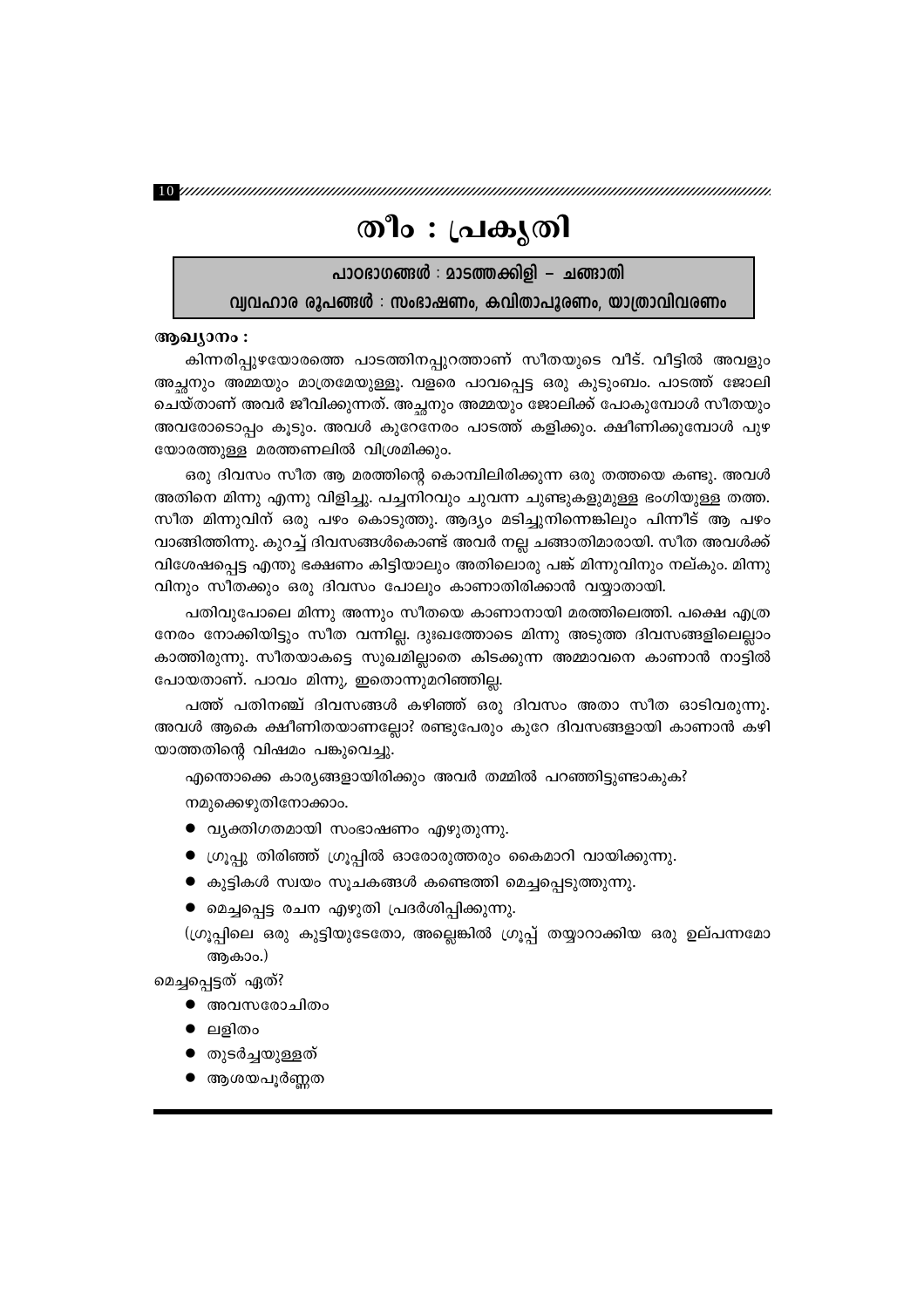$\bm{T}$  . The construction of the construction of the construction of the construction of  $\bm{T}$ 

ഓരോ ഗ്രൂപ്പും അവതരിപ്പിച്ചത് പൊതു ചർച്ചയിലൂടെ വീണ്ടും മെച്ചപ്പെടുത്തുന്നു. തിരുത്തലുകൾ എങ്ങനെ?

- $\bullet$  സംഭാഷണത്തിന്റെ രൂപം
- ശൈലീപരം
- ആശയപരം
- ഭാഷാപരം
- $\bullet$  അക്ഷരത്തെറ്റ്
- അധ്യാപികയുടെ മാതൃക അവതരിപ്പിക്കുന്നു. എഴുതി പ്രദർശിപ്പിക്കുന്നു.

അധ്യാപികയുടെ മാതൃകയും ഗ്രൂപ്പിൽ മെച്ചപ്പെട്ടവയും വിലയിരുത്തിയ കുട്ടി കൾ ഒന്നുകൂടി നന്നായി സംഭാഷണം രചിക്കട്ടെ. അതവരുടെ ഭാഷാപുസ്തകത്തിൽ എഴുതിച്ചേർക്കുകയുമാവാം.

 $\bullet$  പിന്നീട് സംഭാഷണം റോൾപ്ലേ ആയി അവതരിപ്പിക്കുന്നു.

### സംഭാഷണം : ടീച്ചർ തയ്യാറാക്കിയത്

| സീത $:$  | എന്താ മിന്നൂ നീ ഒന്നും മിണ്ടാത്തത്? കണ്ട ഭാവം പോലുമില്ലല്ലോ?        |
|----------|---------------------------------------------------------------------|
| മിന്നു : | ഞാൻ നിന്നോട് മിണ്ടൂല്ല, ഇപ്പം ഒരന്വേഷണക്കാരി വന്നിരിക്കുന്നു.       |
|          | സീത : പിണങ്ങാതെ ഞാൻ പറയുന്നത് ഒന്ന് കേൾക്ക്.                        |
| മിന്നു : | എന്നോട് പറയാതെ നീ എവിടെയായിരുന്നു ഇത്രനാൾ?                          |
| സീത :    | ഓ നിന്നോടു പറയാൻ പോലും സമയം കിട്ടിയില്ല. അമ്മാവന്                   |
|          | അസുഖം കൂടുതലായി. ഫോൺവന്നു. ഞങ്ങൾ രാത്രിതന്നെ പട്ടണ                  |
|          | ത്തിലേക്ക് പോയതുകൊണ്ടല്ലേ.                                          |
|          | മിന്നു : അയ്യോ അതു ഞാനറിഞ്ഞില്ല. ഇത്ര ദിവസം കാണാതിരുന്നപ്പോൾ        |
|          | ഞാൻ വിചാരിച്ചു നീ എന്നെ മറന്നുന്ന്.                                 |
|          | സീത : മറക്കാനോ, നിന്നെയോ? എനിക്കൊരിക്കലും അതിനു കഴിയില്ല.           |
|          | ഞാനോടിവന്നതുതന്നെ നിന്നെ കാണാനാ.                                    |
|          | മിന്നു : അമ്മാവന് അസുഖം കുറവുണ്ടോ?                                  |
| സീത :    | അല്പം കുറവുണ്ട്. ങാ പിന്നൊരു കാര്യം. അമ്മാവന്റെ മോൾ                 |
|          | അഞ്ജലി നിന്നോട് പ്രത്യേക അമ്പേഷണം പറഞ്ഞിട്ടുണ്ട്.                   |
|          | മിന്നു : നീയാകെ ക്ഷീണിച്ചുപോയല്ലോ?                                  |
|          | സീത : യാത്ര കഴിഞ്ഞു വന്നതല്ലേ? നിനക്ക് ഞാൻ പഴം കൊണ്ടുവന്നിട്ടുണ്ട്. |
|          | വന്നു കഴിച്ചോളൂ.                                                    |

### സംഭാഷണം - പ്രക്രിയാഘട്ടങ്ങൾ

- ആഖ്യാനം
- വ്യക്തിഗതരചന
- ഗ്രൂപ്പിൽ അവതരണം (കൈമാറി വായന)
- വിലയിരുത്തൽ മെച്ചപ്പെട്ടത് കണ്ടെത്തൽ അവതരണം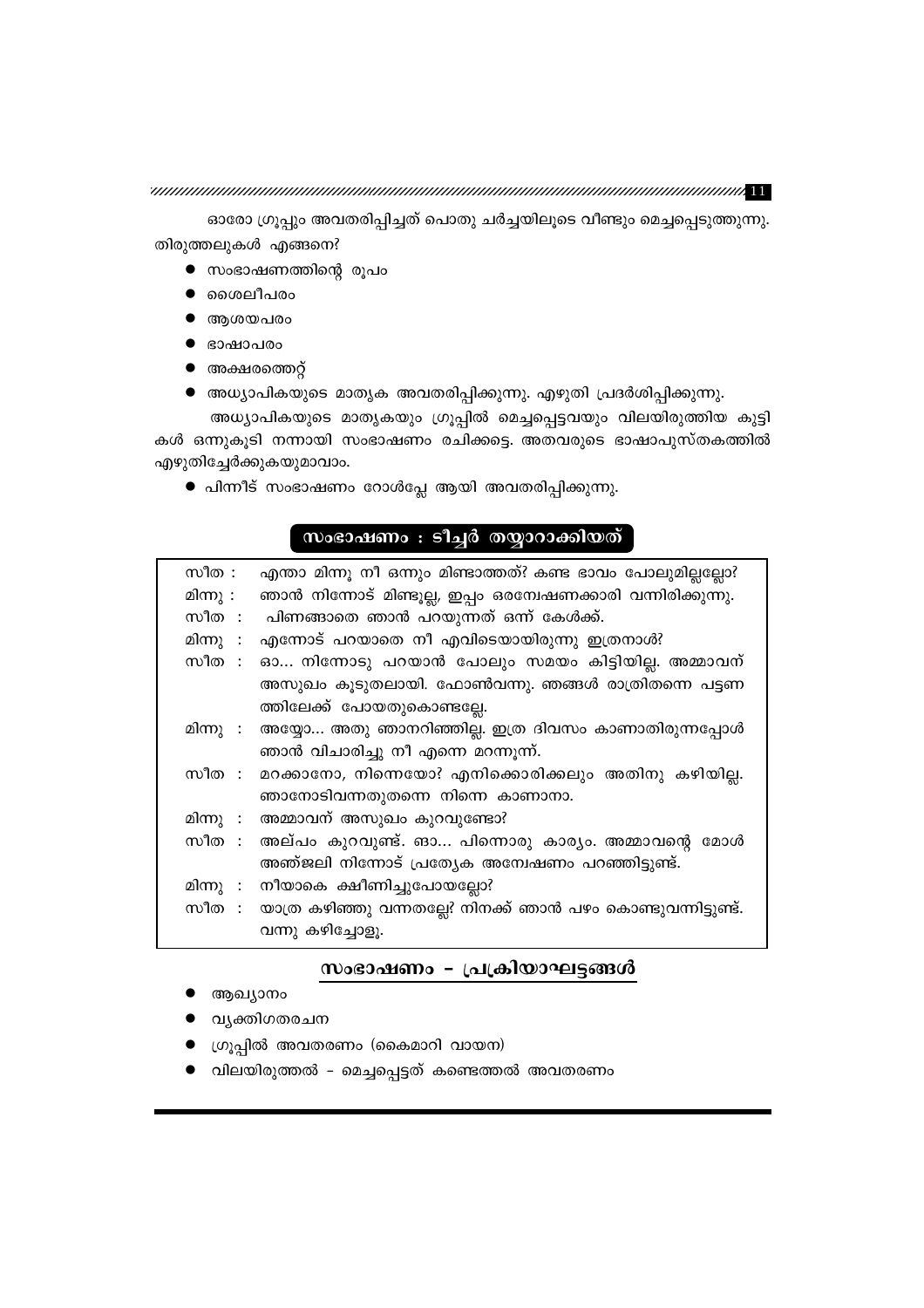$\bullet$  കവിതയിലെ ഭാഷ

● മെച്ചപ്പെട്ടത് ഏത്?

 $\bullet$  ഈണം

● അർത്ഥപൂർണ്ണമായ വരികൾ  $\bullet$  വരികൾ തമ്മിലുള്ള ബന്ധം

● ഗ്രൂപ്പിൽ കൈമാറി വായിച്ച് അവതരിപ്പിച്ച് മെച്ചപ്പെട്ടത് കണ്ടെത്തട്ടെ.

- വരികൾ കണ്ടെത്തുന്നു.
- 
- $\bullet$  രണ്ടോ മൂന്നോ പ്രാവശ്യം പാടിയതിനുശേഷം കുട്ടികൾ സ്ഥതമായി ബാക്കി
- $\bullet$  തന്നിട്ടുള്ള വരികൾക്ക് കുട്ടികൾ ഈണം നൽകുന്നു.
- 
- എഴുത പ്രദർശിപ്പിക്കണം.
- കവിതാപൂരണത്തിന് തന്നിട്ടുള്ള വരികൾ ബോർഡിലോ ചാർട്ടുപേപ്പറിലോ
- നോക്കൂ.
- (ടീച്ചർ കവിത ഈണത്തിലും ഭാവത്തിലും അവതരിപ്പിക്കുന്നു.) വേറെന്തൊക്കെ വരികളായിരിക്കും അവർ പാടിയിട്ടുണ്ടാകുക. നിങ്ങൾ എഴുതി

മോദമായ് പൂക്കൾ ചിരിക്കുന്നു.

മാനത്തു തുമ്പികൾ പാറുന്നൂ

പച്ചവിരിച്ചൊരു പാടത്ത്

കിന്നരിപ്പുഴയുടെ തീരത്ത്

എത്ര സന്തോഷത്തോടെയാണവർ പാടുന്നത്. അവർ പാടിയ ചില വരികളിതാ:

ണ്ടല്ലോ? അവർ സീതയുടെ അരികിൽ പറന്നിറങ്ങി. കുശലാമ്പേഷണം നടത്തി. പാട്ടുപാടി.

പൂമ്പൊടി തേടി പറന്നുപോകുന്ന പൂമ്പാറ്റകൾ. അതാ മിന്നു വരുന്നുണ്ടല്ലോ? ഒറ്റയ്ക്കല്ലല്ലോ വരുന്നത്? ഒരു പറ്റം കൂട്ടുകാരുമു

നീന്തിത്തുടിക്കുന്ന മത്സ്യങ്ങൾ.

കള കള ശബ്ദത്തിലൊഴുകുന്ന കിന്നരിപ്പുഴ.

ശബ്ദമുണ്ടാക്കിക്കൊണ്ട് പറന്നകലുന്ന കിളിക്കൂട്ടങ്ങൾ

മുത്തുപോലെ തിളങ്ങി നിൽക്കുന്ന മഞ്ഞുതുള്ളികൾ.

സൂര്യനുദിച്ചുയരുന്നു

എത്ര മനോഹരമായ കാഴ്ചകൾ!

അവൾ ചുറ്റുപാടും നോക്കി.

(അധ്യാപിക ആഖ്യാനം തുടരുന്നു) പിറ്റേന്ന് രാവിലെ സീത മിന്നുവിനെ കാണാൻ പാടത്തെത്തി. പാടത്തുനിന്നുകൊണ്ട്

- $\bullet$  റോൾപ്ലേ
- പുനർരചന (എന്റെ ഭാഷാ പുസ്തകത്തിലേക്ക്)
- ടീച്ചർ മാതൃക അവതരണം
- വിലയിരുത്തൽ

<u> Dennammannammannammannammannammannammannammannammannam</u>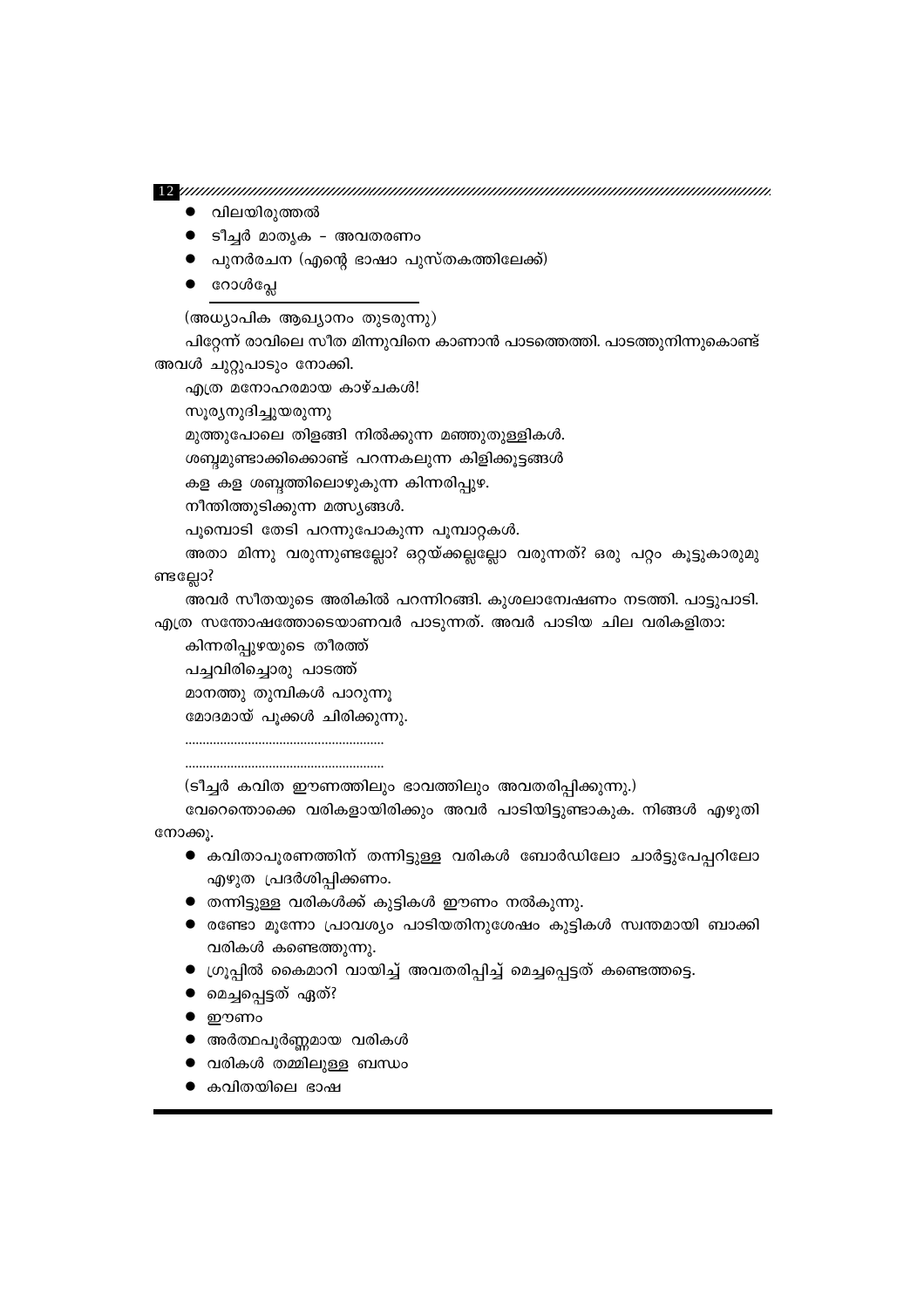- പുനർരചന
- അധ്യാപികയുടെ രചന അവതരണം
- വിലയിരുത്തൽ
- ഓരോ ഗ്രൂപ്പും അവതരണം
- മെച്ചപ്പെട്ടത് കണ്ടെത്തൽ
- ഗ്രൂപ്പിൽ കൈമാറി വായന
- വൃക്തിഗതരചന
- ഈണത്തിൽ ചൊല്ലൽ
- കവിതയുടെ തുടക്കം അവതരണ<mark>ം</mark>
- ആഖ്യാനം

### കവിതാപൂരണം - പ്രക്രിയ

| കിന്നരിപ്പുഴയുടെ തീരത്ത്               |
|----------------------------------------|
| പച്ചവിരിച്ചൊരു പാടത്ത്                 |
| മാനത്ത് തുമ്പികൾ പാറുന്നു.             |
| മോദമായി പൂക്കൾ ചിരിക്കുന്നു            |
| പച്ചിലത്തുമ്പത്ത് മഞ്ഞിൻതുള്ളികൾ       |
| മുത്തുകൾപോലെ തിളങ്ങിടുന്നു.            |
| ആകാശവീഥിയിൽ പാട്ടുകൾ പാടി              |
| പക്ഷികളെങ്ങും പറന്നിടുന്നു.            |
| പൂമ്പാറ്റക്കൂട്ടങ്ങൾ തേനുണ്ടു പൂവുണ്ട് |
| മൂളിപ്പാടി രസിച്ചിടുന്നു.              |
| കുഞ്ഞിളം താളത്തിൽ തെങ്ങോലക്കൂട്ടങ്ങൾ   |
| തെന്നലിൽ ആലോലമാടിടുന്നു.               |
| വേഗേനവായെൻ തത്തമ്മപ്പൈങ്കിളീ           |
| ചാരത്തുവായെന്റെ കൂട്ടുകാരീ             |
| വേഗേനവായെന്റെ തത്തമ്മപ്പൈങ്കിളീ        |
| ചാരത്തുവായെന്റെ കൂട്ടുകാരീ             |

### അധ്യാപികയുടെ രചന

മായ, ശൈലീപരമായ, ഭാഷാപരമായ, തെറ്റുകൾ തിരുത്തി എഴുതലാണ്.

- ക്ലാസിലൊരു കവിതാപതിപ്പും ആകാം. പുനർരചന എന്നതുകൊണ്ടുദ്ദേശിക്കുന്നത് കുട്ടി എഴുതിയ രചനയിലെ ആശയപര
- അവ എന്റെ ഭാഷാപുസ്തകത്തിലേക്ക്....
- അധ്യാപികയുടെ രചന അവതരിപ്പിക്കുന്നു. ഈ പ്രക്രിയകൾക്കുശേഷം കുട്ടികൾ വ്യക്തിഗതമായി മെച്ചപ്പെടുത്തിയെഴുതട്ടെ.
- $\bullet$  ഏറ്റവും മികച്ചത് കണ്ടെത്തുന്നു.
- ഗ്രൂപ്പുരചനകൾ അധ്യാപികയുടെ സഹായത്തോടെ മെച്ചപ്പെടുത്തുന്നു.
- $\bullet$  ഓരോ ഗ്രൂപ്പും സ്വന്തം ഈണത്തിൽ അവരുടെ മികച്ച കവിത അവതരിപ്പിക്കുന്നു. ചാർട്ടിൽ എഴുതുന്നു.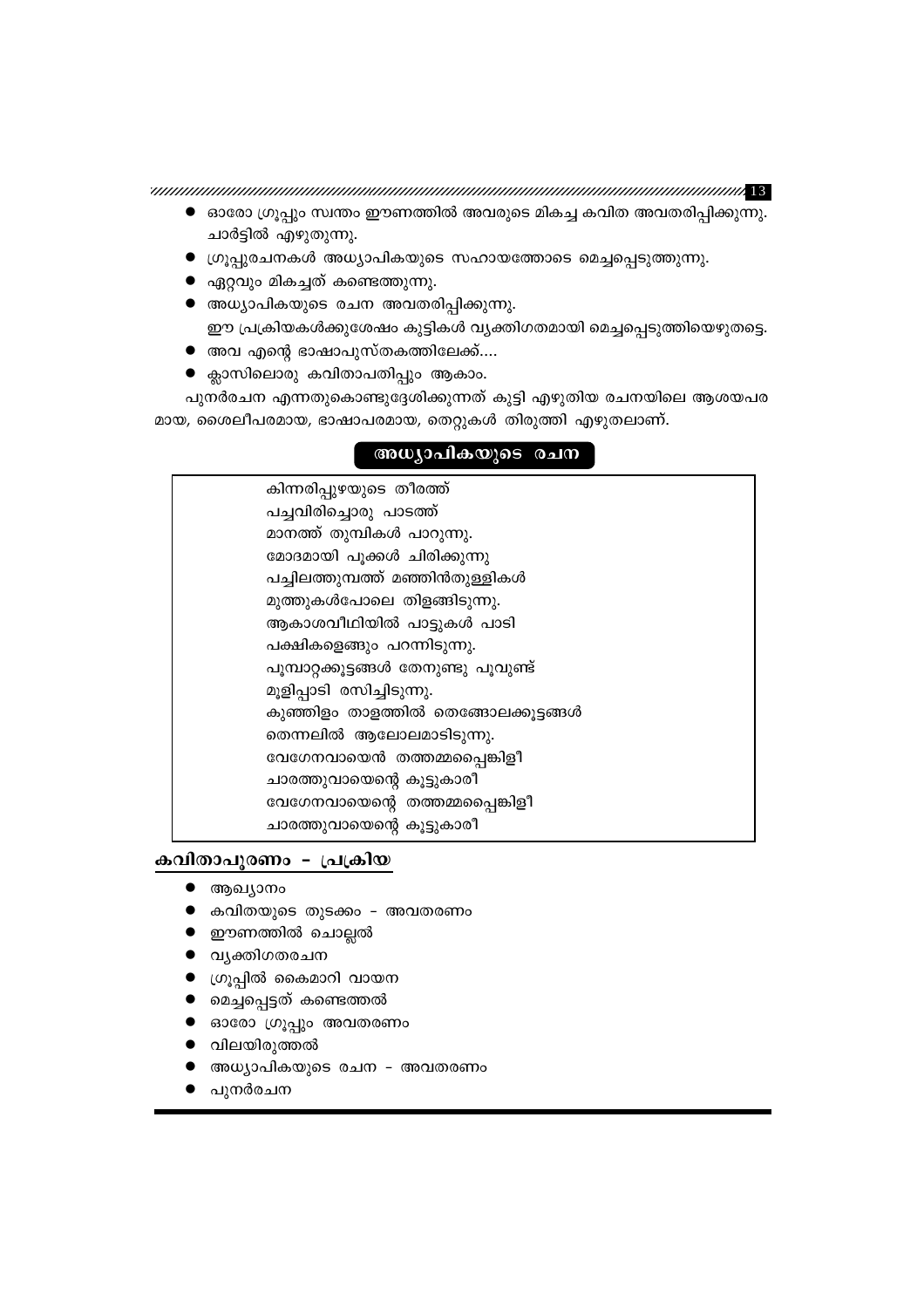$\bf E$ ynnammannammannammannammannammannammannammannammanna

- കവിതാപുസ്തകത്തിലേക്ക്
- കവിതാപതിപ്പ്

### യാത്രാവിവരണത്തിലേക്ക്...

പാട്ടും നൃത്തവും കഴിഞ്ഞ് അവർ മരച്ചുവട്ടിൽ ഇരിക്കുകയായിരുന്നു. ദൂരെനിന്ന് കൊക്ക് വരുന്നത് മിന്നു കണ്ടു.

ആ…. ഇത് നമ്മുടെ സുന്ദരി കൊക്കാണല്ലോ. ദേശാടനമൊക്കെ കഴിഞ്ഞ് വരികയാ യിരിക്കും. നമുക്കവളെ ഇങ്ങോട്ട് വിളിക്കാം. വിശേഷമൊക്കെ അറിയാലോ! സീത പറഞ്ഞു.

സുന്ദരിക്കൊക്ക് മെല്ലെ നടന്ന് മിന്നുവിന്റെയും സീതയുടെയും അടുത്തെത്തി.

ഹായ്! എല്ലാവരും ഉണ്ടല്ലോ? സുന്ദരിക്കൊക്ക് തന്റെ സന്തോഷം പ്രകടിപ്പിച്ചു. മിന്നു എല്ലാവർക്കും വേണ്ടി അവളെ പരിചയപ്പെടുത്തി.

നിങ്ങൾക്കറിയാമോ കൂട്ടുകാരേ, ഇവളെ കണ്ടിട്ടെത്ര കാലമായെന്നോ? ഇവളൊരി ക്കലും ഒരു സ്ഥലത്ത് ഉറച്ചുനിൽക്കാറില്ല.

ഇവളൊരു ദേശാടന പക്ഷിയാണ്. സീത കൂട്ടിച്ചേർത്തു.

"ഈ വരവെവിടുന്നാ? എന്തെല്ലാമാണ് നീ പോയ സ്ഥലത്തെ വിശേഷങ്ങൾ?" മിന്നു ചോദിച്ചു.

"ഒത്തിരി പറയാനുണ്ട്." അവൾ വിശേഷങ്ങൾ പറയാൻ തുടങ്ങി.

കുന്നുകളും മലകളും ഗ്രാമങ്ങളും പട്ടണങ്ങളും കടന്നായിരുന്നു എന്റെ യാത്ര. കടുത്ത ചൂടും ഭക്ഷണക്ഷാമവും കാരണമാണ് ഞാനിവിടെനിന്നും പോയത്. കൂട്ടത്തിൽ എന്റെ കുടുംബവും കൂട്ടുകാരും ഉണ്ടായിരുന്നു. ഞങ്ങൾ നേരെ വടക്കുഭാഗത്തേക്കാണ് പോയത്. അവിടെ വറ്റിയ ജലാശയങ്ങളും വിണ്ടുകീറിയ നെൽപ്പാടങ്ങളും മാത്രം. അവിടെയൊന്നും ഞങ്ങൾ തങ്ങിയില്ല. വൈകുന്നേരംവരെ പറക്കൽ തുടർന്നു. അങ്ങനെ ഒരു ഗ്രാമത്തിൽ എത്തി. ഹാവൂ! ആശ്വാസമായി. തൊണ്ട നനക്കുവാനുള്ള വെള്ളം കിട്ടി. അവിടെ സുര ക്ഷിതമാണെന്ന് ഞങ്ങൾക്കു തോന്നിയില്ല. ഞങ്ങളെ ഉപദ്രവിക്കാൻ ആളുകളോടിക്കൂടി. കവണയും അമ്പും വില്ലുമായി അവർ വന്നപ്പോഴേയ്ക്കും ഞങ്ങൾ രക്ഷപ്പെട്ടിരുന്നു.

പിന്നീടുള്ള യാത്ര ഒരു പട്ടണത്തിന് മുകളിലൂടെയായിരുന്നു. ആകാശം മുട്ടി നിൽക്കുന്ന കെട്ടിടങ്ങൾ, ചീറിപ്പായുന്ന വാഹനങ്ങൾ, പുക തുപ്പുന്ന ഫാക്ടറികൾ, മൂക്ക ടപ്പിക്കുന്ന ദുർഗന്ധം ഞങ്ങൾ വേഗം അവിടെനിന്നും പറന്നു.

അവസാനം ഒരു പച്ചത്തുരുത്തിൽ എത്തി. ഞങ്ങളെ ആഹ്ലാദിപ്പിക്കുന്ന കാഴ്ചകളാ യിരുന്നു അവിടെ. കൂട്ടുകൂടാൻ മരങ്ങൾ, ഇഷ്ട ആഹാരമായ ഞണ്ടുകൾ. പിന്നെയെന്തു വേണം. ഇങ്ങോട്ടുവരുന്നതുവരെ ഞങ്ങൾ അവിടെയായിരുന്നു. നിങ്ങളെ കാണാൻ കൊതിയായപ്പോൾ മറ്റൊന്നും ഓർത്തില്ല. നേരെയിങ്ങു പോന്നു.

(കഥ പറഞ്ഞതിനുശേഷം കൊക്ക് യാത്രപോയപ്പോൾ കണ്ട കാര്യങ്ങൾ കുട്ടികളെ ക്കൊണ്ട് പറയിപ്പിക്കാം.)

സ്ഥലപ്പേരുകളി : കുട്ടികൾ വട്ടത്തിൽ നിൽക്കുന്നു. സ്ഥലങ്ങളുടെ പേരുകൾ പറ യുന്നു. ആവർത്തനം വരാൻ പാടില്ല. പേരുപറയാൻ പറ്റാത്ത കുട്ടികൾ കളിയിൽനിന്ന് പുറത്താകുന്നു. അവസാനംവരെ പുറത്താകാതെ നിൽക്കുന്ന കുട്ടി വിജയിക്കുന്നു.

അവരവർ യാത്രചെയ്ത സ്ഥലങ്ങളുടെ പേരുകൾ എഴുതിക്കുന്നു. അതിൽ ഏറ്റവും ഇഷ്ടപ്പെട്ട യാത്രയെക്കുറിച്ച് കുട്ടികളെക്കൊണ്ട് എഴുതിപ്പിക്കുന്നു. (ഇഷ്ടപ്പെടാനുണ്ടായ കാരണങ്ങൾ)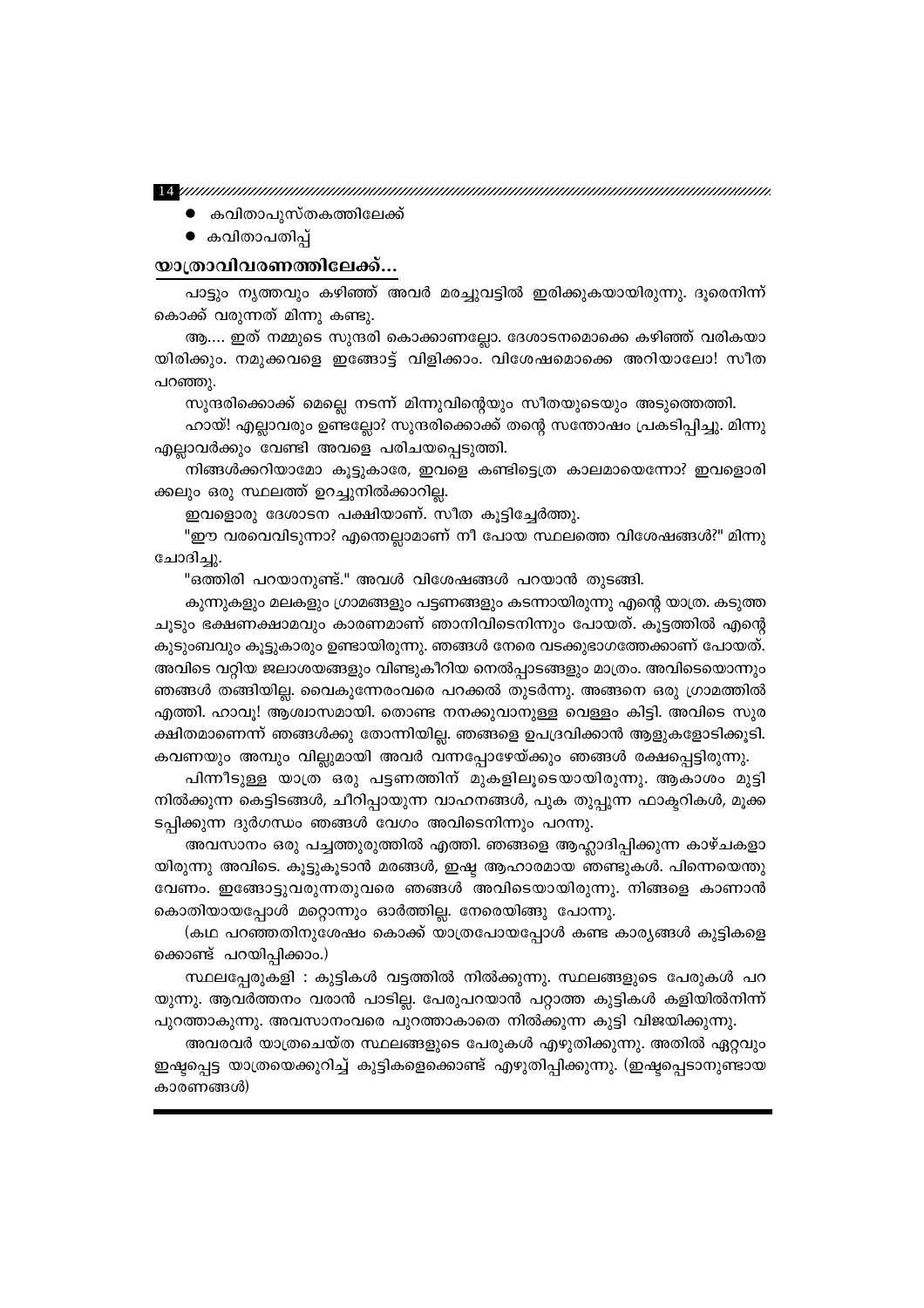### ടീച്ചർ പോയ യാത്രയെക്കുറിച്ചുള്ള വിവരണം ടീച്ചർ അവതരിപ്പിക്കുന്നു.

വയനാട്ടിലെ കുന്നും മലകളും താണ്ടിയുള്ള യാത്ര എത്ര രസകരമായിരുന്നു. ചരിത്രപ്രസിദ്ധമായ എടക്കൽ ഗുഹ, മലയിടുക്കിലൂടെ കയറിച്ചെല്ലുമ്പോൾ ആ വലിയ ഗുഹ കാണാം. ഗുഹാഭിത്തിയിലുള്ള ചിത്രലിപികളും കൊത്തുപണികളും അവിടെയുള്ള ഗൈഡ് വായിച്ചുതന്നപ്പോൾ കുറെ കാര്യങ്ങൾ അറിയാൻ കഴി ഞ്ഞതുപോലെ. ഇടുങ്ങിയ കെട്ടുകളിലൂടെയുള്ള സാഹസികമായ ഇറക്കം എല്ലാ വരെയും തളർത്തി.

ഉച്ചഭക്ഷണത്തിനുശേഷം ഞങ്ങൾ അമ്പലവയൽ കാർഷിക ഗവേഷണകേ ന്ദ്രത്തിലെത്തി. ശാസ്ത്രീയരീതിയിൽ വികസിപ്പിച്ചെടുത്ത റോസാച്ചെടികൾ, മാവിൻ തൈകൾ, പേരച്ചെടികൾ എല്ലാം കൗതുകമുണർത്തുന്നവ തന്നെ. ഇനിയും ധാരാളം കാണാനുണ്ട്.

### യാത്രാവിവരണം തയ്യാറാക്കുമ്പോൾ

- എവിടേക്കാണ് യാത്രനടന്നത്?
- കൂടെ ആരെല്ലാം?
- ഉദ്ദേശ്യം
- കണ്ട കാര്യങ്ങൾ
- കാഴ്ചകൾ

 $\bullet$   $\omega$ ാത്ര ● ചർച്ച

● വൃക്തിഗതരചന ● ഗ്രൂപ്പിൽ അവതരണം

● മെച്ചപ്പെടുത്തൽ ● അവതരണം

- ഇഷ്ടപ്പെടാനുണ്ടായ കാരണം
- $\bullet$  പ്രധാന സംഭവങ്ങൾ

ടീച്ചറും കുട്ടികളും കൂടി ഒരു യാത്ര പോകുന്നു

ചരിത്രപ്രാധാന്യമുള്ള പ്രകൃതിഭംഗിയുള്ള സ്ഥലങ്ങൾ

തിരിച്ചുവന്നതിനുശേഷം അവർ പോയ യാത്രയെക്കുറിച്ച് എഴുതുന്നു. (വ്യക്തിഗതര

ചന)

ഗ്രൂപ്പിൽ ഓരോ കുട്ടിയും എഴുതിയത് വായിക്കുന്നു. എഴുതാനാവാത്തവർ പറയു

ന്നു. ഇതുവഴി സ്വയം മെച്ചപ്പെടുത്താൻ അവസരം കിട്ടും.

- മെച്ചപ്പെട്ടവയുടെ അവതരണം.
- 
- 
- 
- 
- 
- 
- 
- 
- മെച്ചപ്പെട്ടവയുടെ മേൻമ കണ്ടെത്തുന്നു.
- 
- 

● ടീച്ചറുടെ രചന - അവതരണം

യാത്രാവിവരണപതിപ്പ്

● യാത്രാവിവരണപ്പതിപ്പിലേക്ക്.

യാത്രാ വിവരണം - പ്രക്രിയാ ഘട്ടങ്ങൾ

- 
- 
- 
- 
- 
- 
- 
- 
-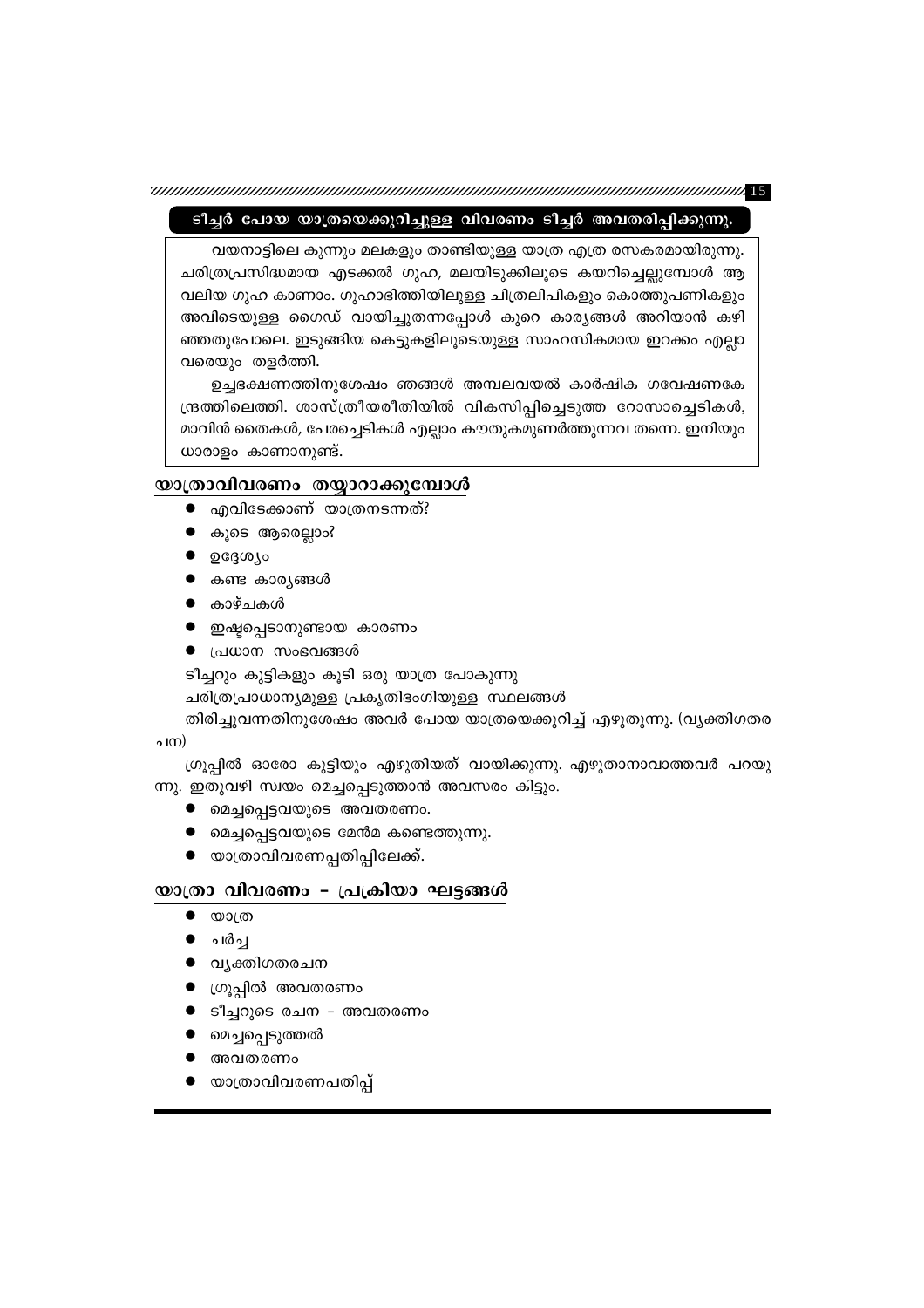### തീം : മാനവികത

പാഠഭാഗങ്ങൾ : കുഞ്ഞുപാത്തുമ്മ, രണ്ടപ്പം വ്വവഹാരരൂപങ്ങൾ : നിവേദനം, പോസ്റ്റർ, കത്ത്, ഡയറി

(അധ്യാപിക ആവശ്യമായ ഭാവത്തോടും ശബ്ദവ്യതിയാനത്തോടും കൂടി താഴെ പറ യുന്ന ആഖ്യാനം അവതരിപ്പിക്കുന്നു.)

"കുഞ്ഞുപാത്തുമ്മയെ ഓർമ്മയില്ലേ?"

കുഞ്ഞുപാത്തുമ്മ അന്നും നേരത്തെ ഉണർന്നു. ഓ.... ഇന്നാണല്ലോ പുതിയ ടീച്ചർ വരുന്നത്. അവളോർത്തു. ഇന്നെങ്കിലും നേരത്തെ ക്ലാസ്സിലെത്താം.

"നാശം, ഇന്നും പൈപ്പിൽ വെള്ളമില്ല. എന്തുചെയ്യും? അവൾ ആലോചിച്ചു.

ബക്കറ്റുമെടുത്ത് അവൾ ദൂരെയുള്ള കിണറിനടുത്തേക്ക് ഓടി. കുളിയെല്ലാം കഴിഞ്ഞ് ഭക്ഷണം കഴിച്ചെന്ന് വരുത്തി സ്കൂളിലേക്ക് ഓടി.

"പടശ്ശോനേ, ടീച്ചറതാ ക്ലാസിൽ". അവൾ ഓടി വാതിൽക്കലെത്തി. പുതിയ ടീച്ചർ കുട്ടികളെ പരിചയപ്പെടുകയാണ്.

"ടീച്ചർ, ടീച്ചർ" കുഞ്ഞുപാത്തുമ്മ വാതിൽക്കൽ പരുങ്ങിനിന്നുകൊണ്ട് വിളിച്ചു.

"എന്താ കുട്ടീ.... നീ ഈ ക്ലാസിലെയാണോ? എന്താ ഇത്ര വൈകിയത്?" ടീച്ചർ ചോദിച്ചു.

ടീച്ചർ... അതു പിന്നെ...

"അവൾ എന്നും വൈകിയേ എത്തൂ ടീച്ചർ".

കുട്ടികൾ കൂട്ടത്തോടെ വിളിച്ചുപറഞ്ഞു.

"ടീച്ചർ, ഞാൻ മാത്രമല്ല, വേറെയും കുട്ടികളുണ്ട്".

"ശരി, ക്ലാസിൽ കയറിക്കൊള്ളൂ. അല്ല, എന്താ കുട്ടി എന്നും വൈകി എത്തുന്നത്?" "ഞങ്ങളുടെ കോളനിയിൽ ഒറ്റദിവസവും വെള്ളം കിട്ടുന്നില്ല. അതുകൊണ്ടാണ് ഞങ്ങൾ വൈകി വരുന്നത്."

"അതു കഷ്ടമാണല്ലോ, നിങ്ങളുടെ കോളനിക്കാർ ഇതിനൊന്നും ചെയ്യുന്നില്ലേ?" "ഒരുപാട് ശ്രമിച്ചു ടീച്ചർ. പക്ഷേ, ഇതുവരെ ഒരു ഫലവും ഉണ്ടായില്ല."

"എവിടെയാണ് നിങ്ങൾ താമസിക്കുന്നത്?"

"പരുത്തിപ്പാറ പഞ്ചായത്തിലെ V-ാം വാർഡിൽ. അവിടെയാണ് ഞങ്ങളുടെ കോളനി." കുഞ്ഞുപാത്തുമ്മ മറുപടി പറഞ്ഞു.

"നമുക്ക് കുഞ്ഞുപാത്തുമ്മയെയും കൂട്ടുകാരെയും സഹായിക്കാൻ പറ്റുമോ?" ടീച്ചർ ചോദിച്ചു.

"സാധിക്കും ടീച്ചർ." മിടുക്കനായ രാമു വിളിച്ചുപറഞ്ഞു.

"എങ്ങിനെ?" ടീച്ചർ ചോദിച്ചു.

രാമു ഒരു നിർദ്ദേശം വച്ചു. എന്തു നിർദ്ദേശമായിരിക്കും രാമു പറഞ്ഞിട്ടുണ്ടാകുക?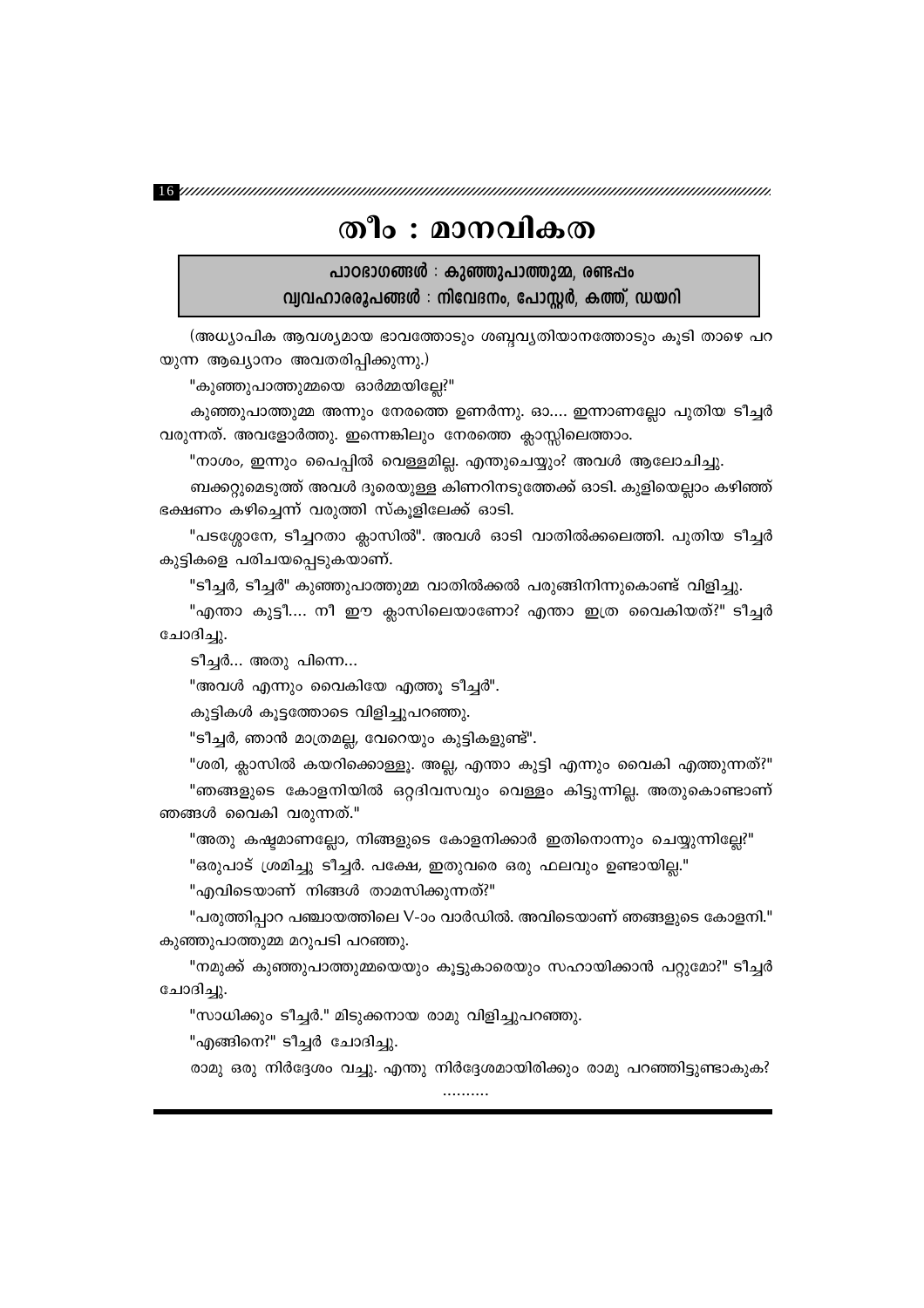കുട്ടികളുമായി നടത്തുന്ന ചർച്ചയിൽ നിവേദനം എന്ന ആശയം വരുത്തുന്നു.

നിവേദനം എന്താണെന്നുള്ള അറിവ് ഈ ഘട്ടത്തിൽ കുട്ടികൾക്ക് കൊടുക്കാം. പൊതു ആവശ്യത്തിന് വേണ്ടി ഒരു സമൂഹം തയ്യാറാക്കുന്ന അപേക്ഷയാണ് നിവേ

അവർ തയ്യാറാക്കിയ നിവേദനം എങ്ങിനെയായിരിക്കും. നമുക്ക് തയ്യാറാക്കിനോക്കാം.

കുട്ടികൾ പറയുന്ന കാര്യങ്ങൾ വച്ച് നിവേദനത്തിന്റെ സൂചകങ്ങൾ കണ്ടെത്തുന്നു. ഈ സന്ദർഭത്തിൽ ആർക്കാണ്, എങ്ങനെയാണ് നിവേദനം കൊടുക്കേണ്ടതെന്ന്

വ്യക്തിപരമായി നിവേദനം തയ്യാറാക്കിയതിനുശേഷം ഗ്രൂപ്പിൽ കുട്ടികൾ ഓരോരു ത്തരും വായിക്കുന്നു. വായനക്കിടയിൽ അവർ രൂപീകരിക്കുന്ന മാനദണ്ഡങ്ങൾക്കനുസ

● മറ്റു ഗ്രൂപ്പുകൾ വിലയിരുത്തുന്നു. ടീച്ചറുടെ ഇടപെടലോടെ തെറ്റുതിരുത്തുന്നു.

● ഗ്രൂപ്പ് ചർച്ചയിലൂടെ ഗ്രൂപ്പിന്റെ പൊതുവായ ഉല്പന്നം തയ്യാറാക്കുന്നു.

 $\bullet$  നിവേദനത്തിന്റെ ഒരു മാതൃക ടീച്ചർ കുട്ടികൾക്ക് നൽകുന്നു. (ഗ്രൂപ്പിൽ)

 $\bullet$  നിവേദനത്തിൽ എന്തൊക്കെ വേണമെന്ന ചർച്ച നടത്തുന്നു.

നമുക്ക് ഓരോരുത്തർക്കും നിവേദനം തയ്യാറാക്കി നോക്കാം.

● ഓരോ ഗ്രൂപ്പിലും തയ്യാറാക്കിയത് ചാർട്ടിൽ എഴുതുന്നു.

(കുട്ടികൾ വ്യക്തിപരമായി നിവേദനം തയ്യാറാക്കട്ടെ)

കുട്ടികൾ വൃതൃസ്ത മറുപടികൾ പറയുന്നു.

(സ്വതന്ത്ര പ്രതികരണം)

ദനം.

ചർച്ച ചെയ്യുന്നു.

നിവേദനത്തിൽ എന്ത്? ആർക്കാണ് നൽകേണ്ടത്? ആരാണ് നൽകുന്നത്? എന്താണ് ആവശ്യം?

എന്തുകൊണ്ടാണ് നിവേദനം തെരഞ്ഞെടുത്തത്?

● ടീച്ചറുടെ മാതൃക അവതരിപ്പിക്കുന്നു.

രിച്ച് സ്വയം തിരുത്തലുകൾ നടത്തുന്നു.

പുനർരചന

പ്രാദേശിക സാഹചര്യങ്ങളിൽ കുട്ടികൾക്ക് ആവശ്യബോധം ഉണ്ടാക്കി നിവേദനം, അപേക്ഷ എന്നിവ തയ്യാറാക്കുന്നതാണ് അഭികാമ്യം. സ്കൂൾ പരിസരശുചീകരണം, കാടു വെട്ടൽ, ചുറ്റുമതിൽ.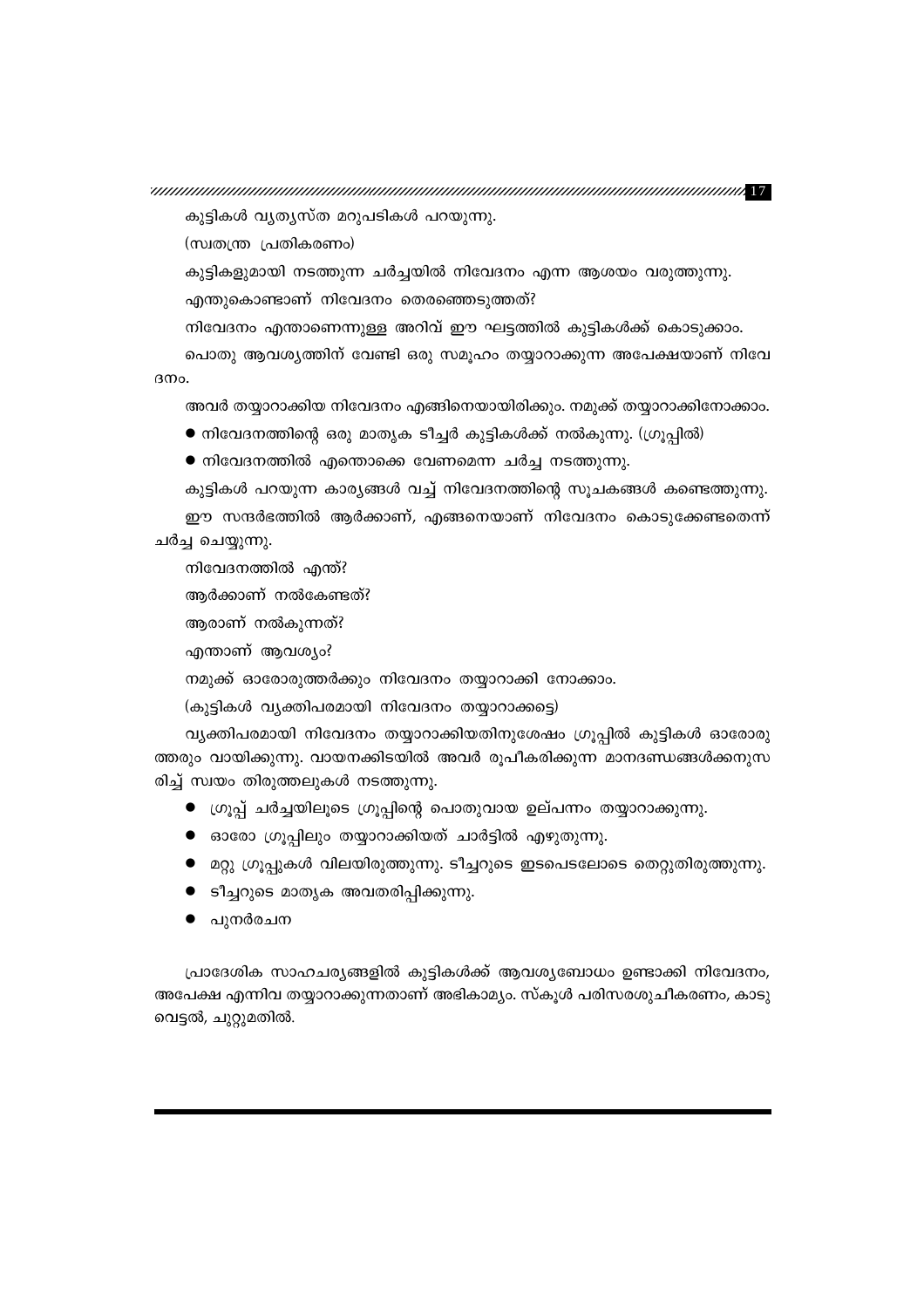### ടീച്ചർ തയ്യാറാക്കിയ നിവേദനം

ബഹുമാനപ്പെട്ട പരുത്തിപ്പാറ ഗ്രാമപഞ്ചായത്ത് പ്രസിഡണ്ട് മുമ്പാകെ പരു ത്തിപ്പാറ ഗവൺമെന്റ് എൽ. പി. സ്കൂളിലെ നാലാം ക്ലാസ് വിദ്യാർത്ഥികൾ സമർപ്പിക്കുന്ന നിവേദനം.

സർ,

പരുത്തിപ്പാറ ഗ്രാമപഞ്ചായത്തിലെ അഞ്ചാം വാർഡിലെ ലക്ഷംവീട് കോള നിയിലാണ് ഞങ്ങൾ ഭൂരിഭാഗം കുട്ടികളും താമസിക്കുന്നത്. ഞങ്ങളുടെ കുടും ബങ്ങൾക്ക് ശുദ്ധജലം ലഭിക്കുന്നതിന് ഇവിടെ സ്ഥാപിച്ചിട്ടുള്ള ഒരു പൊതുടാപ്പ് മാത്രമാണുളളത്. ഈ പൊതുടാപ്പിൽനിന്നും ഞങ്ങൾക്കാവശ്യമായ വെള്ളം സ്ഥിരമായി ലഭിക്കുന്നില്ല. സമയത്തിന് ജലം ലഭിക്കാത്തതിനാൽ പലപ്പോഴും വളരെ വൈകിയാണ് ക്ലാസിലെത്തുന്നത്. ഇത് ഞങ്ങളുടെ പഠനത്തെ പ്രതികൂ ലമായി ബാധിക്കുന്നുണ്ട്. ആയതിനാൽ ഈ പ്രശ്നം പരിഹരിക്കുന്നതിന് അടി യന്തിര നടപടികൾ സ്വീകരിക്കണമെന്ന് വിനീതമായി അപേക്ഷിക്കുന്നു.

എന്ന്.

താഴെ പേരെഴുതി ഒപ്പിട്ടിരിക്കുന്ന

വിദ്യാർത്ഥികൾ

പരുത്തിപ്പാറ,  $25 - 08 - 2007$ 

 $\mathcal{P}$ 

### നിവേദനം : ഘട്ടങ്ങൾ

- $\bullet$  ആഖ്യാനം
- ചർച്ച
- വൃക്തിഗതരചന
- $\bullet$  ကြူ့ဂျါဝဟိ
- വിലയിരുത്തൽ (ഗ്രൂപ്പിൽ)
- ഗ്രൂപ്പ് ഉല്പന്നം
- വിലയിരുത്തൽ
- ടീച്ചർ മാതൃക
- പുനർരചന  $\bullet$

### നോട്ടീസ് തയ്യാറാക്കൽ

ആഖ്യാനം : കുഞ്ഞുപാത്തുമ്മയുടെയും കൂട്ടരുടെയും നിവേദനത്തിന് ഫലമുണ്ടായി. പഞ്ചായത്ത് ഫണ്ടിൽനിന്ന് പണം അനുവദിച്ച് കിണറും ടാപ്പുകളും സ്ഥാപിച്ചു. ഉദ്ഘാ ടനം നടത്തുന്നതിന് കമ്മിറ്റിയൊക്കെ രൂപീകരിച്ചു.

ഇവിടെ ഒരു നോട്ടീസിന് സാധ്യതയില്ലേ?

നോട്ടീസ് പ്രക്രിയാഘട്ടങ്ങൾ ഈ പുസ്തകത്തിൽ മറ്റൊരിടത്ത് വിശദമാക്കിയിട്ടു ണ്ട്.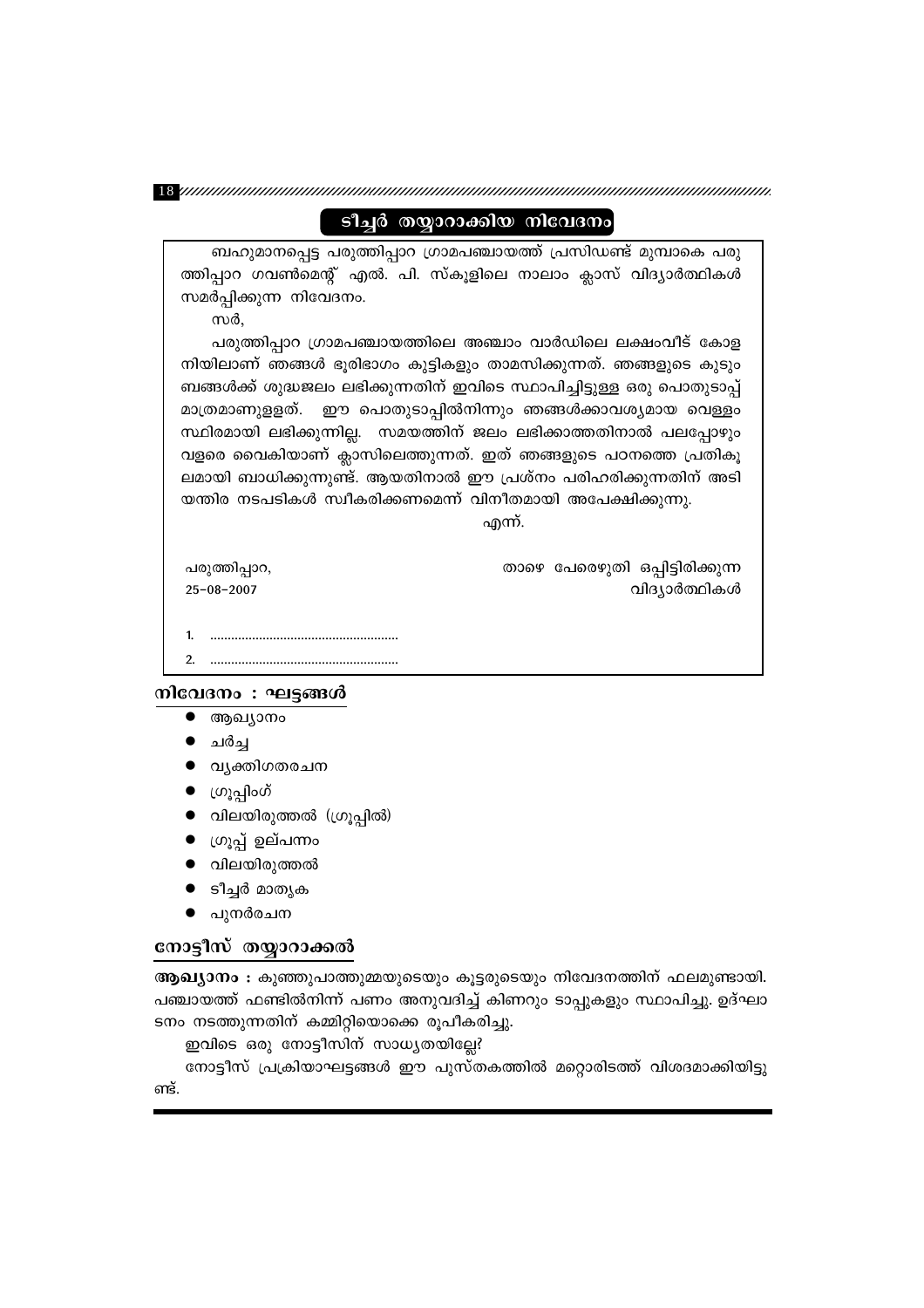### പോസ്റ്റർ രചന

ഉദ്ഘാടനമൊക്കെ കഴിഞ്ഞു. കോളനിക്കാരുടെ ജലക്ഷാമം അവസാനിച്ചു. എല്ലാ വീടുകൾക്കുമുന്നിലും പൈപ്പ് വന്നു. ആളുകളെല്ലാം വളരെ സന്തോഷത്തിലാണ്. കുഞ്ഞു പാത്തുമ്മയും കുഞ്ഞാമിനയും കൂടി ഒരു ദിവസം നടക്കാനിറങ്ങി. അപ്പോഴാണ് ഒരു പൈപ്പിലൂടെ വെളളം ഒഴുകിപ്പോകുന്നതു കണ്ടത്.

"കുഞ്ഞുപാത്തുമ്മാ, ആളുകൾക്കിപ്പോൾ ഒരു ശ്രദ്ധയുമില്ല. കണ്ടില്ലേ, എത്ര വെള്ള മാണ് അവർ വെറുതെ കളയുന്നത്? എത്ര കഷ്ടപ്പെട്ടിട്ടാ നമ്മളീ പൈപ്പ് ഇവിടെ കൊണ്ടു വന്നത്? അലക്കും കുളിയുമൊക്കെ പൈപ്പിൻചുവട്ടിൽത്തന്നെ" കുഞ്ഞാമിന പറഞ്ഞു.

"അങ്ങേ വീട്ടിലെ അബ്ദുക്ക പശുവിനെ കുളിപ്പിക്കുന്നതും പൈപ്പിൻചുവട്ടിലാ. ഇന്നലെ ഞാൻ കണ്ടതാ." കുഞ്ഞുപാത്തുമ്മ പറഞ്ഞു.

"നോക്ക്, ആ ചെക്കൻ ചെയ്യുന്നത്? പൈപ്പ് തുറന്നിട്ട് കളിക്കുകയാ" കുഞ്ഞാമിന ഒച്ച യിട്ടു. അവൾ ഓടിച്ചെന്ന് അവന്റെ ചെവിക്ക് പിടിച്ചു.

"വേണ്ട കുഞ്ഞാമിനാ" കുഞ്ഞുപാത്തുമ്മ വിലക്കി "ഇനിയിങ്ങനെ ചെയ്യരുത് ട്ട്വോ മോനേ."

"ഇതിങ്ങനെ വിട്ടാൽ പറ്റില്ല. നമുക്കെന്തെങ്കിലും ചെയ്തേ പറ്റൂ. കുഞ്ഞുപാത്തുമ്മ കൂട്ടിച്ചേർത്തു.

"മ്മള്പ്പം എന്താ ചെയ്യാ" കുഞ്ഞാമിന ചോദിച്ചു.

"നമുക്ക് രാമുവിനോട് ചോദിച്ചാലോ?"

രാമുവും കുഞ്ഞാമിനയും കുഞ്ഞിപാത്തുമ്മയും കൂടി ഒരു വഴി കണ്ടെത്തി.

പോസ്റ്ററുകളെക്കുറിച്ച് ചർച്ച ചെയ്യുന്നു.

ദണ്ഡങ്ങൾ കണ്ടെത്തുന്നു.

മാറ്റം വരുത്തുന്നു.

ക്കണം. (ഗ്രൂപ്പിന്റെ ഇടപെടലോടെ)

യിരുത്തുന്നു.

എന്താണ് പോസ്റ്റർ?

 $\bullet$  ആകർഷണീയത

അവർ എന്ത് വഴിയായിരിക്കും കണ്ടിരിക്കുക?

■ കുട്ടികൾ കണ്ടിട്ടുള്ള പോസ്റ്ററുകളിൽനിന്ന് പോസ്റ്ററിന്റെ ഘടനയെക്കുറിച്ച് മാന

■ വൃക്തിഗതമായി തയ്യാറാക്കിയ പോസ്റ്റർ ഗ്രൂപ്പിൽ ചർച്ചചെയ്ത് ആവശ്യമായ

■ ഗ്രൂപ്പിൽ എല്ലാ പോസ്റ്ററുകളും അവതരിപ്പിക്കുന്നു. ക്ലാസിൽ മൊത്തമായി വില

എല്ലാ പോസ്റ്ററുകളും ഉപയോഗിക്കണം. പിന്നോക്കക്കാരന്റെ പോസ്റ്റർ മെച്ചപ്പെട്ടതാ

പൊതുചർച്ചയിലൂടെ പോസ്റ്റർ നിർമ്മാണത്തിന്റെ പ്രാധാന്യം ബോധ്യപ്പെടുന്നു.

■ വിവിധതരം പോസ്റ്ററുകൾ കാണാനവസരം നല്കണം.

■ വൃക്തിഗതമായി പോസ്റ്റർ തയ്യാറാക്കുന്നു.

● ചുരുങ്ങിയ വാക്കുകൾകൊണ്ട് കൂടുതൽ കാര്യം. ● ശ്രദ്ധയാകർഷിക്കുന്ന വാക്കുകൾ, ചിത്രങ്ങൾ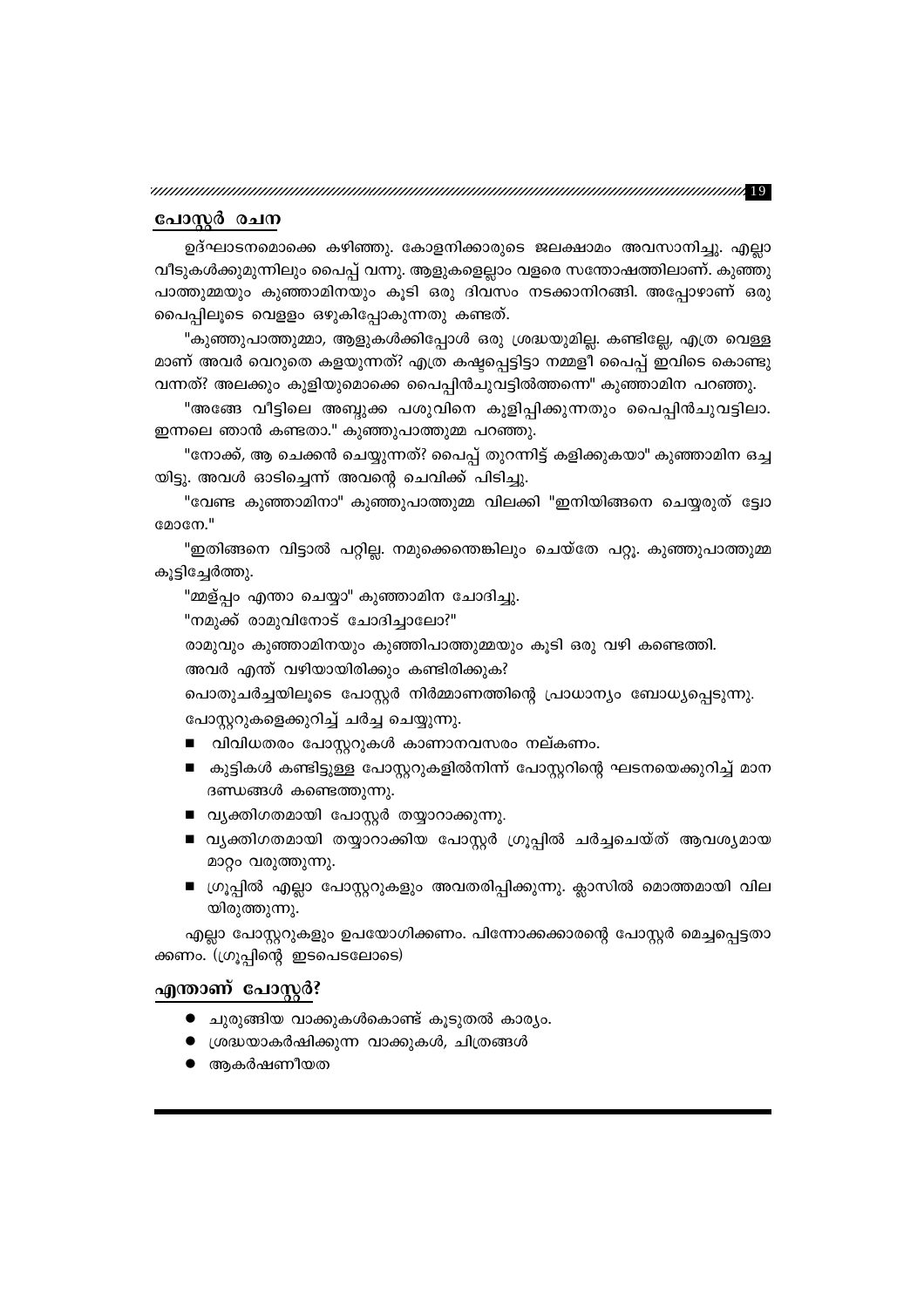കത്തെഴുതുമ്പോൾ എന്തെല്ലാം കാര്യങ്ങൾ ശ്രദ്ധിക്കണം?

ക്കാൻ അവസരം നൽകണം.)

കുഞ്ഞുപാത്തുമ്മ എഴുതിയ കത്തിൽ എന്തൊക്കെ കാര്യങ്ങൾ ഉണ്ടാകും – ചർച്ച (വിവിധ സന്ദർഭങ്ങളിലെഴുതിയ കത്തുകൾ കുട്ടികൾ പരിചയപ്പെടണം - വായി

- അടുപ്പം കൂടുതൽ
- സൂക്ഷിച്ചുവെയ്ക്കാം
- കൂടുതൽ കാര്യങ്ങൾ
- ചെലവ് കുറവ്

കത്തിലൂടെ കുഞ്ഞുപാത്തുമ്മ വിവരമറിയിക്കാൻ കാരണമെന്ത്?

വിചാരിച്ചു. കുഞ്ഞുപാത്തുമ്മ എങ്ങനെയായിരിക്കും ബാപ്പയെ വിവരമറിയിച്ചിട്ടുണ്ടാവുക? കത്തിലേക്ക് ചർച്ച നയിക്കുന്നു

ഈ സന്തോഷമൊക്കെ കാണാൻ ഉപ്പ ഇനി എന്നാണാവോ വരിക? എന്തായാലും കാത്തിരിക്കാനൊന്നും പറ്റില്ല. ഉപ്പയെ ഈ വിശേഷങ്ങളൊക്കെ അറിയിക്കണം. അവൾ

അവർ പിന്നീട് വെള്ളം ശ്രദ്ധിച്ച് ഉപയോഗിക്കാൻ തുടങ്ങി. കോളനിയിൽ ഈ മാറ്റമെല്ലാം വന്നതിൽ താനും ഒരു പങ്കാളിയാണല്ലോ എന്നോർത്തപ്പോൾ കുഞ്ഞുപാത്തുമ്മയ്ക്ക് സന്തോഷം തോന്നി.

കോളനിക്കാർക്ക് തങ്ങൾ ചെയ്ത തെറ്റ് മനസ്സിലായി.

പലഭാഗത്തും പതിച്ചു.

കുഞ്ഞുപാത്തുമ്മയും കൂട്ടുകാരും അവർ തയ്യാറാക്കിയ പോസ്റ്റർ കോളനിയുടെ

### കത്ത് തയ്യാറാക്കൽ

- $\bullet$  പോസ്റ്റർ പതിക്കൽ
- പുനർരചന
- ടീച്ചർ മാതൃക
- $\bullet$  (ടീച്ചറുടെ ഇടപെടലോടെ)
- വിലയിരുത്തൽ തെറ്റുതിരുത്തൽ
- ഗ്രൂപ്പ് ഉല്പന്നം അവതരണം (ഗ്രൂപ്പിൽ മികച്ചതെല്ലാം)
- മെച്ചപ്പെട്ടത് തെരഞ്ഞെടുക്കൽ
- ഗ്രൂപ്പിൽ വിലയിരുത്തൽ
- വൃക്തിഗതരചന
- ചർച്ച (പോസ്റ്ററിലേക്ക്)
- $\bullet$  ആഖ്യാനം

### പോസ്റ്റർ - പ്രക്രിയാഘട്ടങ്ങൾ

ടീച്ചറും തയ്യാറാക്കി അവതരിപ്പിക്കണം.

വിലയിരുത്തുന്നു.പുനർരചന നടത്തുന്നു. പോസ്റ്റർ രചനക്കുള്ള സാമഗ്രികൾ നൽകുന്നു. കുട്ടികൾ പോസ്റ്റർ തയ്യാറാക്കുന്നു.

ടീച്ചറുടെ മാതൃക കണ്ടശേഷം ആവശ്യമായ മാറ്റം വരുത്തുന്നു. ഗ്രൂപ്പിൽ ഓരോരുത്തരും തയ്യാറാക്കിയ പോസ്റ്ററുകളുടെ മേൻമയും പോരായ്മയും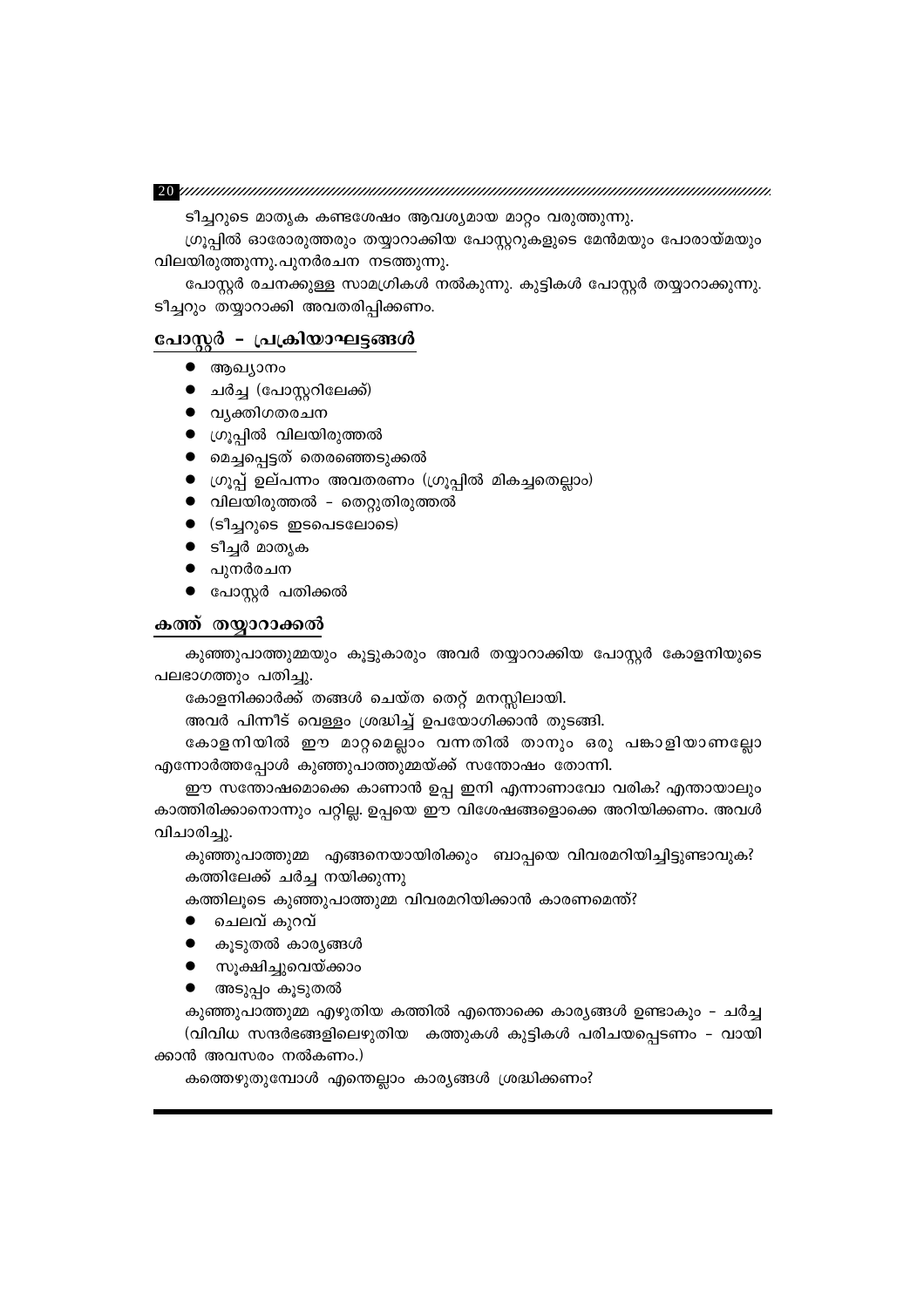ഉപ്പ ഇനി എന്നാണ് വരുന്നത്? ഉപ്പയുടെ വരവിനായി ഞാൻ കാത്തിരിക്കുക യാണ്. ബാക്കി വിവരങ്ങളൊക്കെ നേരിൽ പറയാം. ഉപ്പ വേഗം വരണേ

ഞങ്ങൾക്കിവിടെ സുഖം തന്നെയാണ്. പിന്നെ ഒരു വിശേഷമുണ്ടുപ്പാ. കഴിഞ്ഞ പ്രാവശ്യം ഉപ്പ വന്നപ്പോൾ കണ്ടില്ലേ വെള്ളത്തിനുവേണ്ടിയുള്ള നമ്മുടെ കഷ്ടപ്പാട്. ഞാൻ ദിവസവും വൈകിയായിരുന്നല്ലോ സ്കൂളിൽ പോയിരുന്നത്? ഞങ്ങളുടെ ടീച്ചർ പറഞ്ഞതനുസരിച്ച് ഞങ്ങളെല്ലാവരുംകൂടി പഞ്ചായത്ത് പ്രസി ഡണ്ടിന് നിവേദനം നൽകി. പഞ്ചായത്തിൽനിന്നും ഇപ്പോൾ നമ്മുടെ കോളനി യിൽ കിണറും പൈപ്പും സ്ഥാപിച്ചു. ഇപ്പോഴെല്ലാവരും വലിയ സന്തോഷത്തി ലാണ്. ഇതിനെല്ലാം ഓടിനടന്നത് ഞാനാണുപ്പാ. ഇപ്പോൾ ആർക്കും വെള്ള ത്തിന് ബുദ്ധിമുട്ടില്ല. കുളിക്കാനും, അലക്കാനുമെല്ലാം പൈപ്പ് തിരിച്ചാൽ മതി. ബാപ്പയ്ക്ക് അതൊക്കെ കാണണമെന്ന് തോന്നുന്നില്ലേ.

എന്തെല്ലാമുണ്ട് വിശേഷങ്ങൾ? സുഖം തന്നെയല്ലേ? കുറേ ദിവസമായി ഉപ്പയ്ക്ക് കത്തെഴുതണമെന്ന് വിചാരിക്കുന്നു. ഇപ്പോഴാണ് സമയം കിട്ടിയത്.

പ്രിയപ്പെട്ട ഉപ്പയ്ക്ക്,

29-09-2006

പരുത്തിപ്പാറ

ഒത്തിരി സ്നേഹത്തോടെ

കുഞ്ഞുപാത്തുമ്മ

### ടീച്ചർ തയ്യാറാക്കിയ കത്ത്

കുഞ്ഞുപാത്തുമ്മ എഴുതേണ്ട കത്താണല്ലോ കുട്ടികൾ എഴുതിയത്. കുട്ടികൾ സ്വത ന്ത്രമായി കത്തെഴുതേണ്ടേ. അതിനും അവസരം നൽകേണ്ടതാണ്.

- എഴുതട്ടെ)
- ടീച്ചറുടെ മാതൃക അവതരിപ്പിക്കുന്നു. ● പുനർ രചന (വിലയിരുത്തലുകൾക്കുശേഷം കുട്ടി വ്യക്തിഗതമായി വീണ്ടും
- ഗ്രൂപ്പ് ഉല്പന്നം അവതരിപ്പിക്കുന്നു
- മാനദണ്ഡം കുട്ടികൾ തന്നെ കണ്ടെത്തട്ടെ.
- ഗ്രൂപ്പിംഗ് കൈമാറി വായിച്ച് വിലയിരുത്തുന്നു. ● മെച്ചപ്പെട്ട കത്ത് തെരഞ്ഞെടുക്കുന്നു. (മെച്ചപ്പെട്ട കത്ത് തെരഞ്ഞെടുക്കാനുള്ള
- 
- വൃക്തിഗത രചന (ഓരോരുത്തരും കുഞ്ഞിപാത്തുമ്മയായി കത്തെഴുതട്ടെ.)
- 
- എഴുതിയ ആളുടെ പേര്, ഒപ്പ്
- ഉപസംഹാരം
- ഉള്ളടക്കം
- സംബോധന
- സ്ഥലം, തീയതി

 $\boldsymbol{P}$  . The construction of the construction of the construction of the construction of  $\boldsymbol{P}$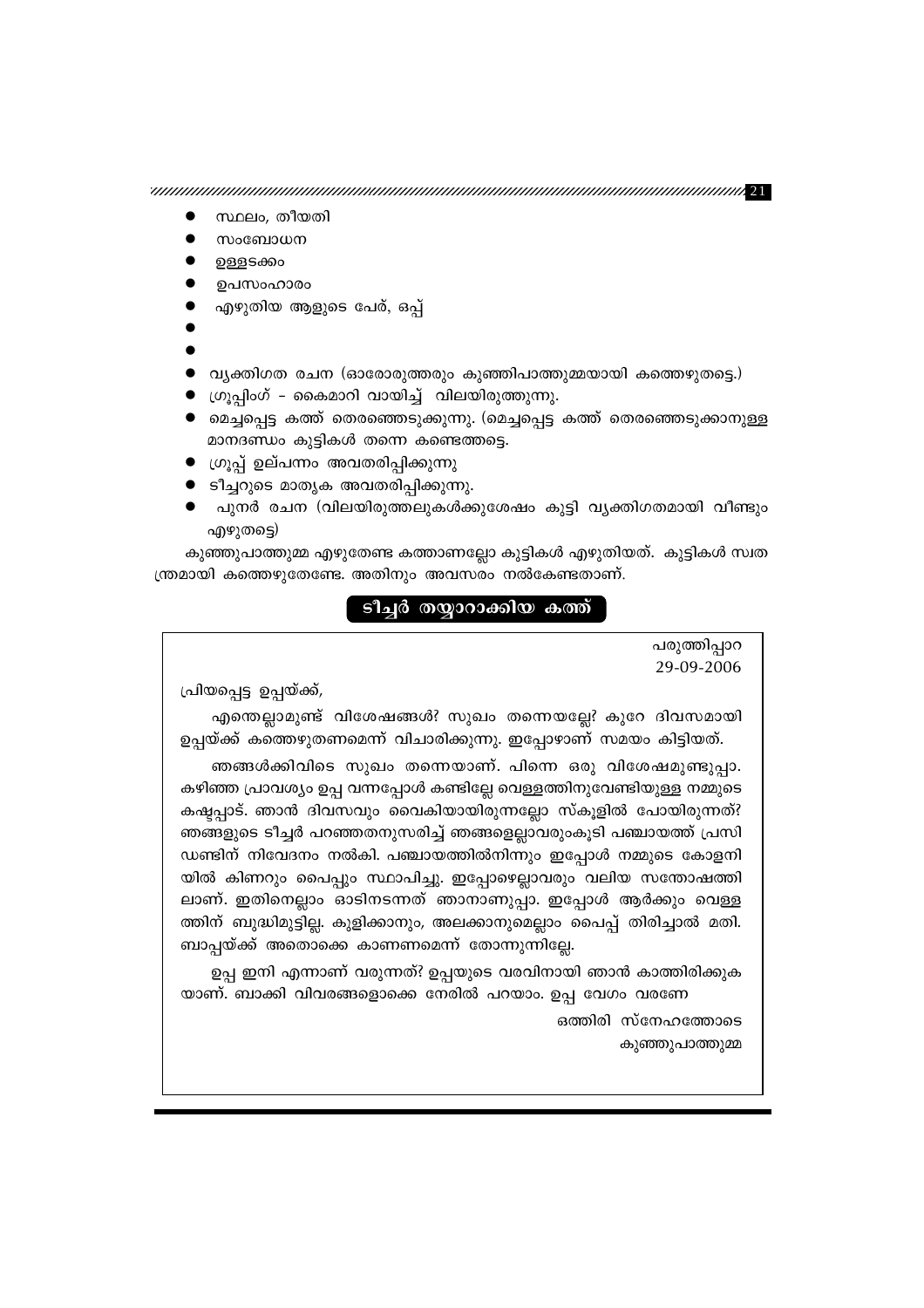${\bf 22}$  yuunnummuunnummuunnummuunnummuunnummuunnummuunnummuun

### കത്ത് - പ്രക്രിയാഘട്ടങ്ങൾ

- ആഖ്യാനം
- ചർച്ച മാതൃകാകത്തുകൾ പരിചയപ്പെടൽ
- വൃക്തിഗതരചന
- ഗ്രൂപ്പിൽ വിലയിരുത്തൽ
- ഗ്രൂപ്പ് അവതരണം
- വിലയിരുത്തൽ (ആശയപരം, ഭാഷാപരം, ശൈലീപരം)
- മെച്ചപ്പെട്ടത് കണ്ടെത്തൽ
- ടീച്ചർ മാതൃക
- പുനർ രചന

### ഡയറി

**ആഖ്യാനം :** കത്ത് പോസ്റ്റ് ചെയ്യാൻ കുഞ്ഞുപാത്തുമ്മ പോസ്റ്റോഫീസിലേക്കു നട ന്നു. കുറേ ദൂരം നടന്നപ്പോൾ അതാ അവിടെ ഒരാൾക്കൂട്ടം! അവൾ അവിടേക്കോടിച്ചെ ന്നു. വഴിയരികിൽ ഒരാൾ മരിച്ചുകിടക്കുന്നു. കണ്ണിലും മൂക്കിലുമൊക്കെ ഉറുമ്പരിക്കുന്നു ണ്ട്. അയാളെ പലപ്പോഴും അവൾ അവിടെ കണ്ടിട്ടുണ്ട്. കണ്ണിന് കാഴ്ചയില്ലാത്ത അയാൾ ഒരു ഭിക്ഷക്കാരനാണ്. ഇടയ്ക്കൊക്കെ അവളും അയാൾക്ക് ചില്ലറ പൈസയൊക്കെ കൊടുത്തിട്ടുണ്ട്. അവൾക്ക് വല്ലാത്ത സങ്കടം തോന്നി. കത്ത് പോസ്റ്റ് ചെയ്ത് വീട്ടിൽ തിരിച്ചെത്തിയിട്ടും അവൾ അയാളെക്കുറിച്ച് തന്നെ ചിന്തിച്ചിരുന്നു.

- വീട്ടിൽ തിരിച്ചെത്തിയ കുഞ്ഞുപാത്തുമ്മ ഭിക്ഷക്കാരന്റെ മരണത്തെക്കുറിച്ച് എന്തെ ല്ലാമായിരിക്കും ചിന്തിച്ചിട്ടുണ്ടാകുക?
- കുട്ടികൾ വൃക്തിഗതമായി എഴുതട്ടെ.
- ഗ്രൂപ്പിംഗ് ഗ്രൂപ്പിൽ വ്യക്തിഗതവായന.
- മെച്ചപ്പെട്ടത് തെരഞ്ഞെടുക്കൽ
- ടീച്ചർ എഴുതിയത് അവതരിപ്പിക്കുന്നു.
- കുട്ടികൾ മെച്ചപ്പെടുത്തി എഴുതുന്നു.
- $\bullet$  നമ്മുടെ ജീവിതത്തിലെ അനുഭവങ്ങൾ എവിടെയാണെഴുതുക?
- ചർച്ച ഡയറിയെഴുത്തിന്റെ പ്രാധാന്യത്തിലേക്കു നയിക്കപ്പെടണം.
- ഡയറിയിൽ എന്തൊക്കെ കാര്യങ്ങളാണെഴുതുക?
	- $\bullet$  ഓർമ്മയിൽ സൂക്ഷിക്കേണ്ട ഹൃദയസ്പർശിയായ അനുഭവങ്ങൾ
	- $\bullet$  സന്തോഷങ്ങൾ, വേദനകൾ
	- കാഴ്ചകൾ, സംഭവങ്ങൾ
- ഇവെയല്ലാം ആത്മാംശം കലർത്തി എഴുതുമല്ലോ. കുട്ടികൾ തുടർച്ചയായി ഡയറി എഴുതട്ടെ. അവയിൽ ചിലതെങ്കിലും നിത്യേന ക്ലാസിൽ വായിക്കട്ടെ. ടീച്ചറുടെ ഡയറിക്കുറിപ്പുകളും അവതരിപ്പിക്കാം.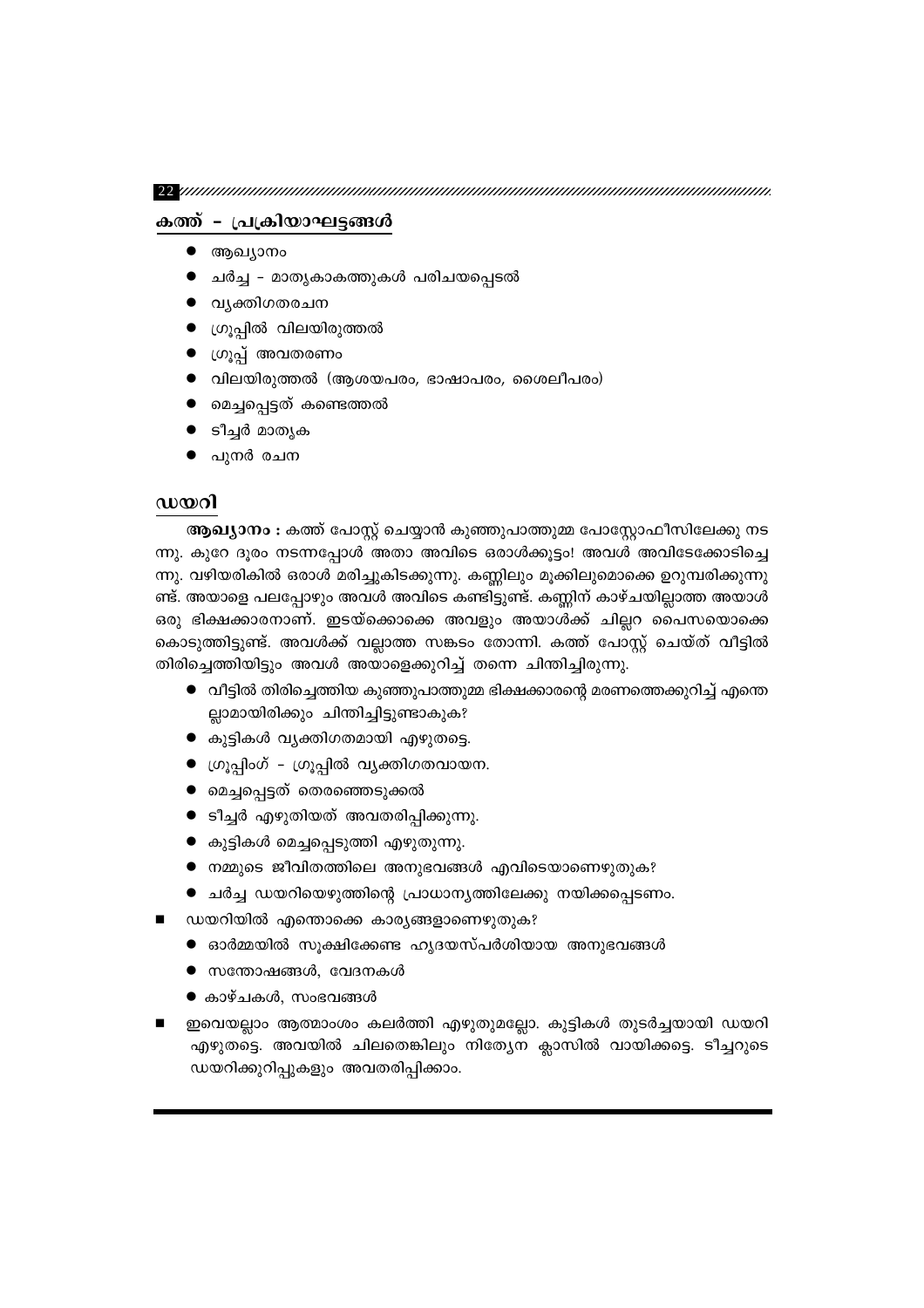### കുഞ്ഞുപാത്തുമ്മയുടെ ഡയറി, ടീച്ചർ തയ്യാറാക്കിയത്, വായിച്ചുനോക്കാം.

ഉപ്പയ്ക്ക് കത്തെഴുതിയപ്പോൾ മനസ്സുനിറയെ സന്തോഷമായിരുന്നു. വൃദ്ധ നായ ആ ഭിക്ഷക്കാരന്റെ മരണം എല്ലാ സന്തോഷവും എടുത്തുകളഞ്ഞു. പാവം മനുഷ്യൻ! അയാൾക്കാരുമില്ലേ? എന്നെപ്പോലെ ഒരു മകൾ അയാൾക്കുമുണ്ടാ കുമോ? എന്റെ ഉപ്പ എന്നെ സ്നേഹിക്കുന്നതുപോലെ അയാളും മകളെ സ്നേഹി ക്കുന്നുണ്ടാവില്ലേ? വിശന്നുവലഞ്ഞാണോ അയാൾ മരിച്ചിട്ടുണ്ടാകുക? ജീവിച്ചി രുന്നപ്പോൾ അയാൾ എത്രമാത്രം വേദനിച്ചിട്ടുണ്ടാകും. എത്രയെത്ര പാവങ്ങളാണ് ഈ ലോകത്തുള്ളത്? ദുരിതവും കഷ്ടപ്പാടുമില്ലാത്ത ഒരു ലോകം എന്നെങ്കിലുമു ണ്ടാകുമോ. ഹള്ളാ, ന്റെ ഉപ്പയെ കാത്തുകൊള്ളണേ. കഷ്ടപ്പെടുന്ന എല്ലാവരേയും കാത്തുകൊള്ളണേ....

### ഡയറി പ്രക്രിയാഘട്ടങ്ങൾ

- ആഖ്യാനം
- വൃക്തിഗതരചന
- ▶ ုဟၤ့္ပျါ၀ဟိ
- ഗ്രൂപ്പിൽ വിലയിരുത്തൽ
- മെച്ചപ്പെടുത്തൽ
- അവതരണം
- ടീച്ചർ മാതൃക അവതരണം
- എന്റെ ഡയറിയിലേക്ക്....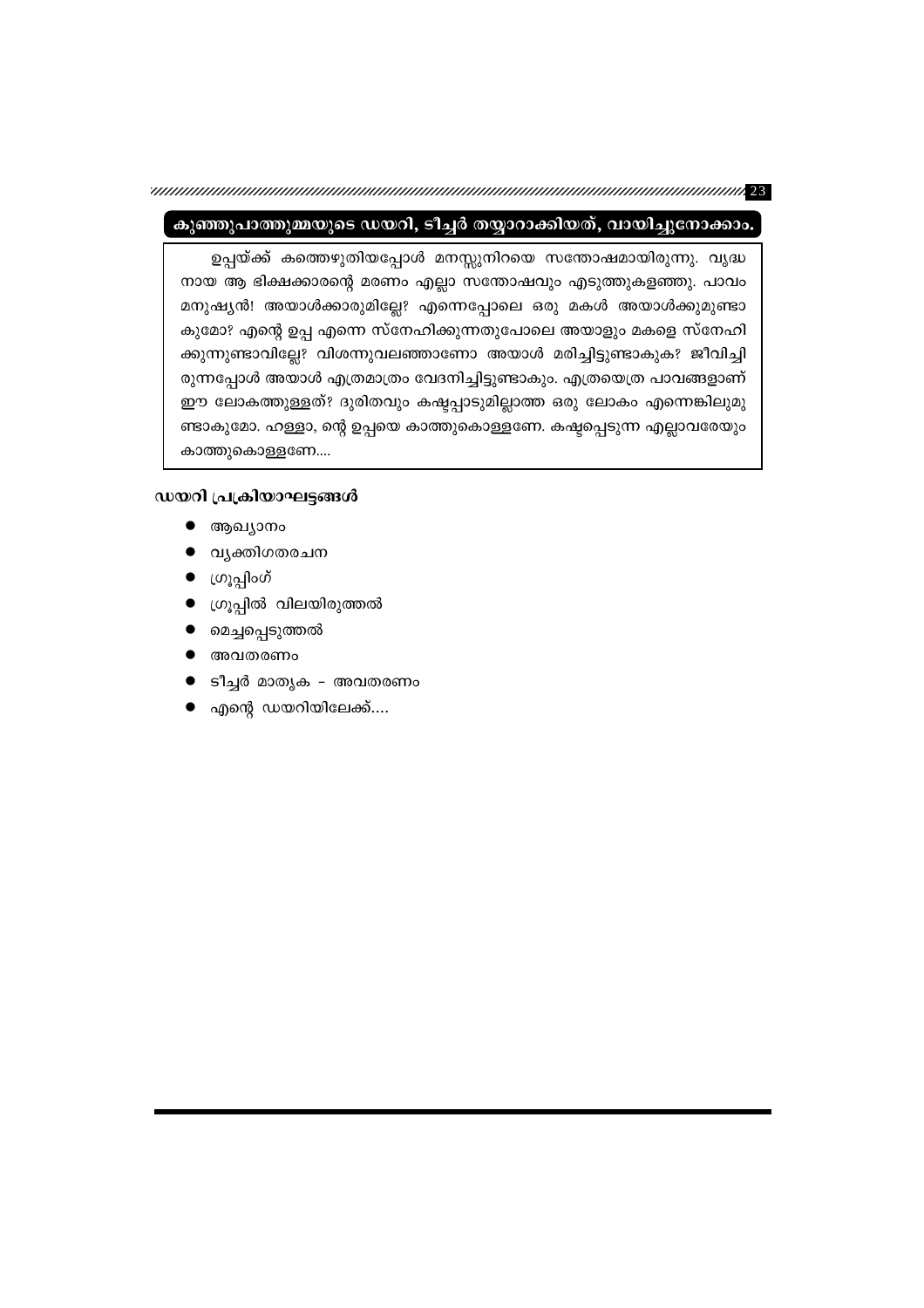${\bf 24}$ ynnammannammannammannammannammannammannammannammannam

## തീം : കുട്ടിക്കാലം

പാഠഭാഗങ്ങൾ : പള്ളിക്കൂടത്തിലേക്ക്, മുന്നറിയിപ്പ് വ്വവഹാരരൂപങ്ങൾ : കഥ, സംഭാഷണം, ഡയറി, വിവരണം

**ആഖ്യാനം :** "അന്ന് ഉണ്ണിക്കുട്ടൻ പതിവിലും നേരത്തെ ഉണർന്നു. ഇന്നവന് തിരക്കുള്ള ദിവസമാണ്. യൂണിഫോം തയ്ക്കാൻ കൊടുത്തതു വാങ്ങണം. ബാഗും പുസ്തകവും കുടയുമെല്ലാം വാങ്ങാൻ ടൗണിൽ പോകണം, അങ്ങനെ പല പല തിരക്കുകൾ. നാളെ മുതൽ സ്കൂളിൽ പോകേണ്ടതല്ലേ?"

ടൗണിൽപോയി വന്നപ്പോഴാണ് കൂട്ടുകാരൻ അപ്പുവിനെക്കുറിച്ച് അവനോർത്തത്. എന്തായാലും അവന്റെ വീട്ടിലൊന്നു പോണം. അവൻ അമ്മയോടു പറഞ്ഞ് അപ്പുവിന്റെ വീട്ടിലേയ്ക്കോടി.

അപ്പുവിന്റെ വീട്ടിൽ അന്ന് നല്ല വിശേഷമായിരുന്നു. അപ്പുവിന്റെ അമ്മാവൻ വന്നി ട്ടുണ്ട്. പട്ടണത്തിലാണ് അമ്മാവൻ താമസിക്കുന്നത്. അപ്പുവും മറ്റുള്ളവരും അമ്മാവന്റെ ചുറ്റുമിരിക്കുകയാണ്. ഉണ്ണിക്കുട്ടനും അവരോടൊപ്പം ചേർന്നു. അമ്മാവൻ ഓരോ കഥ കൾ പറഞ്ഞു. അക്കൂട്ടത്തിൽ കാടുകാണാൻ പോയ കഥയും പറഞ്ഞു. അമ്മാവൻ ഒരി ക്കൽ അകലെയുള്ള ഒരു കാട് കാണാൻ പോയി.

- $\bullet$  കാട്ടിൽ പോയ അമ്മാവൻ പറഞ്ഞ കഥകൾ എന്തൊക്കെയാവാം?
- സങ്കൽപ്പിച്ചുനോക്കൂ…. അതൊന്ന് എഴുതിയാലോ?
- കുട്ടികൾ വൃക്തിഗതമായി കഥ എഴുതട്ടെ. ആവശ്യമായ സമയം അനുവദിക്കണം.
- $\bullet$  ഓരോരുത്തരും എഴുതിയ കഥ ഗ്രൂപ്പിൽ അവതരിപ്പിക്കുന്നു. (കഥ പൂർത്തിയാ ക്കിയവർ, ഏതാനും വാചകങ്ങൾ മാത്രം എഴുതിയവർ, എഴുതാൻ ശ്രമിച്ചവർ, ഒന്നും എഴുതാത്തവർ – ഗ്രൂപ്പിൽ ഉണ്ടാകുമല്ലോ. എഴുതാൻ സാധിക്കാത്തവർക്ക് അവരുടെ മനസ്സിലുള്ള കഥ ഗ്രൂപ്പിൽ അവതരിപ്പിക്കാൻ ആദ്യം അവസരം നൽകണം. ഇത്തരത്തിൽ ഗ്രൂപ്പിൽ മെച്ചപ്പെട്ട കഥ ഏതാണെന്ന് തെരഞ്ഞെടുക്കാം. വേണമെങ്കിൽ ഗ്രൂപ്പിൽ എല്ലാവരും ചേർന്ന് ഒരു കഥ മെനയുകയുമാകാം.)
- ഗ്രൂപ്പിലെ മെച്ചപ്പെട്ടത് / ഗ്രൂപ്പ് ഉല്പന്നം ഓരോ ഗ്രൂപ്പുകളും അവതരിപ്പിക്കുന്നു.
- $\bullet$  ഏറ്റവും മെച്ചപ്പെട്ടത് കണ്ടെത്തിയതിന്റെ സൂചകങ്ങൾ ചർച്ചയിലൂടെ രൂപപ്പെടു ത്തുന്നു.
- സൂചകങ്ങളുടെ അടിസ്ഥാനത്തിൽ സ്വയം വിലയിരുത്തൽ
- കഥയുടെ പുനർരചന നടത്തുന്നു. എന്റെ കഥാപുസ്തകത്തിലേക്ക്.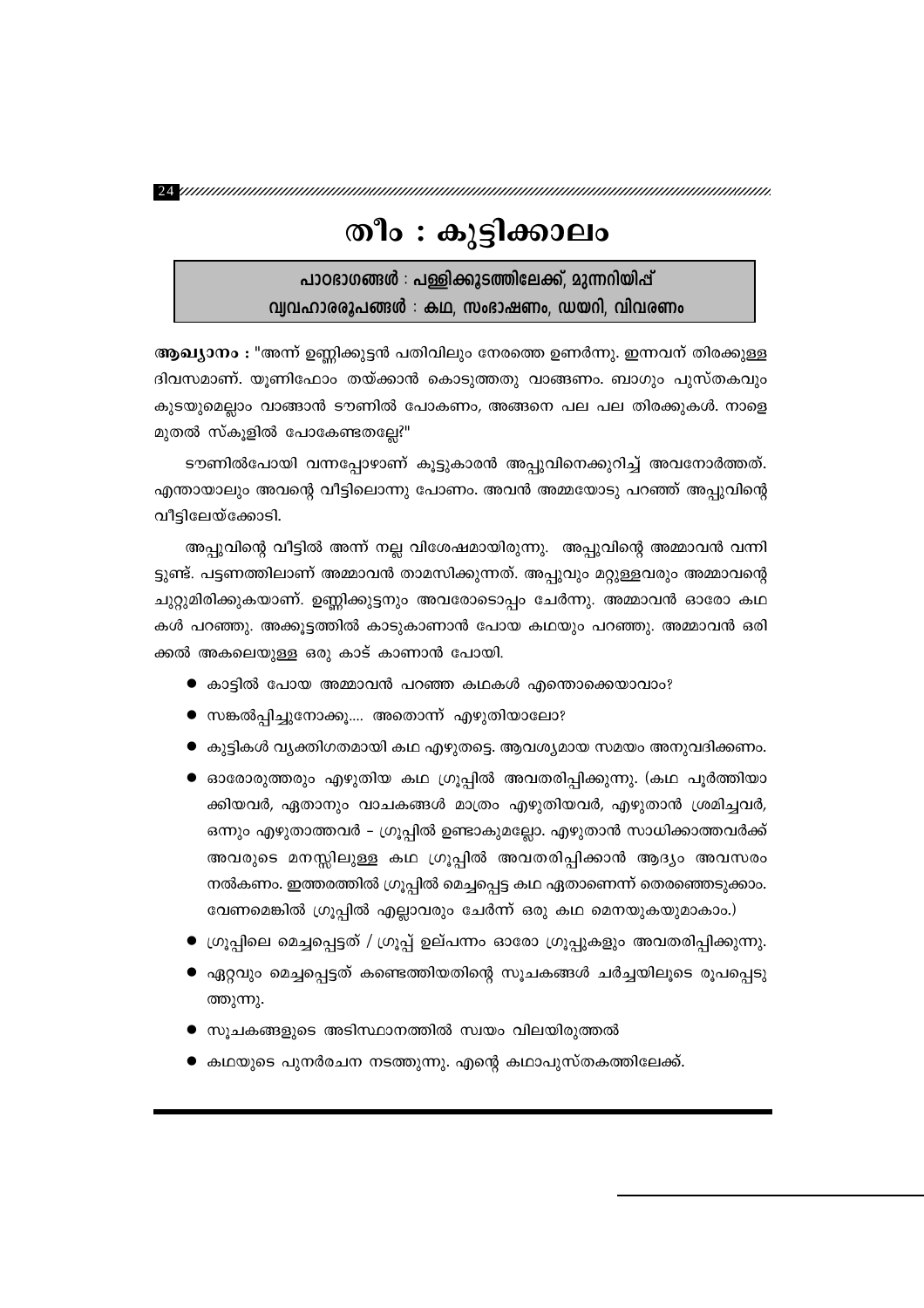<u>ടീച്ചർ തയ്യാറാക്കിയ കഥ</u>

ശങ്കുമ്മാവൻ കാട്ടിലേക്കു പോയി. എന്തെന്തു കാഴ്ചകളാണ് കാട്ടിൽ! പത ഞ്ഞൊഴുകുന്ന കാട്ടാറുകൾ, പാറിപ്പറക്കുന്ന പക്ഷികളും നൂറുകണക്കിന് മൃഗങ്ങ ളും. പൂത്തുലഞ്ഞുനിൽക്കുന്ന വൃക്ഷങ്ങൾ. അകലെയൊരിടത്ത് കൂട്ടത്തോടെ നിൽക്കുന്ന കാട്ടാനകൾ. ശങ്കുമ്മാവൻ കാഴ്ചകൾ കണ്ടു നടന്നു. നേരം പോയത റിഞ്ഞില്ല. ഇരുട്ടു വീണുതുടങ്ങി. നല്ല തണുപ്പും. തിരിച്ചുപോയാലോ? ശങ്കുമ്മാ വൻ നടന്നുതുടങ്ങി. നടന്നിട്ടും നടന്നിട്ടും നാട്ടിലെത്തുന്നില്ല. കനത്ത ഇരുട്ട്. അകലെ, കാട്ടിനുള്ളിലെവിടെയോ തുടികൊട്ടുന്ന ശബ്ദം. ശങ്കുമ്മാവൻ അങ്ങോട്ടു നടന്നു. അവിടവിടെയായി കാട്ടിനുള്ളിൽ ചെറിയ കൂരകൾ കാണാം. മുറ്റത്ത് തീ കൂട്ടിയിട്ടുണ്ട്. അമ്മാവൻ അവിടെച്ചെന്നു. കാട്ടിലെ ആദിവാസികളുടെ കുടിലുക ളാണ്. അവെല്ലാവരും അമ്മാവന്റെ ചുറ്റും കൂടി. അമ്മാവൻ കാര്യമൊക്കെ പറ ഞ്ഞു. അവർ അമ്മാവന് ചുട്ടെടുത്ത കാട്ടുകിഴങ്ങ് നൽകി. കാട്ടുതേനും നൽകി. എത്ര നല്ല മനുഷ്യർ? രാത്രി മുഴുവൻ തുടികൊട്ടും നൃത്തവുമുണ്ടായിരുന്നു. പിറ്റേന്ന് രാവിലെ അവരിലൊരാൾ അമ്മാവനെ കൊണ്ടുവിട്ടു. ആ പാവപ്പെട്ട മനുഷ്യ രുടെ സ്നേഹത്തെക്കുറിച്ച് അമ്മാവൻ വാതോരാതെ സംസാരിച്ചുകൊണ്ടിരുന്നു.

### കഥയെഴുതുമ്പോൾ ശ്രദ്ധിക്കേണ്ട കാര്യങ്ങൾ

തുടർച്ച

ഒഴുക്ക് പൂർണത ഒടുക്കം

ശൈലികൾ

കഥ - പ്രക്രിയാഘട്ടങ്ങൾ

ആഖ്യാനം

ടീച്ചർ മാതൃക

വ്യക്തിഗതമായി കഥാരചന

ഗ്രൂപ്പുകളുടെ അവതരണം

മെച്ചപ്പെട്ടത് കണ്ടെത്തൽ / ഗ്രൂപ്പ് രചന

പുനർരചന (കഥാപുസ്തകത്തിലേയ്ക്ക്)

സൂചകങ്ങളുടെ അടിസ്ഥാനത്തിൽ വിലയിരുത്തൽ

ഗ്രൂപ്പിൽ അവതരണം

തുടക്കം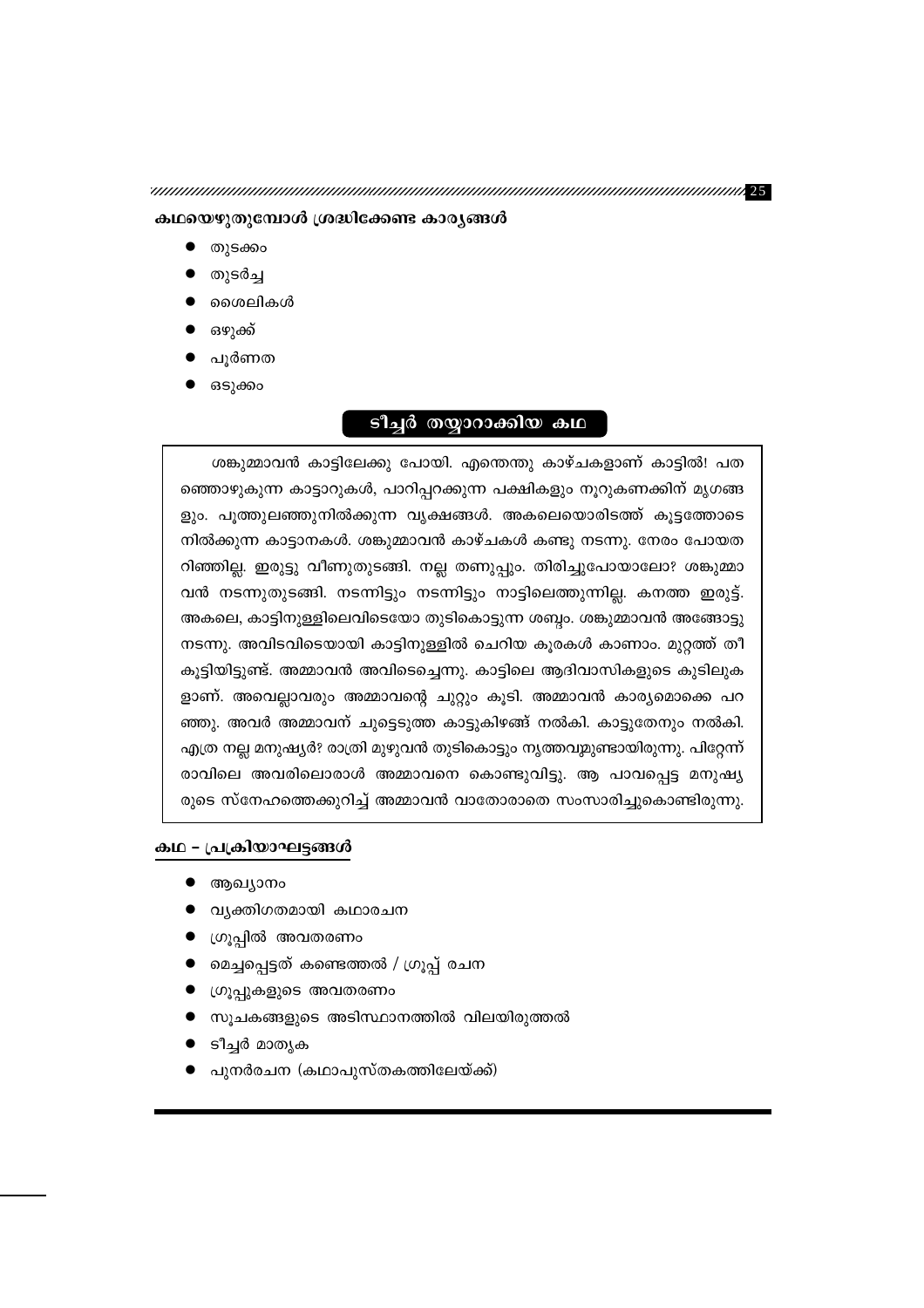#### 

സംഭാഷണത്തിലേക്ക്....

(കഥയെഴുതിയതിന്റെ തുടർച്ചയായാണ് സംഭാഷണം തയ്യാറാക്കാനുള്ള പ്രവർത്തനം ഉൾപ്പെടുത്തിയിരിക്കുന്നത്. ആഖ്യാനത്തിന്റെ തുടർച്ച ശ്രദ്ധിക്കുമല്ലോ.)

അമ്മാവൻ കഥ പറഞ്ഞുകഴിഞ്ഞു. അമ്മാവൻ ഉണ്ണിക്കുട്ടനെ പരിചയപ്പെട്ടു. ഉണ്ണി ക്കുട്ടന് കുറേ കാര്യങ്ങൾകൂടി അറിയണമെന്നു തോന്നി. കാട്ടിലെ വിശേഷങ്ങൾ – അവർ സംസാരിച്ചുതുടങ്ങി.

ഉണ്ണിക്കുട്ടനും ശങ്കുമ്മാവനും എന്തെല്ലാം കാര്യങ്ങൾ സംസാരിച്ചിട്ടുണ്ടാവും? നമുക്കൊന്നെഴുതിനോക്കാം.

- $\bullet$  എങ്ങിനെയാണ് എഴുതേണ്ടത്?
- ചർച്ച സംഭാഷണത്തിലേക്ക്
- $\bullet$  വ്യക്തിഗതരചന തങ്ങളുടേതായ ആശയത്തിൽ കുട്ടികൾ എഴുതട്ടെ.
- $\bullet$  ഭഗൂപ്പിൽ എല്ലാ കുട്ടികളും എഴുതിയ സംഭാഷണരൂപം അവതരിപ്പിക്കുന്നു. പഠ നപിന്നോക്കക്കാരുടെ ആശയങ്ങൾ ആദ്യം പങ്കുവെക്കാൻ ശ്രദ്ധിക്കുമല്ലോ. ഗ്രൂപ്പിൽ ചർച്ച ചെയ്ത് മെച്ചപ്പെട്ടവ തെരഞ്ഞെടുക്കുകയോ ഗ്രൂപ്പിന്റേതായ ഒരു ഉല്പന്നം സൃഷ്ടിക്കുകയോ ചെയ്യാം.
- $\bullet$  ഗ്രൂപ്പിൽ തയ്യാറാക്കിയ സംഭാഷണരൂപം ഒരു റോൾപ്ലേ രൂപത്തിൽ ക്ലാസിൽ അവതരിപ്പിക്കുന്നു.
- വിലയിരുത്തൽ

(ടീച്ചറിന്റെ പങ്കാളിത്തത്തോടെ ഗ്രൂപ്പ് ഉല്പന്നങ്ങളെ വിലയിരുത്തുന്നു. ആശ യപരമായ, ഘടനാപരമായ തെറ്റുകളും ശൈലികളും അക്ഷരത്തെറ്റുകളും പരിഗണിക്കണം.)

- ▶ ടീച്ചർ തയ്യാറാക്കിയത് അവതരിപ്പിക്കുന്നു.
- പുനർരചന

(വിലയിരുത്തലുകളുടെ അടിസ്ഥാനത്തിൽ മെച്ചപ്പെടുത്തിയ രചന ഭാഷാ പുസ്തകത്തിൽ ചേർക്കുന്നു.)

- സംഭാഷണം സൂചകങ്ങൾ
- തുടർച്ചയായ ആശയവിനിമയം
- അനുയോജ്യമായ ഭാഷ
- ലളിതം
- ആശയപൂർണത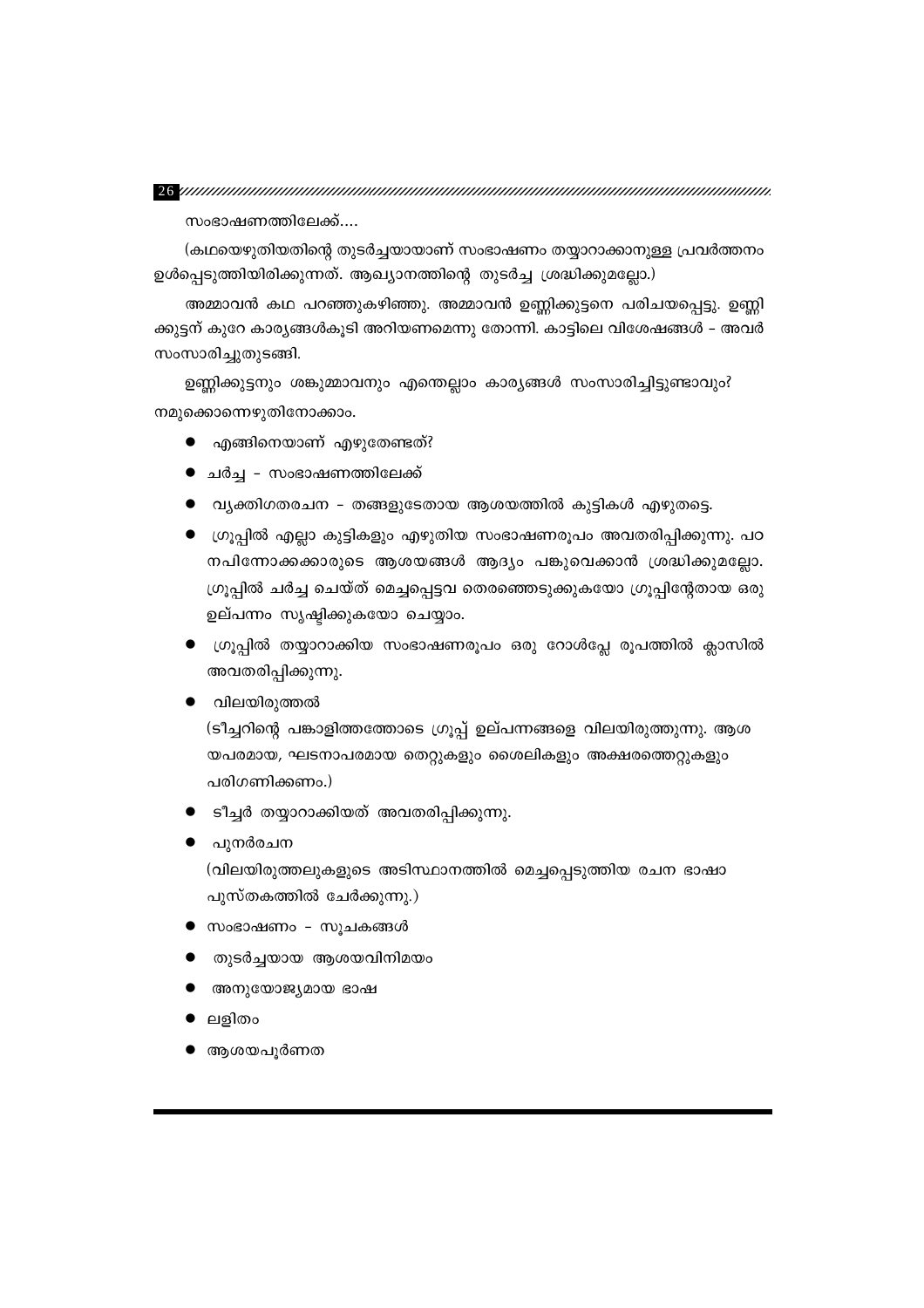ഉണ്ണിക്കുട്ടനും അപ്പുവും എന്നും ഒന്നിച്ചാണ് ക്ലാസിലേക്ക് പോയിരുന്നത്. അവർ ഇപ്പോൾ നാലാം ക്ലാസിലാണ് പഠിക്കുന്നത്. അങ്ങനെ ഓരോ ദിവസവും കൊഴിയവേ ഉണ്ണിക്കുട്ടനും കൂട്ടുകാരും ഏറെ പ്രതീക്ഷയോടെ കാത്തിരുന്ന ഒരു ദിവസം വന്നെത്തി.

"എന്നാൽ ഞാൻ മാവിൻചുവട്ടിൽ കാത്തുനിൽക്കാം."

നമ്മൾ എപ്പോഴാ അപ്പൂ പോകുന്നത്?" ഉണ്ണി ചോദിച്ചു. "ഒമ്പത് മണിയ്ക്ക് പോകാം."

ആഖ്യാനം : "ശങ്കുമ്മാവനോട് സംസാരിച്ചിരുന്ന് സമയം പോയതറിഞ്ഞില്ല. നാളെ

### ഡയറിയിലേക്ക്....

- 
- പുനർരചന
- ടീച്ചർ തയ്യാറാക്കിയത്
- വിലയിരുത്തൽ
- ഗ്രൂപ്പ് ഉല്പന്നം അവതരണം
- മെച്ചപ്പെടുത്തൽ / ഗ്രൂപ്പ് രചന
- 
- 
- 
- 

: കണ്ടു. ഉണ്ണിക്കുട്ടൻ : അവരെന്തു പറഞ്ഞു?

ഉണ്ണിക്കുട്ടൻ : എന്തൊക്കെത്തന്നു?

- 
- 
- 
- 
- ഗ്രൂപ്പിൽ അവതരണം
- 
- 
- 
- 
- 
- 
- 
- 
- 
- 
- 
- 
- 
- 
- 
- 
- 
- 
- 
- 
- 
- 
- $\bullet$  വിവരശേഖരണം (ചർച്ച)

സംഭാഷണം - പ്രക്രിയാഘട്ടങ്ങൾ

 $\bullet$  ആഖ്യാനം

അമ്മാവൻ

അമ്മാവൻ

അമ്മാവൻ

അമ്മാവൻ

അമ്മാവൻ

#### ഉണ്ണിക്കുട്ടൻ : അമ്മാവൻ പിന്നീട് കാട്ടിൽ പോയോ? : പിന്നെ ഒരിക്കൽ കൂടി പോയി. അമ്മാവൻ

ഉണ്ണിക്കുട്ടൻ : കൂടെ മറ്റാരെങ്കിലും ഉണ്ടായിരുന്നോ?

ഉണ്ണിക്കുട്ടൻ : ആ ആദിവാസികളെ വീണ്ടും കണ്ടോ?

### സംഭാഷണം - ടീച്ചർ തയ്യാറാക്കിയത്

: ആ... എന്റെ ഒരു സുഹൃത്തും ഉണ്ടായിരുന്നു.

ല്ലാവരും കൂടി ഞങ്ങളെ കൂട്ടിക്കൊണ്ടുപോയി.

: സ്കൂള് തുറന്നില്ലേ. ഓണക്കാലത്ത് കൊണ്ടുപോകാം.

: കാട്ടുതേനും മുളയരിയുമൊക്കെ തന്നു.

ഉണ്ണിക്കുട്ടൻ : ഇനി പോകുമ്പോ ഞങ്ങളെയും കൊണ്ടുപോകുമോ?

: അവർക്ക് വലിയ സന്തോഷമായി. ഞങ്ങളെക്കണ്ടപ്പോൾ അവരെ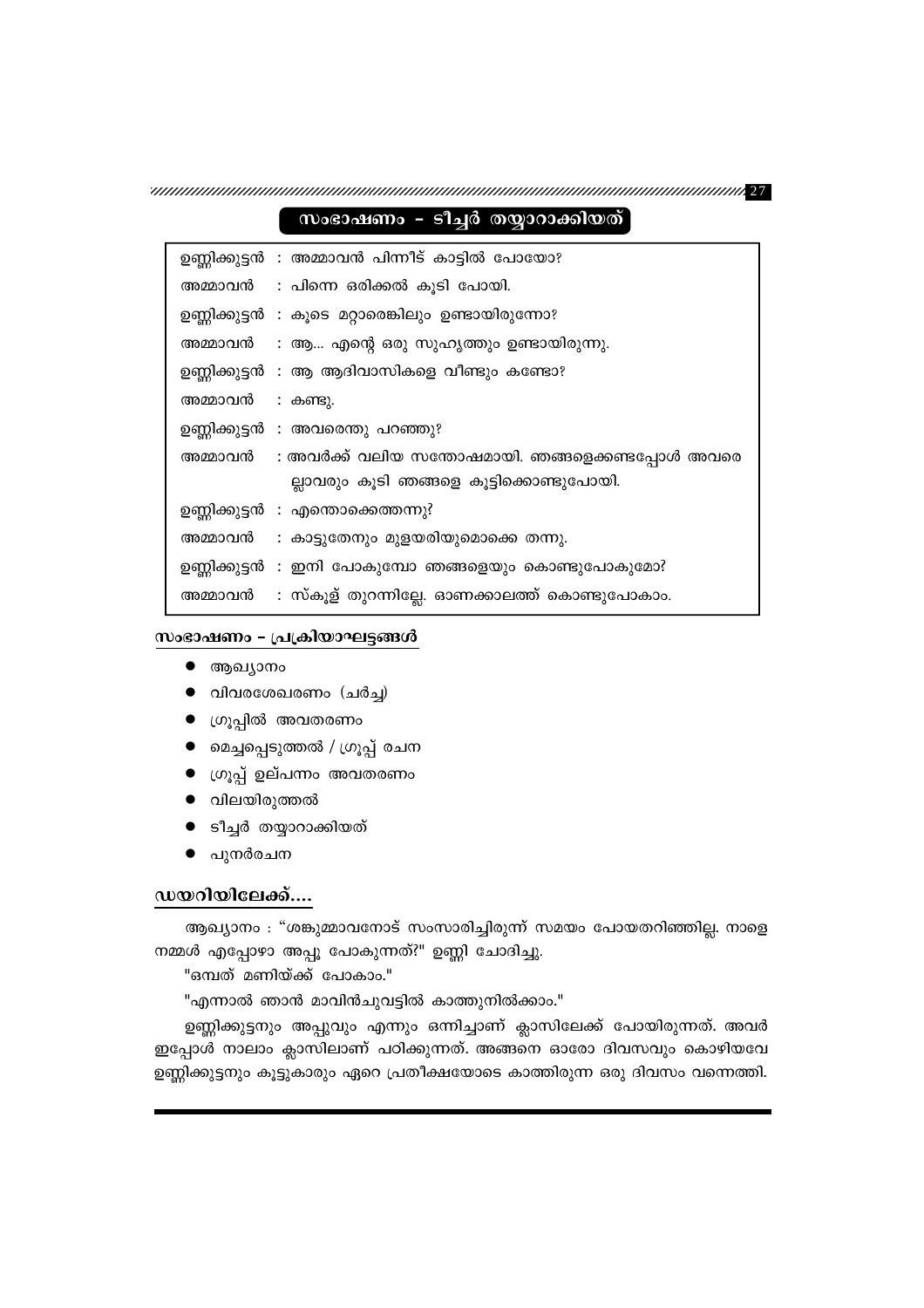#### ${\bf 28}$  униципителенно полности полности полности полности полности полности

അന്നവന് ഉറക്കം വന്നേയില്ല. തിരിഞ്ഞും മറിഞ്ഞും കിടന്നു. ഇടയ്ക്കിടെ ക്ലോക്കി ലേക്ക് നോക്കും. ശ്ശൊ! എന്താ നേരം വെളുക്കാത്തത്?...

അവൻ ഇത്ര പ്രതീക്ഷയോടെ കാത്തിരുന്ന ആ ദിവസത്തിന്റെ പ്രത്യേകത എന്താ യിരിക്കും?

(കുട്ടികൾ സ്വതന്ത്രമായി ഉത്തരം പറയട്ടെ.)

അമ്മ നൽകിയ ഭക്ഷണപ്പൊതിയുമായി ഉണ്ണി സ്കൂളിലെത്തി. കൂട്ടുകാരെല്ലാവരും എത്തിയിരുന്നു. അവർ ഒരു യാത്ര പോവുകയാണ്. എല്ലാവരും ബസ്സിൽ കയറി.

പൊങ്ങിയ സീറ്റിൽ ചാഞ്ഞുകിടന്നുകൊണ്ട് ഉണ്ണിക്കുട്ടൻ പുറത്തേയ്ക്ക് നോക്കി. പച്ചവിരിച്ച വയലുകളും തേയിലത്തോട്ടങ്ങളും കാപ്പിത്തോട്ടവും മാമരങ്ങളുമെല്ലാം മഞ്ഞിൽ പുതഞ്ഞുകിടക്കുന്നു. പഴശ്ശിസ്മാരകം കണ്ടു. മുത്തങ്ങയിലെ കാട് കണ്ടു.

കാരാപ്പുഴ ഡാമിനു മുകളിലൂടെ കൂട്ടുകാരുമൊത്ത് പാടിരസിച്ച് അവർ നടന്നു. എട യ്ക്കൽ ഗുഹ കയറിയപ്പോഴേയ്ക്കും കൈകാലുകൾക്കൊരു തളർച്ച. അടുത്ത സ്ഥലം പൂക്കോടാണെന്നറിഞ്ഞപ്പോൾ ക്ഷീണമെല്ലാം പമ്പകടന്നു. ഉച്ചയ്ക്കുശേഷം പൂക്കോ ടെത്തി. ഉണ്ണിക്കുട്ടനാണ് തോണിയുടെ അരികിലിരുന്നത്. മനോഹരമായ ആമ്പൽപ്പൂക്കൾ. ഉണ്ണി കൈനീട്ടി ഒരെണ്ണം പറിച്ചെടുത്തു.

ഉണ്ണീ... എനിക്കൊരെണ്ണം, എനിക്കൊരെണ്ണം,... കിട്ടാവുന്നത്ര പൂക്കൾ അവൻ ആർത്തിയോടെ പറിച്ചെടുത്തു. എല്ലാവരും സന്തോഷത്തോടെ ആമ്പൽപ്പൂക്കളും ഉയർത്തി പ്പിടിച്ച് കരയ്ക്കിറങ്ങിയപ്പോൾ അതാ കാവൽക്കാരൻ..!

"ഇവിടെ വരുന്നവരെല്ലാം ഇതുപോലെ പൂ പറിച്ചാൽ ഇതുവല്ലതും ബാക്കിയുണ്ടാ കുമോ?" അയാൾ ശബ്ബമുയർത്തി ശകാരം തുടങ്ങി. അവിടെ കൂടിയിരുന്നവരെല്ലാം അവരെ കുറ്റപ്പെടുത്തി. ഉണ്ണിക്കുട്ടനും കൂട്ടരും കൂടെ അധ്യാപകരും തലതാഴ്ത്തി... നിശ്ശബ്ദരായി... എല്ലാവരുടേയും കുറ്റപ്പെടുത്തിയുള്ള നോട്ടവും സംസാരവും ഉണ്ണിയുടെ നേർക്ക്... തിരി ച്ചുള്ള യാത്രയിൽ പാട്ടില്ല, ബഹളവുമില്ല.

'ഞാനാണല്ലോ ഈ പ്രശ്നത്തിന് കാരണം.' ഉണ്ണിക്കുട്ടന്റെ മനസ്സുനിറയെ ഈയൊരു ചിന്തയായിരുന്നു. വീട്ടിലെത്തിയ ഉണ്ണി തന്റെ ഡയറിയെടുത്തു.

എന്തായിരിക്കും ഉണ്ണി തന്റെ ഡയറിയിൽ എഴുതിയിട്ടുണ്ടാവുക? നിങ്ങൾക്കെഴു താമോ?

 $\bullet$  കുട്ടികൾ ഓരോരുത്തരും ഉണ്ണിക്കുട്ടന്റെ ഒരു ദിവസത്തെ ഡയറി എഴുതട്ടെ.

### ഡയറി - പ്രക്രിയാഘട്ടങ്ങൾ

- $\bullet$  ആഖ്യാനം
- വൃക്തിഗത രചന
- 
- $\bullet$  ഗ്രൂപ്പിൽ അവതരണം

● ടീച്ചർ മാതൃക

- 
- 
- 
- 
- 
- 
- 
- മാനദണ്ഡമനുസരിച്ച് വിലയിരുത്തൽ
- 
- 
- 
- 
- 
- 
- മെച്ചപ്പെട്ടത് അവതരണം

● എന്റെ ഡയറി (തുടർപ്രക്രിയ)

- 
-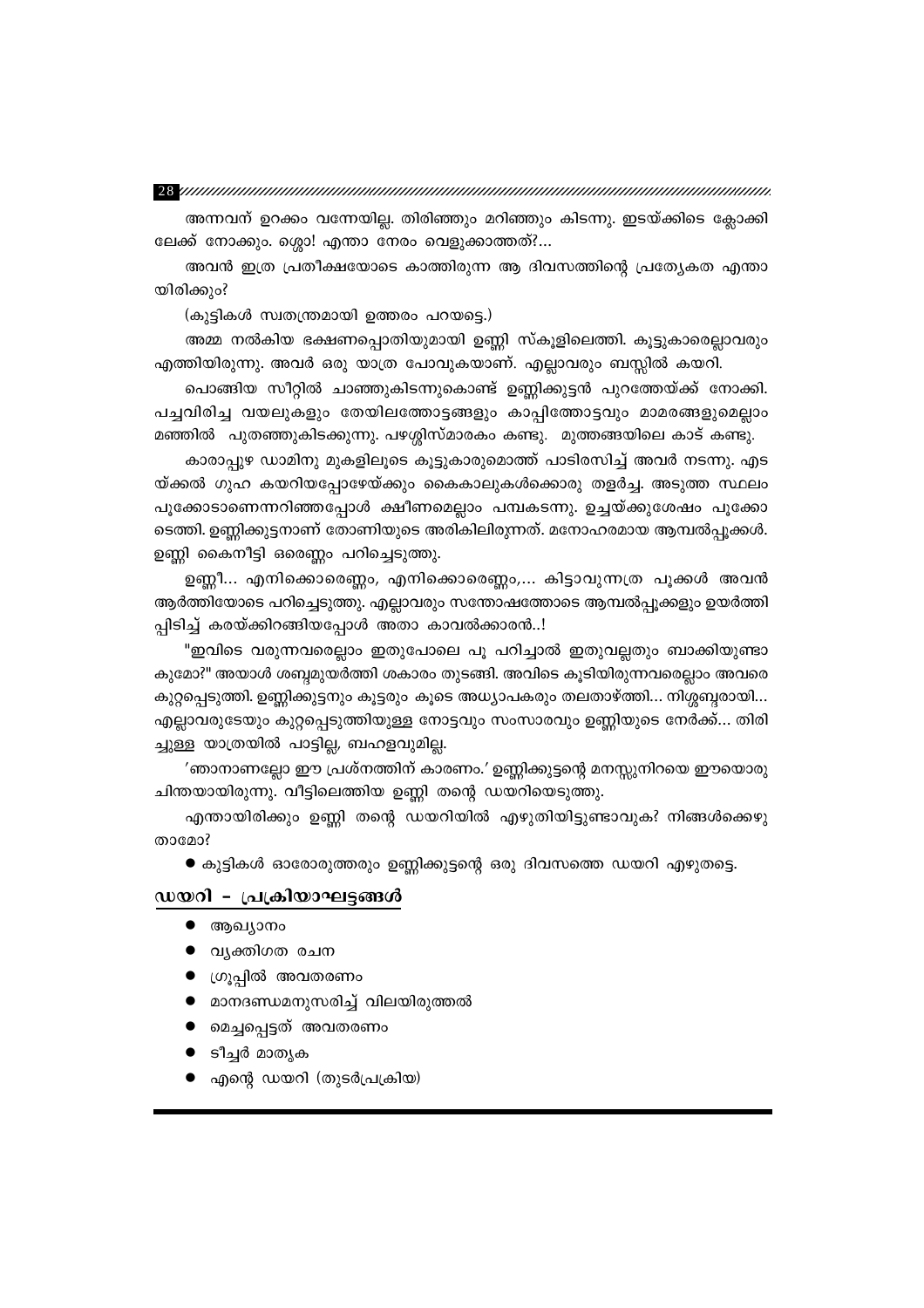### ടീച്ചർ മാതൃക - ഡയറി

ഇന്ന് എനിക്ക് വളരെയധികം സന്തോഷവും ദുഃഖവും ഉണ്ടായ ദിവസമായി രുന്നു. ഇന്ന് സ്കൂളിൽനിന്നും പോയ പഠനയാത്ര എത്ര സന്തോഷകരമായി രുന്നു. ടൂറിസ്റ്റ് ബസിൽ പാട്ടും ഡാൻസും ആർപ്പുവിളികളും. എനിക്ക് ബസ്സിലെ സൈഡ് സീറ്റാണ് കിട്ടിയത്. അതിനാൽ യാത്രയിൽ എല്ലാ സ്ഥലങ്ങളും കാണാൻ സാധിച്ചു. നെൽവയലുകളും തേയിലത്തോട്ടങ്ങളും മരങ്ങൾ തിങ്ങിനിറഞ്ഞ കാടു മെല്ലാം കാണാൻ നല്ല ഭംഗിയായിരുന്നു. മുത്തങ്ങ കാട്ടിൽ കാട്ടാനകളേയും മാനി നേയും എല്ലാം കണ്ടു. കാടിനുള്ളിലൂടെ പോയപ്പോൾ എനിക്ക് വല്ലാത്ത ഭയമാ യിരുന്നു. അമ്പലവയൽ ഫാമിലെ പൂക്കൾ മറക്കാൻ സാധിക്കുന്നില്ല. അമ്പുകു ത്തിമല കയറിയപ്പോൾ കാലിനുണ്ടായ വേദന ഇപ്പോഴും മാറിയിട്ടില്ല. പൂക്കോട് തടാകത്തിലെ ബോട്ടുയാത്ര എത്ര സന്തോഷത്തോടെയായിരുന്നു.

പക്ഷെ, ഞാൻ ആ ആമ്പൽപൂക്കൾ പറിക്കരുതായിരുന്നു. അല്ലെങ്കിൽ ആ ഗാർഡിനോട് ചോദിച്ചിട്ട് പറിച്ചാൽ മതിയായിരുന്നു. ഞാൻ കാരണം എല്ലാവരു ടേയും സന്തോഷം ഇല്ലാതായി. വഴക്കും കേട്ടു. ഞാൻ മാത്രമാണ് ആമ്പൽ എല്ലാം പറിച്ചുകൊടുത്തതെന്ന് ഗാർഡിനോട് പറയാമായിരുന്നു. അധ്യാപകർക്കും അപ മാനമായിപ്പോയി. ഏതായാലും നാളെ ചെന്ന് എല്ലാവരോടും മാപ്പു പറയണം.

### ആഖ്യാനം തുടരുന്നു

പിറ്റേന്ന് ഉണ്ണിക്കുട്ടൻ ക്ലാസിലെത്തി. ഇന്ദിര ടീച്ചർ ക്ലാസിൽവന്നു. കുട്ടികൾ വയ നാട് യാത്രയെക്കുറിച്ച് വാതോരാതെ സംസാരിച്ചു.

ടീച്ചർ പറഞ്ഞു: "ശരി, വയനാട് യാത്രയൊക്കെ ഇഷ്ടമായല്ലോ. ഇപ്പോൾ പറയൂ, വയനാടിനെക്കുറിച്ച് നമുക്കെന്തെല്ലാം അറിയാം?"

കുട്ടികൾ പറയട്ടെ

- $\bullet$  വയനാടിന്റെ ആസ്ഥാനം
- ഭൂപ്രകൃതി
- വിനോദസഞ്ചാരകേന്ദ്രങ്ങൾ
- $\bullet$  അയൽജില്ല
- പൂക്കോട്, എടക്കൽ, പഴശ്ശിസ്മാരകം, മുത്തങ്ങ, തിരുനെല്ലി.

ഇനി നമുക്ക് വയനാടിനെക്കുറിച്ച് ഒരു വിവരണം തയ്യാറാക്കിയാലോ?

- കുട്ടികൾ വൃക്തിപരമായി എഴുതട്ടെ
- $\bullet$  ကြွကျေတိ
- ഗ്രൂപ്പിൽ വിലയിരുത്തുന്നു

(വയനാടിനെക്കുറിച്ചുള്ള എല്ലാ വസ്തുതകളും ഉൾപ്പെട്ടിട്ടുണ്ടോ, കൂടുതൽ എന്തൊ ക്കെയാണ് കൂട്ടിച്ചേർക്കേണ്ടത് എന്ന് ചർച്ച ചെയ്യുന്നു.)

● മെച്ചപ്പെട്ട വിവരണം തെരഞ്ഞെടുക്കുന്നു.

ഒന്നും എഴുതാത്തവർക്ക് പദസൂര്യന്റെ വെളിച്ചത്തിൽ എന്തെങ്കിലും പറയാനുണ്ടാവും. അത് പരിഗണിക്കണം. അങ്ങനെ ഗ്രൂപ്പിന്റെ ഒരു ഉല്പന്നം തയ്യാറാക്കണം.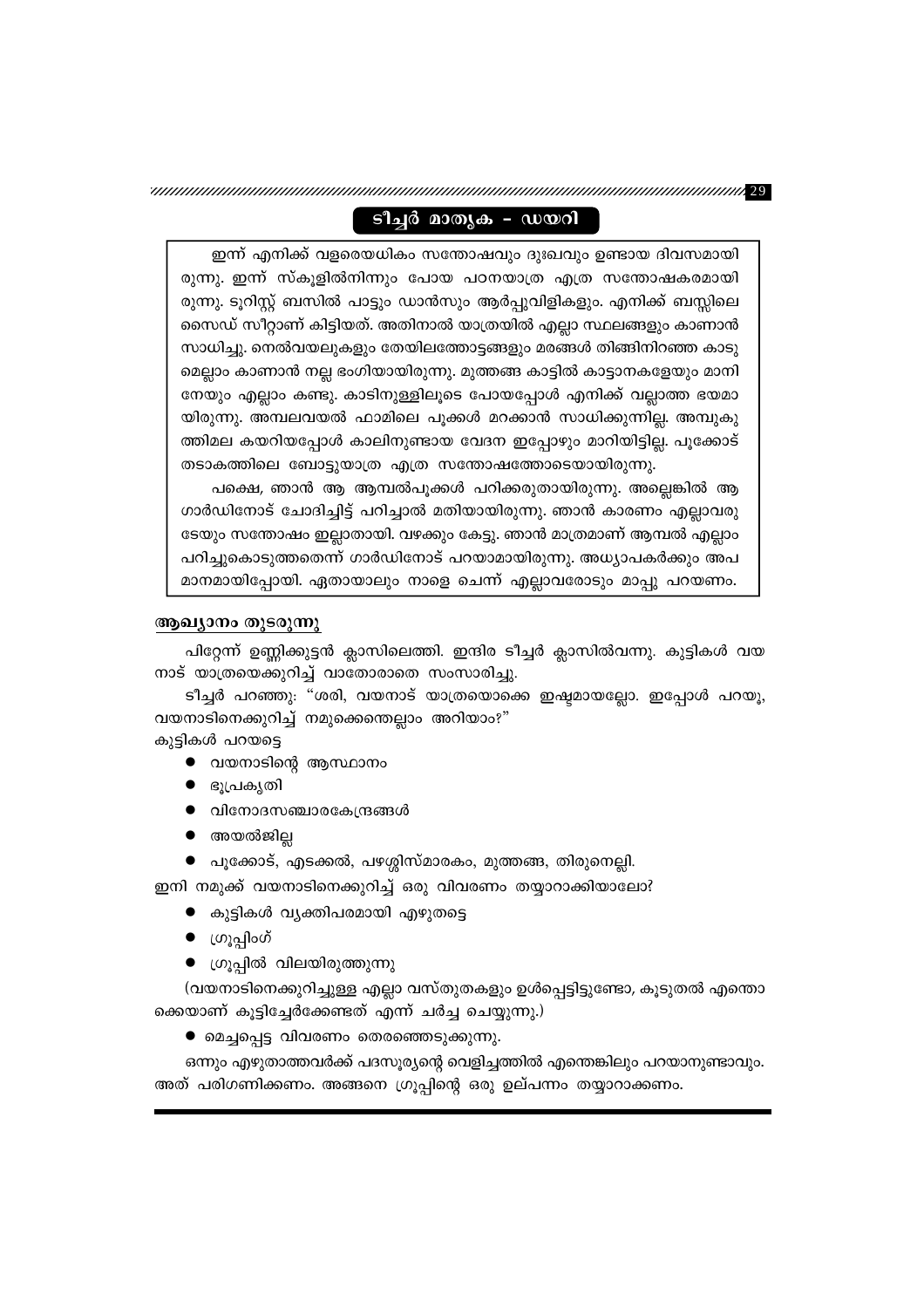(ടീച്ചറിന്റെ സഹായത്തോടെ വിവരണത്തിന്റെ മേൻമ വിലയിരുത്തുന്നു.)

● മെച്ചപ്പെട്ടതിന്റെ അവതരണം

● വിലയിരുത്തൽ

വിവരണത്തിൽ എന്തെല്ലാം?

ആഖ്യാനം

 $\bullet$  ကျွန္ပူ၀ဟိ

പുനർരചന

വിവരശേഖരണം വൃക്തിഗതരചന

● ഗ്രൂപ്പിൽ വിലയിരുത്തൽ ● മെച്ചപ്പെട്ടത് അവതരണം ടീച്ചർ തയ്യാറാക്കിയത്

● എന്റെ ഭാഷാപുസ്തകത്തിലേക്ക്

(എല്ലാ ഗ്രൂപ്പുകളും അവതരിപ്പിക്കട്ടെ.)

● ടീച്ചർ എഴുതിയത് അവതരിപ്പിക്കുന്നു.

● കുട്ടികൾ പുനർരചന നടത്തുന്നു.

<u>വിവരണം - പ്രക്രിയാഘട്ടങ്ങൾ</u>

### <u>ടീച്ചർ തയ്യാറാക്കിയത്</u>

### വയനാട്

എന്റെ ജില്ലയാണ് വയനാട്. പേര് സൂചിപ്പിക്കുന്നതുപോലെ വയലുകൾ നിറഞ്ഞ നാടുതന്നെയാണിത്. നെൽകൃഷി മാത്രമല്ല, വാഴ, ഇഞ്ചി, കവുങ്ങ് എന്നി വയും വയലിൽ ഇപ്പോൾ കൃഷി ചെയ്യുന്നുണ്ട്. കരയിലാണെങ്കിലോ തേയിലയും കാപ്പിയും കുരുമുളകും. എവിടെ നോക്കിയാലും പച്ചതന്നെ. കുന്നുകളും മലകളും പാറക്കെട്ടുകളും പുഴകളും ഒക്കെ നിറഞ്ഞ് മനോഹരമായ പ്രദേശമാണിത്.

വിനോദസഞ്ചാരികൾക്ക് ഏറെ പ്രിയപ്പെട്ട നാടാണിത്. പൂക്കോട് തടാകവും കുറുവാദ്വീപും മുത്തങ്ങാ വന്യമൃഗസങ്കേതവും സൂചിപ്പാറ വെള്ളച്ചാട്ടവും ഒക്കെ പ്രസിദ്ധമാണ്. ചരിത്രസ്മാരകങ്ങളായ പഴശ്ശികുടീരവും എടയ്ക്കൽ ഗുഹയും തെക്കൻകാശി എന്നറിയപ്പെടുന്ന തിരുനെല്ലിയും ഈ ജില്ലയിലാണ്.

കോഴിക്കോട് നിന്ന് കർണ്ണാടക സംസ്ഥാനത്തേയ്ക്കുള്ള ദേശീയപാത 212 ഈ ജില്ലയിലൂടെ കടന്നുപോകുന്നു. കർണ്ണാടക മാത്രമല്ല, തമിഴ്നാടും ഈ ജില്ല യോടുചേർന്ന് കിടക്കുന്നു. കോഴിക്കോടുനിന്നും വയനാടൻ ചുരത്തിലൂടെ ഉയര ത്തിലേക്കുള്ള യാത്ര വളരെ രസകരമാണ്. ഇത്ര ഉയരത്തിലാണെങ്കിലും കാരാ പ്പുഴ, ബാണാസുര സാഗർ എന്നീ അണക്കെട്ടുകളും കിഴക്കോട്ടൊഴുകുന്ന കബ നീനദിയും വയനാടിന്റെ മനോഹാരിതയ്ക്ക് മാറ്റുകൂട്ടുന്നു.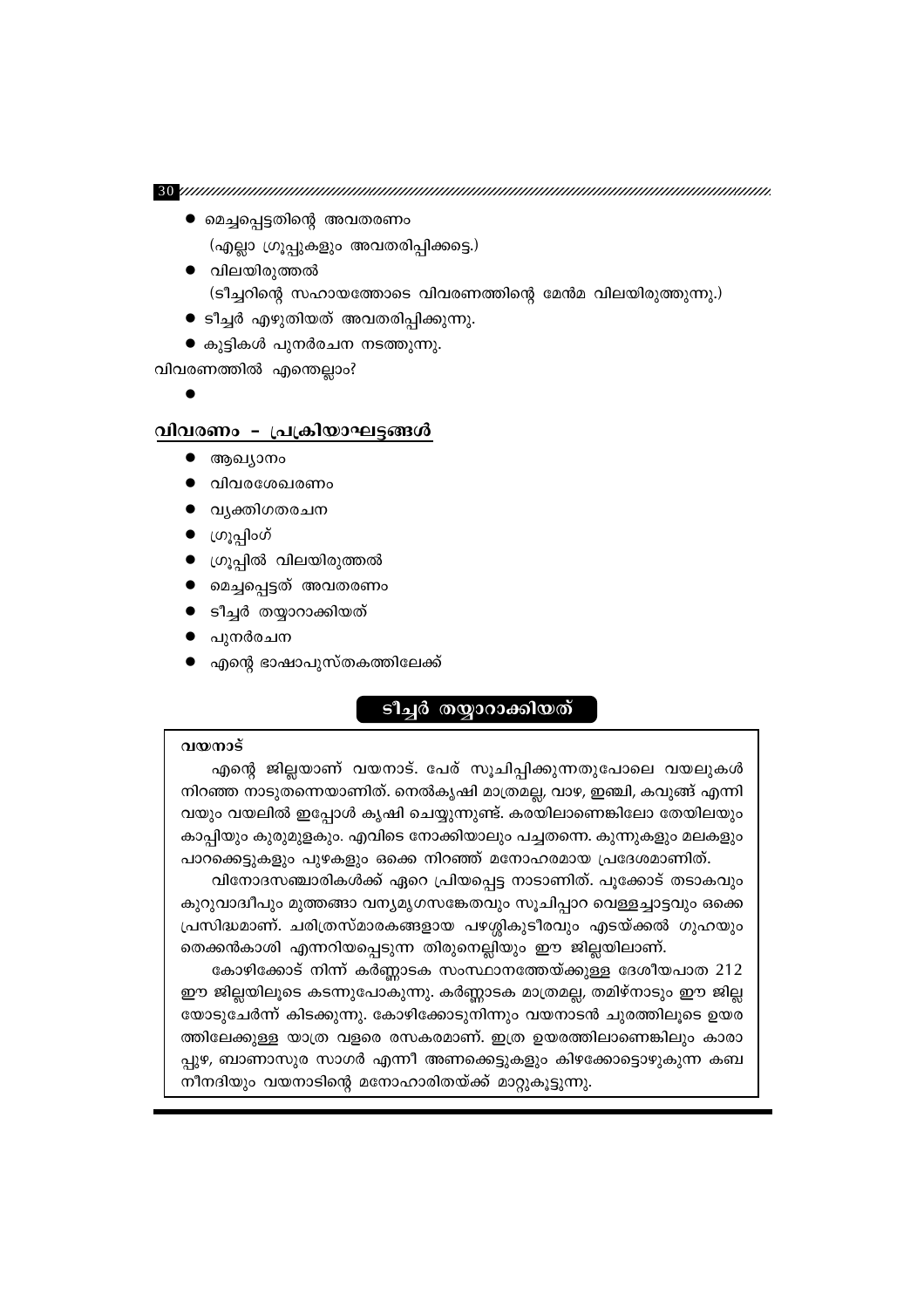## ആശയമേഖല : ജന്തുക്കൾ

വ്വവഹാരരൂപങ്ങൾ : ഡയറി, നാടകം, അഭിമുഖം പാഠങ്ങൾ : കാടുണരുന്നു – ജിറാഫുമായി അഭിമുഖം

ആഖ്യാനം : കൊച്ചുസീത മിടുക്കിയാണ്. പൂക്കളേയും പൂമ്പാറ്റകളേയും അവൾക്കേ റെയിഷ്ടമാണ്. കിളികളെ നോക്കിയിരിക്കുന്നതും കിളിപ്പാട്ടിന് കാതോർക്കുന്നതുമെല്ലാം അവളുടെ ഇഷ്ടവിനോദങ്ങളാണ്. അവളുടെ വീടിനുമുമ്പിലെ നെൽപ്പാടത്തിനുമക്കരെ അകലേക്കകലേക്കു വ്യാപിച്ചുകിടക്കുന്ന കാടുണ്ട്. ഇടക്കൊക്കെ കൂട്ടുകാരുമൊത്ത് അവൾ കാട്ടിൽ പോകാറുണ്ട്. ഒരു ദിവസം തനിയെ കാട്ടിലൊന്നു പോകണമെന്നവൾക്കുതോന്നി. ആരോടും അക്കാര്യം പറഞ്ഞില്ല. സാവകാശം നടന്ന് അവൾ കാട്ടിനുള്ളിലെത്തി. കാട്ടി നുള്ളിൽ സംഗീതക്കച്ചേരിയോ? അവൾ കാതോർത്തു. കിളിപ്പാട്ടുകൾ ഇടതടവില്ലാതെ മുഴങ്ങുന്നു. വിടർന്നുനിൽക്കുന്ന പൂക്കൾക്കുചുറ്റും പാറിപ്പറക്കുന്ന വണ്ടുകൾ - ചെടി കളും മരങ്ങളുമെല്ലാം പൂത്തുലഞ്ഞുനിൽക്കുന്നു. കാടിന് ചെറുതേനിന്റെ മണം! എല്ലാം കൂടി ബഹുരസമായിരിക്കുന്നു. പെട്ടെന്ന് കുറച്ചകലെയായി ഒരനക്കം. അവളങ്ങോട്ടു നോക്കി. തലയുയർത്തി തന്നെത്തന്നെ നോക്കിനിൽക്കുന്ന സുന്ദരിയായ ഒരു മാൻകുട്ടി. ഇത്രയുമടുത്ത് മാനിനെക്കാണുന്നതാദ്യമാണ്. അടുത്തേക്കു ചെന്നാലോ? അവൾ ഒരു ചുവട് മുന്നോട്ടുവെച്ചു. മാൻകുട്ടി ഒരൊറ്റ ഓട്ടം. അയ്യോ, അവളെന്നെക്കണ്ട് പേടിച്ചതാ യിരിക്കുമോ? പെട്ടെന്നതാ മാൻകുട്ടി തട്ടിത്തെറിച്ചുവീണു. ഒരു കുഴിയിലാണ് വീണത്. മാൻകുഞ്ഞ് നിലവിളിച്ചുകൊണ്ട് പിടഞ്ഞെഴുന്നേറ്റു. തിരിഞ്ഞുനോക്കാതെ അകലേക്കോടി. കൊച്ചുസീതക്കു സങ്കടമായി. അവൾ സങ്കടത്തോടെ വീട്ടിലേക്കു മടങ്ങി.

ഈ കഥ ഇതേപ്രകാരം പറയുന്നതിനുപകരം ആശയമുൾക്കൊണ്ട് സ്വന്തം ഭാഷ യിൽ പറയുമല്ലോ.

വീട്ടിൽ തിരിച്ചെത്തിയ സീതക്ക് ഒരുത്സാഹവും തോന്നിയില്ല. മനസ്സുനിറയെ മാൻകു ട്ടിയുടെ ഓർമ്മകൾ. എന്തൊക്കെയാവാം അവളോർമ്മിച്ചിട്ടുണ്ടാവുക? അവൾ നിങ്ങളാ ണെന്നു സങ്കല്പിക്കൂ. എന്തായിരിക്കും നിങ്ങളുടെ ചിന്തകൾ?

- കുട്ടികൾ വ്യക്തിഗതമായി എഴുതുന്നു.
- കുട്ടികളെ ഗ്രൂപ്പുകളാക്കുന്നു. ഗ്രൂപ്പംഗങ്ങൾ അവരവരുടെ രചനകൾ ഗ്രൂപ്പിൽ വായി ക്കുന്നു. എഴുതാത്തവരുണ്ടെങ്കിൽ അവർക്കു പറയാൻ അവസരം നൽകണം.
- കുട്ടികൾ അവരുടെ സ്വന്തം മാനദണ്ഡങ്ങൾക്കനുസൃതമായി ഓരോ ഗ്രൂപ്പിൽനിന്നും മികച്ച ഓരോ രചന കണ്ടെത്തുന്നു.
- ഓരോ ഗ്രൂപ്പും ഗ്രൂപ്പുകളിലെ മികച്ച രചനകൾ പൊതുവായി അവതരിപ്പിക്കുന്നു.
- മെച്ചപ്പെട്ട ഈ രചനകൾ ചാർട്ടിലെഴുതി പ്രദർശിപ്പിക്കുന്നു.
- $\bullet$  ഇനിയൊരു ചർച്ചയാവാം. പ്രദർശിപ്പിച്ച രചനകളുടെ സവിശേഷതകൾ എന്തൊ ക്കെയാണ്?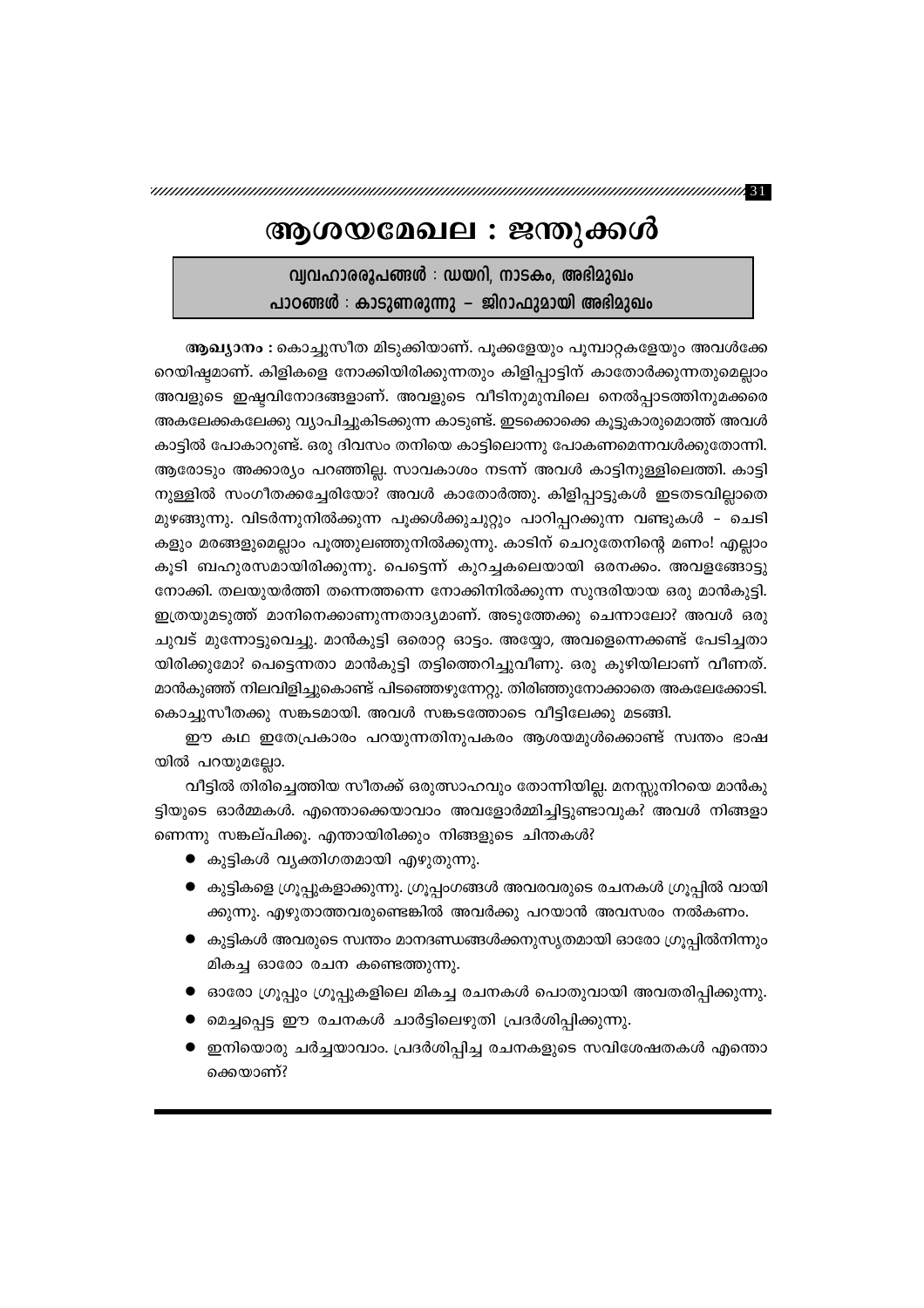- $\bullet$  സ്വന്തം ശൈലി
- ആത്മാംശം പ്രതിഫലിക്കുന്നു.
- വികാരത്തിനും വിചാരത്തിനും അനുസരിച്ചുള്ള എഴുത്ത്.
- തട്ടും തടവുമില്ലാത്ത ഭാഷ
- $\bullet$  ആശയങ്ങളെ ക്രമീകരിച്ചിരിക്കുന്നു.
- $\bullet$  ആവർത്തനമില്ല.
- അവതരണത്തിന്റെയും ചർച്ചയുടെയും ഓരോ ഘട്ടത്തിലും പഠനം നടക്കുന്നുണ്ട്.

● നിങ്ങളുടെ രചനകൾ വായിച്ചുകേട്ടല്ലോ. കൊച്ചുസീത ഇക്കാര്യമൊക്കെ എഴുതി യാൽ എങ്ങനെയായിരിക്കും? ടീച്ചർ തയ്യാറാക്കിയത് കേട്ടാലോ.

കാട് എത്ര മനോഹരമായിരുന്നു. പൂത്തുലയുന്ന ചെടികളും മരങ്ങളും. കാട് നിറയെ തേനിന്റെ ഗന്ധം. പെട്ടെന്നു മുന്നിലെത്തിയ ആ മാൻകുട്ടി എത്ര സുന്ദരിയായിരുന്നു! അവൾക്കെന്നെ പേടിയാണോ? പിന്നെന്താ ഓടിയത്? അതുകൊണ്ടല്ലേ വീണത്? പാവം! വേദനിച്ചുകാണും. എന്നോടു പിണങ്ങിക്കാണും. ഇനി എന്നെങ്കിലും അതിനെ കാണാൻ കഴിയുമോ? അതിനെ ഒന്നു തൊടാൻ കഴിയുമോ? എന്റെ പ്രിയപ്പെട്ട മാൻകുട്ടീ, നിന്നെ ഞാൻ കാത്തിരിക്കും.

നമ്മുടെ നിത്യജീവിതത്തിലെ ഇത്തരം അനുഭവങ്ങൾ നിങ്ങൾ കുറിച്ചിടാറുണ്ടോ? എവിടെയാണ് കുറിച്ചിടുന്നത്?

ഡയറി

ദിനചര്യകളെഴുതേണ്ടതുണ്ടോ?

എന്തൊക്കെയെഴുതാം?

- മധുരതരമായ അനുഭവങ്ങൾ  $\bullet$
- ഹൃദയസ്പർശിയായ അനുഭവങ്ങൾ
- നല്ല മുഹൂർത്തങ്ങൾ
- സങ്കടങ്ങൾ, ആഹ്ലാദങ്ങൾ
- കാഴ്ചകൾ, വായനാനുഭവം
- പിന്നെ?
- 

പൊതുചർച്ചയിലൂടെ ഡയറിഎഴുത്തിന്റെ പ്രാധാന്യം കുട്ടികളെ ബോധ്യപ്പെടുത്തു

മല്ലോ?

എല്ലാ ദിവസവും കുട്ടികൾ ഡയറി എഴുതട്ടെ. അവ ക്ലാസുമുറിയിൽ പരിഗണിക്കപ്പെടണം. ടീച്ചറുടെ ഡയറിക്കുറിപ്പും ഇടക്കിടെ വായിക്കാവുന്നതാണ്. നല്ല രചനകൾ ചാർട്ടിലെഴുതി പ്രദർശിപ്പിക്കുകയുമാവാം.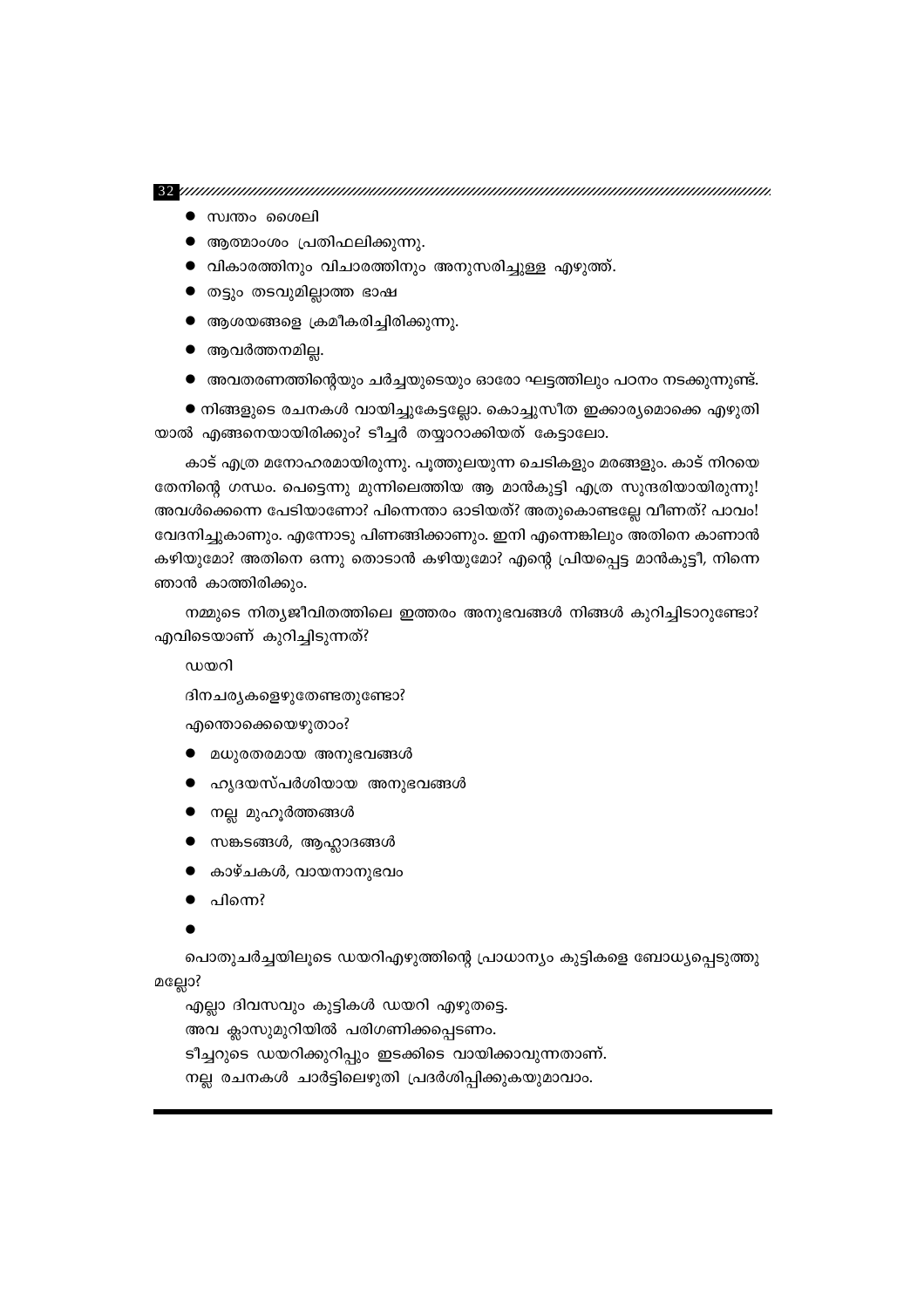#### വൃവഹാരരൂപം : നാടകം

കൊച്ചുസീതയെക്കണ്ട് ഓടിപ്പോയ മാൻകുട്ടിയെക്കുറിച്ചാണല്ലോ പറഞ്ഞുനിർത്തി യത്. മാൻകുട്ടിയുടെ നിലവിളി കേട്ട് തള്ളമാൻ ഓടിവന്നു. മാൻകുട്ടിക്ക് സീതയോട് ദേഷ്യമൊന്നുമില്ല. പക്ഷേ, കുഴിയിൽ വീണപ്പോൾ വേദനിച്ചുപോയി. മാൻകുഞ്ഞ് അമ്മ യോട് കാര്യമെല്ലാം പറഞ്ഞു. അപ്പോഴേക്കും കാട്ടിലെ മറ്റു മൃഗങ്ങളുമെത്തി. പരിവാര ങ്ങളേയും കൂട്ടി മൃഗരാജനും അവിടെയെത്തി. എല്ലാവരും ബഹുമാനത്തോടെ മൃഗരാ ജനെ വണങ്ങി. തൊട്ടടുത്തുള്ള അരയാലിൻചുവട്ടിൽ മൃഗരാജനിരുന്നു. മറ്റുള്ളവർ ചുറ്റും നിലയുറപ്പിച്ചു.

- കാക്കച്ചി
- മയിലമ്മ
- കുറുക്കച്ചൻ
- തത്തമ്മ
- കൊമ്പനാന
- $\bullet$  കുരങ്ങൻ

തള്ളമാൻ കാര്യങ്ങളെല്ലാം വിശദീകരിച്ചു. മാൻകുട്ടിയുടെ കാലുകൾക്ക് വല്ലാത്ത വേദനയുണ്ടായിരുന്നു. അവൾ തലകുമ്പിട്ട് നിലത്തിരിക്കുകയായിരുന്നു. മൃഗരാജൻ എല്ലാ വരോടുമായി പറഞ്ഞു:

"എന്തായാലും എല്ലാവരേയും ഒരുമിച്ചു കാണാൻ കഴിഞ്ഞല്ലോ. കാട്ടിലിപ്പോൾ പല ആപത്തുകളും കണ്ടുവരുന്നുണ്ട്. നിങ്ങളെയൊക്കെ വിളിച്ചുകൂട്ടണമെന്ന് കരുതി യിരിക്കുകയായിരുന്നു ഞാൻ. നിങ്ങൾക്കു പറയാനുള്ളത് പറയാം. എനിക്കു പറയാനു ള്ളത് ഒടുവിൽ പറയാം."

ഈ സദസ്സിൽ എന്തൊക്കെ കാര്യങ്ങളായിരിക്കാം അവർ പറഞ്ഞിട്ടുണ്ടാകുക. നമു ക്കൊന്ന് പറഞ്ഞുനോക്കിയാലോ.

\* കുട്ടികളോരോരുത്തരും മുകളിൽ പറഞ്ഞ പക്ഷികളും മൃഗങ്ങളുമായി മാറട്ടെ. ഗ്രൂപ്പുകളായിത്തിരിഞ്ഞ് അവർ സ്വന്തമായി പറയാനുള്ള കാര്യങ്ങൾ തീരുമാനിക്കട്ടെ. ഇത്തരമൊരു പ്ലാനിംഗിനുശേഷം അവതരണം – ഈ ഘട്ടത്തിൽ സ്ക്രിപ്റ്റ് എഴുതിത്ത യ്യാറാക്കേണ്ടതില്ല - ഇപ്പോൾ improvisation അഥവാ മനോധർമ്മമനുസരിച്ചുള്ള അവ തരണം മാത്രം മതി.

- അവതരണത്തിനുശേഷം പൊതുചർച്ചയിലൂടെ ഓരോന്നും വിലയിരുത്തുന്നു.
- മെച്ചപ്പെട്ടവ കണ്ടെത്തുന്നു. അവയുടെ സവിശേഷതകൾ വിലയിരുത്തുന്നു.

നാടകരചനയെക്കുറിച്ചൊരു ലഘുചർച്ച:

കഥാപാത്രങ്ങൾ, രംഗസജ്ജീകരണം – ചമയം – സംഭാഷണം, നാടകത്തിന്റെ പേര് തുടങ്ങിയ കാര്യങ്ങൾ ചർച്ചയിലൂടെ വിശദമാക്കപ്പെടണം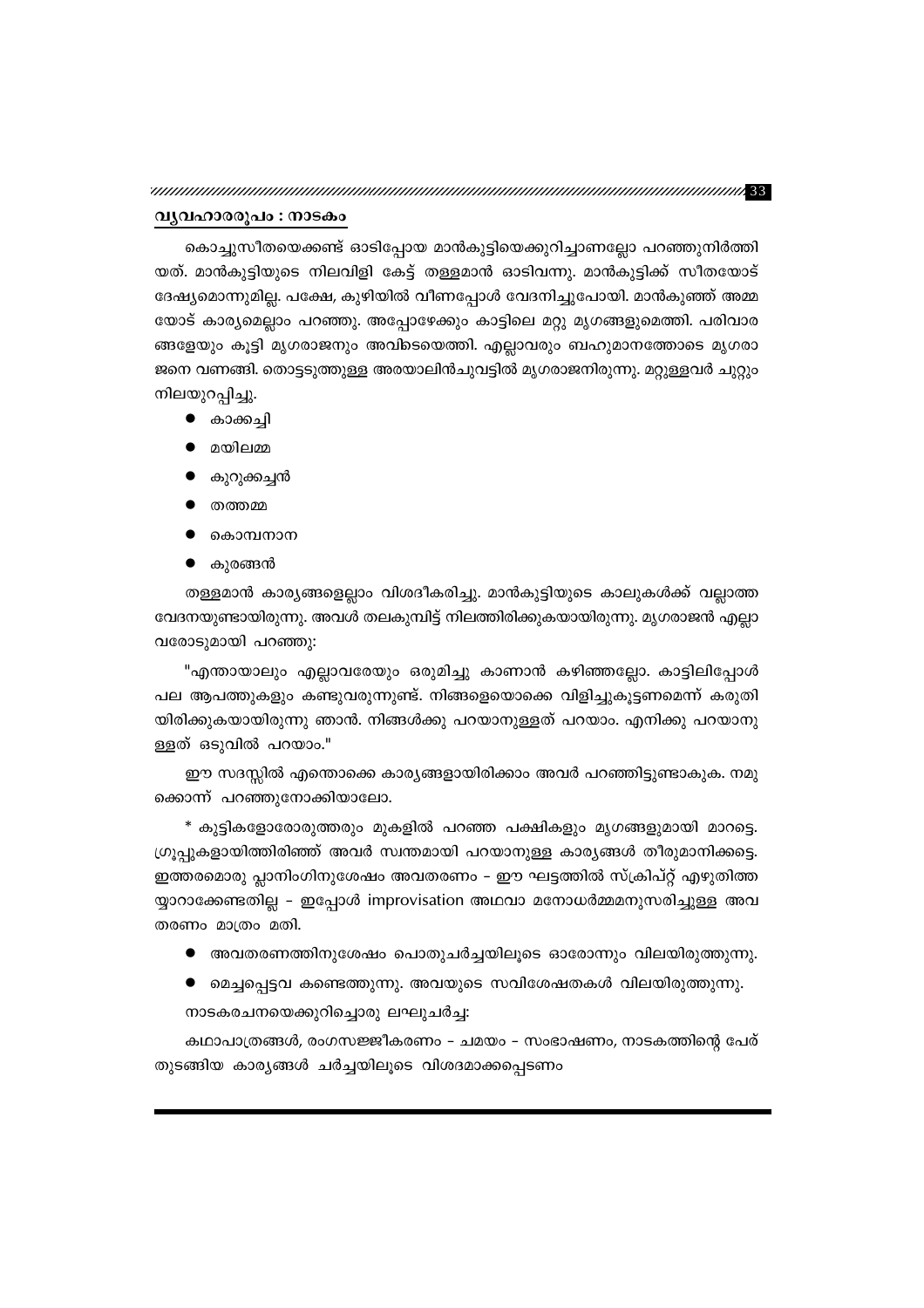- പുതുതായി ലഭിച്ച ധാരണകളുടെ അടിസ്ഥാനത്തിൽ ഗ്രൂപ്പുകൾ നാടകത്തിന്റെ സ്ക്രിപ്റ്റ് രൂപപ്പെടുത്തുന്നു.
- വായിച്ചവതരിപ്പിക്കൽ
- തയ്യാറാക്കിയ സ്ക്രിപ്റ്റുകളുടെ പ്രദർശനം.

തുടർന്ന് ടീച്ചർ തയ്യാറാക്കിയ നാടകം അവതരിപ്പിക്കുന്നു.

### കാടെരിയുമ്പോൾ

കാട്ടിലൊരിടത്ത് പക്ഷിമൃഗാദികൾ ഒത്തുകൂടിയിരിക്കുന്നു. പടർന്നുപന്തലിച്ച അരയാലിൻചുവട്ടിൽ മൃഗരാജനായ സിംഹം ഇരിക്കുന്നു. തൊട്ടടുത്ത് മന്ത്രിയായ കുറുക്കച്ചനുമുണ്ട്. മൃഗരാജൻ : മന്ത്രീ, കാട്ടിലെ ആപത്തുകളെക്കുറിച്ച് നാം പറഞ്ഞുവല്ലോ. കാര്യ

ങ്ങളെല്ലാം ഇവരോട് വിശദമായിപ്പറയൂ. കുറുക്കച്ചാർ: പ്രിയപ്പെട്ടവരേ, ഇതു വേനൽക്കാലമാണ്. കാട്ടിലാകെ തീ പടർന്നി രിക്കുന്നു. ആരാണ് ഈ കൊടുംചതി ചെയ്യുന്നതെന്നറിഞ്ഞുകൂടാ.

മയിലമ്മ : നിലത്തിറങ്ങാൻ വയ്യ. മരക്കൊമ്പിലിക്കാനും വയ്യ.

: കാട്ടിലാകെ മദ്യക്കുപ്പികളും പ്ലാസ്റ്റിക്കുമാണ്. കാക്കച്ചി

: ടൂറിസ്റ്റുകളാണിതെല്ലാം ചെയ്യുന്നത്. ഞാൻ കണ്ടതാ. തത്തമ്മ

കൊമ്പനാന: മുളകളെല്ലാം പൂത്തുലഞ്ഞിട്ടുണ്ട്. കൊഴിഞ്ഞുവീഴുന്ന മുളയരിക ളെല്ലാം കത്തിപ്പോവുകയാണ്. കുടിക്കാൻ തീരെ വെള്ളമില്ല.

- കുരങ്ങൻ : കാട് നശിപ്പിക്കരുതെന്ന് ബോർഡുവെച്ചാലോ? (എല്ലാവരും ഇതു കേട്ട് പൊട്ടിച്ചിരിക്കുന്നു.)
- മൃഗരാജൻ : കുരങ്ങൻ പറഞ്ഞതിൽ കാര്യമുണ്ട്. ഈ കാട് മനുഷ്യർക്കുമാത്രമു ള്ളതല്ല. എല്ലാ ജീവജാലങ്ങൾക്കും അവകാശപ്പെട്ടതാണിത്. ഈ പാഠം മനുഷ്യരെ പഠിപ്പിക്കാൻ നമുക്ക് കഴിയണം. എഴുത്തറിയുന്ന മനുഷ്യരാണ് കാട് മുടിക്കുന്നത്. എഴുത്തറിയാത്ത നമ്മൾ അവർക്കു പാഠം നൽകണം. കാട്ടിൽവരുന്ന ഓരോ മനുഷ്യനോടും കാട് നശി പ്പിക്കരുതേ എന്ന് നമുക്ക് പറയാം.

പക്ഷിമൃഗാദികൾ ഒരുമിച്ച് : മനുഷ്യരേ, ഈ കാട് നമ്മുടെ വീടാണ് ഇത് നശിപ്പി ക്കരുതേ…

തുടർപ്രവർത്തനം : പോസ്റ്റർ നിർമ്മാണം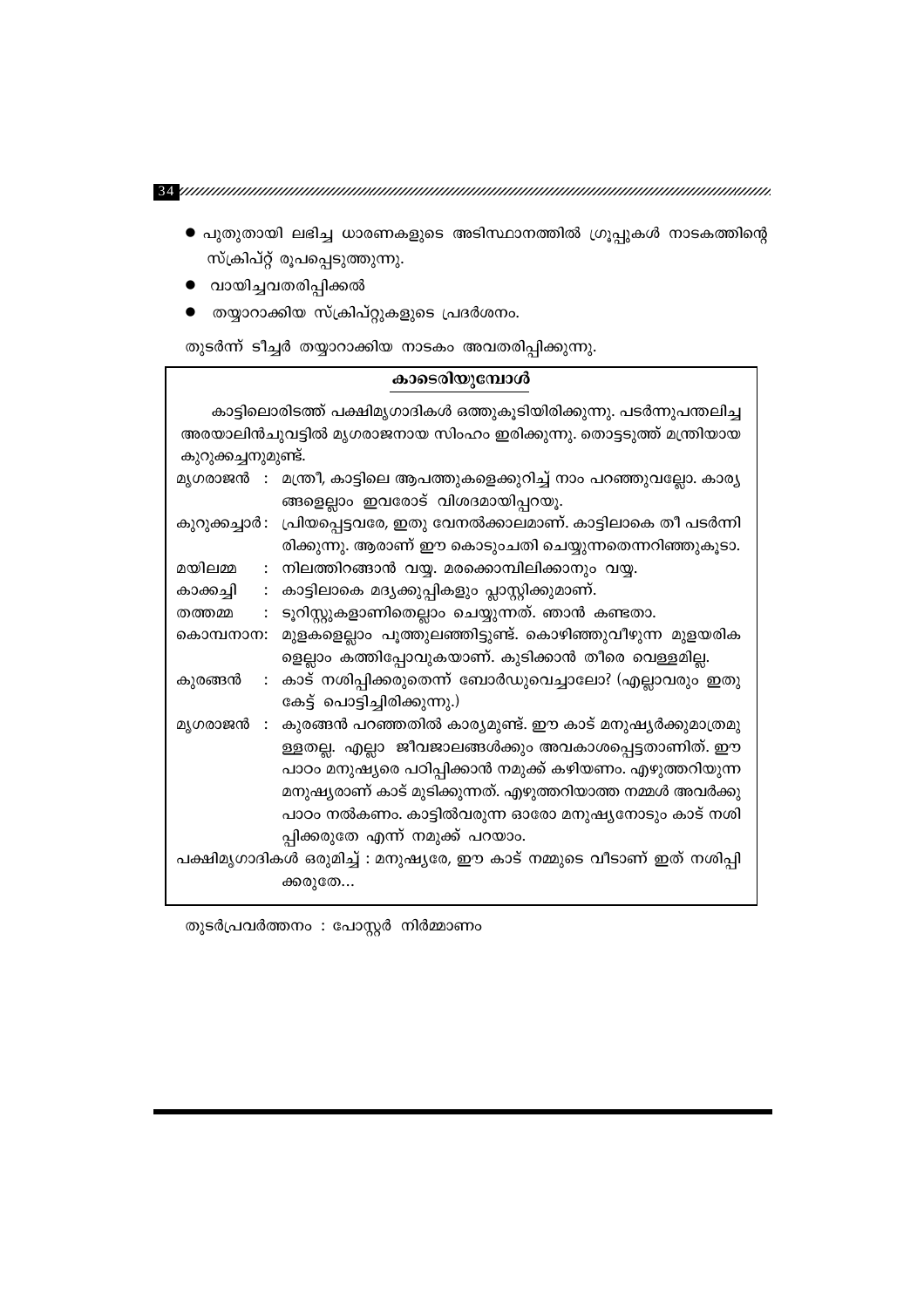### തീം : വനസംരക്ഷണം

പ്ലാസ്റ്റിക് നിർമ്മാർജ്ജനം വ്വവഹാരരൂപം : അഭിമുഖം

ഈ പ്രവർത്തനം 'ജിറാഫുമായി ഒരഭിമുഖം' എന്ന പാഠവുമായി ബന്ധിപ്പിച്ചുനൽകി യാൽ മതി.

ആഖ്യാനം : കൊച്ചുസീതയെ ഓർമ്മയില്ലേ? കാടുണരുന്നു എന്ന പാഠം പഠിച്ച പ്പോൾ പരിചയപ്പെട്ട പെൺകുട്ടി. അവളെക്കുറിച്ച് ചില കാര്യങ്ങൾ കൂടി പറയാനുണ്ട്. നാലാം ക്ലാസിലാണവൾ പഠിക്കുന്നത്. പഠിക്കാൻ നല്ല മിടുക്കി. പരീക്ഷയിൽ എല്ലാ വിഷയങ്ങൾക്കും അവൾക്ക് 'എ' ഗ്രേഡ് കിട്ടി. അവളുടെ അച്ഛന് വലിയ സന്തോഷ മായി. എല്ലാ പരീക്ഷയിലും 'എ' ഗ്രേഡ് കിട്ടിയാൽ മൃഗശാലയിൽ കൊണ്ടുപോകാ മെന്ന് അച്ഛൻ അവൾക്കു വാക്കുകൊടുത്തിട്ടുണ്ടായിരുന്നു. അങ്ങനെ അവളും അച്ഛനും അമ്മയും കൂടി തിരുവനന്തപുരം കാഴ്ചബംഗ്ലാവിലെത്തി. പക്ഷികളേയും മൃഗങ്ങളേയും അവൾക്കിഷ്ടമാണെന്നു പറഞ്ഞല്ലോ. മൃഗശാലയിലെ എല്ലാ പക്ഷികളേയും മൃഗങ്ങ ളേയും അവർ കണ്ടു. അവയുടെ കൂട്ടത്തിൽ തലയെടുപ്പുള്ള ജിറാഫിനെയും കണ്ടു. ജിറാഫിനെക്കുറിച്ച് കൂടുതലൊന്നും അവൾക്കറിയില്ല. ആരോടു ചോദിക്കും? മൃഗശാല യുടെ സൂക്ഷിപ്പുകാരനോട് ചോദിച്ചാലോ. എന്തൊക്കെയാണ് ചോദിക്കേണ്ടത്? അവൾ ആലോചിച്ചു. ചോദ്യങ്ങൾ മനസ്സിലുറപ്പിച്ചു.

എന്തൊക്കെ ചോദ്യങ്ങളാവാം അവൾ ചോദിക്കാൻ പോകുന്നത്?

- $\bullet$  കുട്ടികൾ വ്യക്തിഗതമായി അഭിമുഖത്തിനുള്ള ചോദ്യങ്ങൾ തയ്യാറാക്കുന്നു.
- ഗ്രൂപ്പിംഗ് ഗ്രൂപ്പിൽ ഓരോരുത്തരും ചോദ്യങ്ങൾ വായിക്കുന്നു.
- പൊതുചർച്ചയിലൂടെ ചോദ്യാവലി തയ്യാറാക്കുന്നു (ഗ്രൂപ്പിൽ)
- ഗ്രൂപ്പുകളുടെ അവതരണം
- പൊതുചർച്ചയിലൂടെ ചോദ്യാവലി രൂപപ്പെടുന്നു ടീച്ചർക്ക് പ്രസക്തമായ ചോദ്യ ങ്ങൾ കൂട്ടിച്ചേർക്കാം.
- $\bullet$  അഭിമുഖം നടത്തേണ്ടതെങ്ങനെ?
- പ്രസക്തമായ ചോദൃങ്ങൾ
- ആവർത്തനം ഒഴിവാക്കുക
- വിഷയവുമായി ബന്ധപ്പെട്ട കാര്യങ്ങൾ മാത്രം ചോദിക്കുക.
- പരസ്പരബന്ധംവേണം.
- ജിറാഫിന്റെ ആഹാരമെന്തൊക്കെയാണ്?
- ആഹാരത്തിന്റെ അളവ്?
- ജിറാഫ് ഏറെയുള്ളത് എവിടെയാണ്?
- ഉറങ്ങുന്നതെങ്ങനെ? കിടന്നോ നിന്നോ?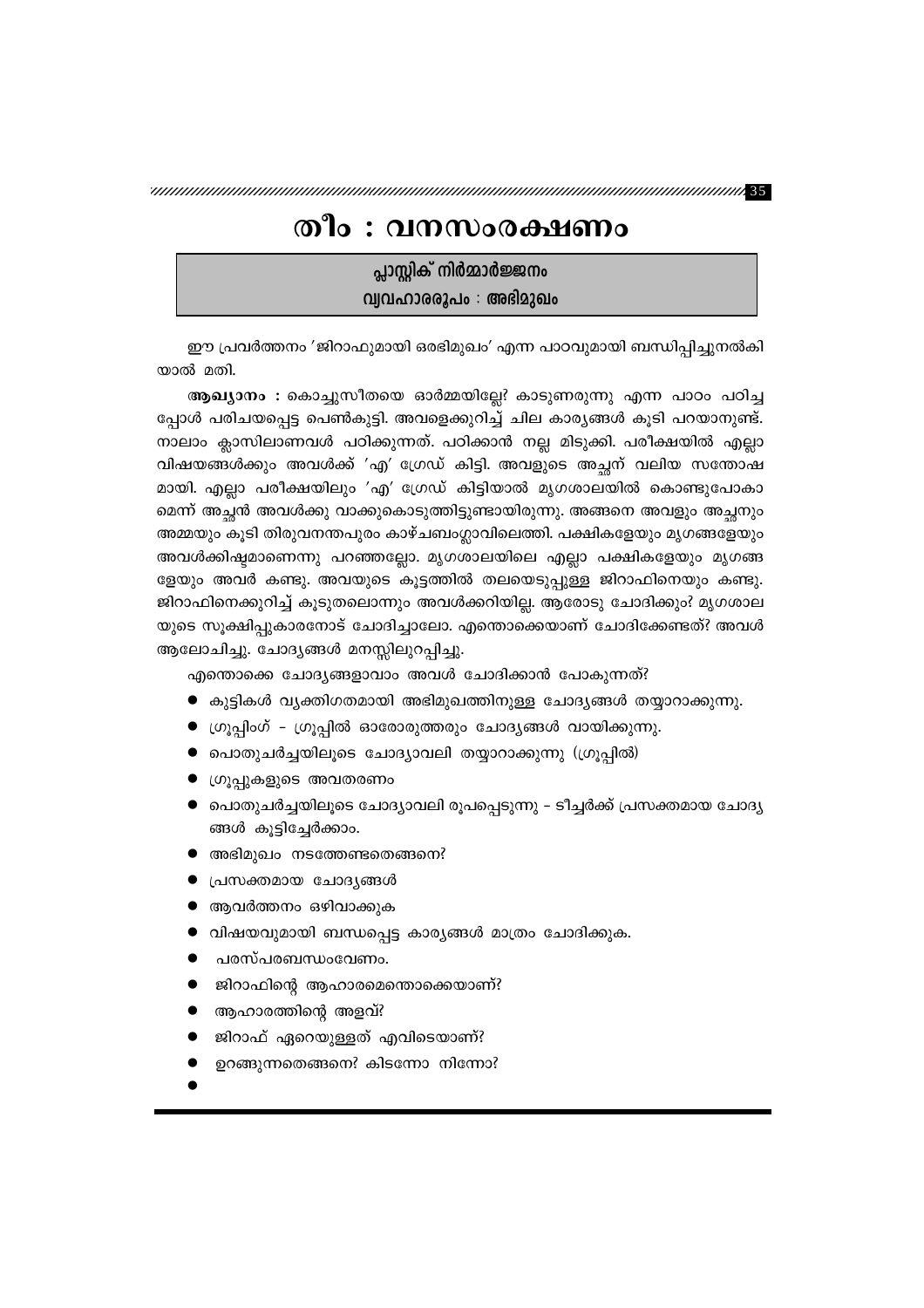## തീം $:$  ദേശീയബോധം

യൂണിറ്റുകൾ $\,$ : ഉണർവ്വിന്റെ വഴി തുലികാചിത്രം : നോട്ടീസ്, പത്രവാർത്ത

(സ്വാമി വിവേകാനന്ദന്റെ തൂലികാചിത്രമാണ് തയ്യാറാക്കേണ്ടത്. ഇതിന് സ്വാമി വിവേ കാനന്ദനെക്കുറിച്ച് കുട്ടി അറിയേണ്ടതുണ്ട്. അതിനായി എന്തെല്ലാം പ്രവർത്തനങ്ങളൊ രുക്കാം?)

### പ്രവർത്തനം 1

നിങ്ങളെന്തെല്ലാം കളികളാണ് സാധാരണ കളിക്കുന്നത്?

(അധ്യാപകന്റെ ചോദ്യത്തിന് കുട്ടികൾ ഇഷ്ടമുള്ള ഉത്തരങ്ങൾ പറയുമല്ലോ) "ശരി, നമുക്കിന്ന് പുതിയൊരു കളി കളിക്കാം. എല്ലാവരും നിലത്ത് ചമ്രം പടിഞ്ഞി രിക്കണം. കണ്ണുകളടച്ച് കൈകൾ മടിയിൽ വിരിച്ചുവച്ച് അനങ്ങാതെ, മിണ്ടാതെ നിവർന്നി രിക്കണം."

(ഇടയ്ക്ക് കണ്ണുതുറക്കുന്നവരേയും അനങ്ങുന്നവരേയും കളിയിൽനിന്നൊഴിവാക്കി ഏറ്റവും ഒടുവിൽ വരുന്ന കുട്ടിയെ വിജയിയായി പ്രഖ്യാപിക്കുക)

"ഈ കളിക്ക് ഒരു പേര് പറയാമോ?"

ഇതാണ് "ധ്യാനലീല".

"നരേയന്റെയും കൂട്ടുകാരുടെയും കളിയാണിത്." (തുടർന്ന് നരേയെന്റെ ജ<mark>ീവി</mark>ത ത്തിലെ ഒരു സംഭവം അവതരിപ്പിക്കുന്നു.)

"ഒരു ദിവസം ഓടിക്കളിച്ച് ക്ഷീണിച്ചപ്പോൾ നരേയൻ തന്റെ കൂട്ടുകാരെയെല്ലാം ഒരു മരച്ചുവട്ടിലേക്ക് വിളിച്ചു. ധ്യാനലീല ആരംഭിച്ചു. അധികസമയം പിടിച്ചുനിൽക്കാൻ വികൃതിയായ രാമുവിന് കഴിഞ്ഞില്ല. അവൻ ഒരു കണ്ണ് പതുക്കെ തുറന്നുനോക്കി. അവൻ കണ്ട കാഴ്ച ഭയാനകമായിരുന്നു. നരേന്റെ മുമ്പിൽ പത്തിവിടർത്തിനിൽക്കുന്ന ഒരു മൂർഖൻ പാമ്പ്. "അയ്യോ, പാമ്പ്! കൂട്ടുകാർ കണ്ണ് തുറന്നു. കണ്ടവർ കണ്ടവർ പേടിച്ച് മാറിനിന്നു. ധ്യാനത്തിൽ മുഴുകിയ നരേയൻ ഇതൊന്നുമറിഞ്ഞില്ല...."

പിന്നീട് എന്തു സംഭവിച്ചിരിക്കും?... ആരാണീ നരേയൻ?

നിങ്ങൾക്കറിയണ്ടേ? ഇതൊന്ന് വായിച്ചുനോക്കൂ. (വിവേകാനന്ദനെ സംബന്ധിച്ച വിവരങ്ങൾ ചാർട്ടിലെഴുതി പ്രദർശിപ്പിക്കുക. കുട്ടികൾ വായിക്കട്ടെ.)

ചാർട്ടിലെഴുതാം.

ടീച്ചർ തയ്യാറാക്കിയ വിവേകാനന്ദനെക്കുറിച്ചുള്ള കുറിപ്പ് കുട്ടികൾ ഗ്രൂപ്പിൽ ചർച്ച ചെയ്യട്ടെ. കുറിപ്പ് തയ്യാറാക്കിയ വിധം വിവരിച്ചുകൊടുക്കുമല്ലോ.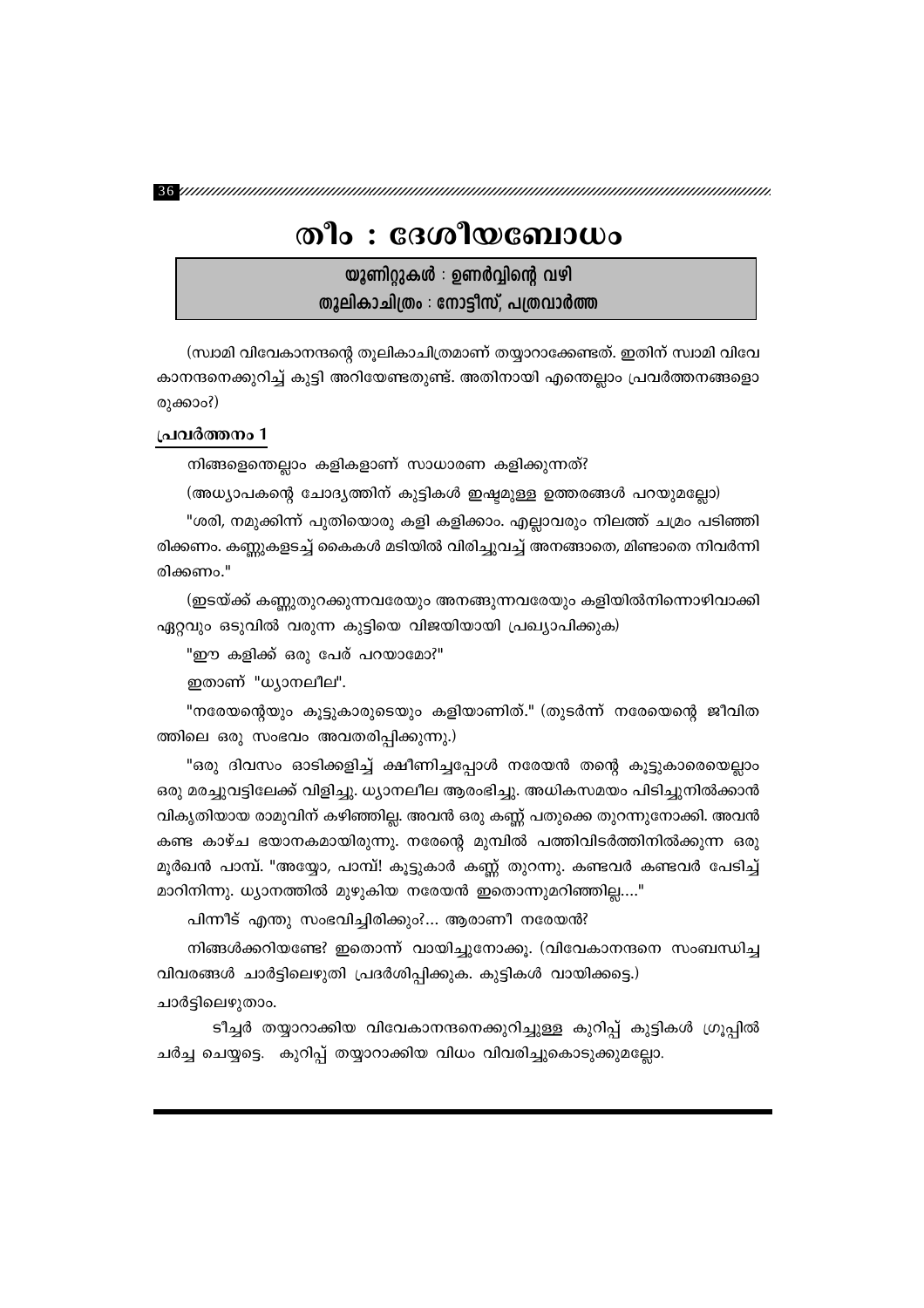### സ്വാമി വിവേകാനന്ദൻ

1863 ജനുവരി 12-ന് നിയമപണ്ഡിതനും വക്കീലുമായ വിശ്വനാഥദത്തയു ടെയും ഇതിഹാസ പുരാണാദികളിൽ പണ്ഡിതയുമായ ഭുവനേശ്വരിയുടെയും മകനായി കൊൽക്കൊത്തയിൽ ജനിച്ചു. നരേന്ദ്രനെ നരേയൻ എന്നു വിളിച്ചത് അവന്റെ കൂട്ടുകാരാണ്. കുട്ടിക്കാലത്ത് അവൻ മഹാവികൃതിയായിരുന്നു. സ്കൂളിൽ പോയല്ല അവൻ പഠിച്ചത്. ട്യൂഷൻ മാസ്റ്റർ വീട്ടിൽ വന്നു പഠിപ്പിക്കുമായിരുന്നു. ബാല്യകാലത്തുണ്ടായിരുന്ന വികൃതിത്തരമൊന്നും വലുതായപ്പോൾ അവനുണ്ടാ യിരുന്നില്ല. കോളേജിലെ ഏറ്റവും മിടുക്കനും സ്നേഹമുള്ളവനുമായിരുന്നു അവൻ. "ദൈവത്തെ കണ്ടെത്തുക" എന്ന ആഗ്രഹമായിരുന്നു നരേന്റെ മനസ്സുനിറയെ. ഈ അന്വേഷണത്തിനിടയിൽ ശ്രീരാമകൃഷ്ണപരമഹംസരുടെ സന്ദേശങ്ങൾ സ്ഥീകരിച്ചു. അദ്ദേഹത്തിന്റെ ശിഷ്യനായി. 'വിവേകാനന്ദൻ' എന്ന പേര് സ്ഥീക രിച്ചു. മാതൃരാജ്യത്തിനുവേണ്ടി പല രാജ്യങ്ങളിലും സഞ്ചരിച്ചു. 1893 സെപ്തം ബർ 11-ന് ഐക്യരാഷ്ട്രസഭയുടെ ചിക്കാഗോ സമ്മേളനത്തിൽ ഇന്ത്യയുടെ പ്രതി നിധിയായി സംസാരിച്ചു. 1897-ൽ ശ്രീരാമകൃഷ്ണമിഷൻ സ്ഥാപിച്ചു. 1902 ജൂലൈ 4-ന് അന്തരിച്ചു.

ആഖ്യാനം : പത്തിവിടർത്തിനിന്നിരുന്ന സർപ്പം അൽപ്പസമയം അങ്ങനെ നിന്നു. നരേയന് യാതൊരു അനക്കവുമില്ലാതിരുന്നതിനാൽ, അത് പത്തി താഴ്ത്തി മാളത്തി ലേക്ക് മടങ്ങി. കൂട്ടുകാർ വന്ന് തട്ടിവിളിച്ച് കാര്യം പറഞ്ഞപ്പോഴാണ് നരേയൻ കാര്യങ്ങൾ അറിഞ്ഞതുതന്നെ…"

#### പ്രവർത്തനം 2

(വിവേകാനന്ദന്റെ ചിത്രം വരച്ചതോ, ഒട്ടിച്ചതോ ആയ ചാർട്ട് പ്രദർശിപ്പിച്ചുകൊണ്ട്)

"ഇപ്പോൾ കഥയിൽ വായിച്ച വ്യക്തിയാണിത്" (ചിത്രം ചൂണ്ടിക്കാണിക്കുന്നു.)

"ഇദ്ദേഹത്തെക്കുറിച്ച് നിങ്ങൾക്ക് മനസ്സിലായവ ഓരോ വാകൃങ്ങളിലായി നമുക്ക് ചിത്രത്തിന്റെ താഴെ രേഖപ്പെടുത്താം."

ആവശ്യമെങ്കിൽ വിവരണം ഒരിയ്ക്കൽ കൂടി വായിക്കാനവസരം നൽകാം. എല്ലാ വരും വായിച്ചതിനുശേഷം ചാർട്ട് മടക്കിയിടണം. ഇനി ഓരോ വാകൃങ്ങളിൽ കുട്ടികൾ അവരുടെ ആശയം പങ്കുവെക്കട്ടെ. പഠനത്തിൽ പിന്നോക്കം നിൽക്കുന്നവർക്ക് ആദ്യം അവസരം നൽകണം. കുട്ടികൾ പറയുന്ന വാകൃങ്ങൾ ആദ്യം ബോർഡിൽ എഴുതാം. ആവശ്യമായ ഇടപെടലുകൾ അധ്യാപികയുടെ ഭാഗത്തുനിന്നുണ്ടാകണം. ബോർഡിൽ എഴുതിയ വാകൃങ്ങളെ ഒന്നു ക്രമപ്പെടുത്തി പറയാൻ തുടർന്ന് നിർദ്ദേശിക്കാം. ക്രമപ്പെടു ത്തിയ വാക്യങ്ങൾ ചാർട്ടിൽ എഴുതാം. (അപ്പോൾ ക്ലാസ്സിൽ താഴെ സൂചിപ്പിച്ചിരിക്കുന്ന തരത്തിലുള്ള ഒരു ഉൽപന്നം ലഭിക്കുമല്ലോ.)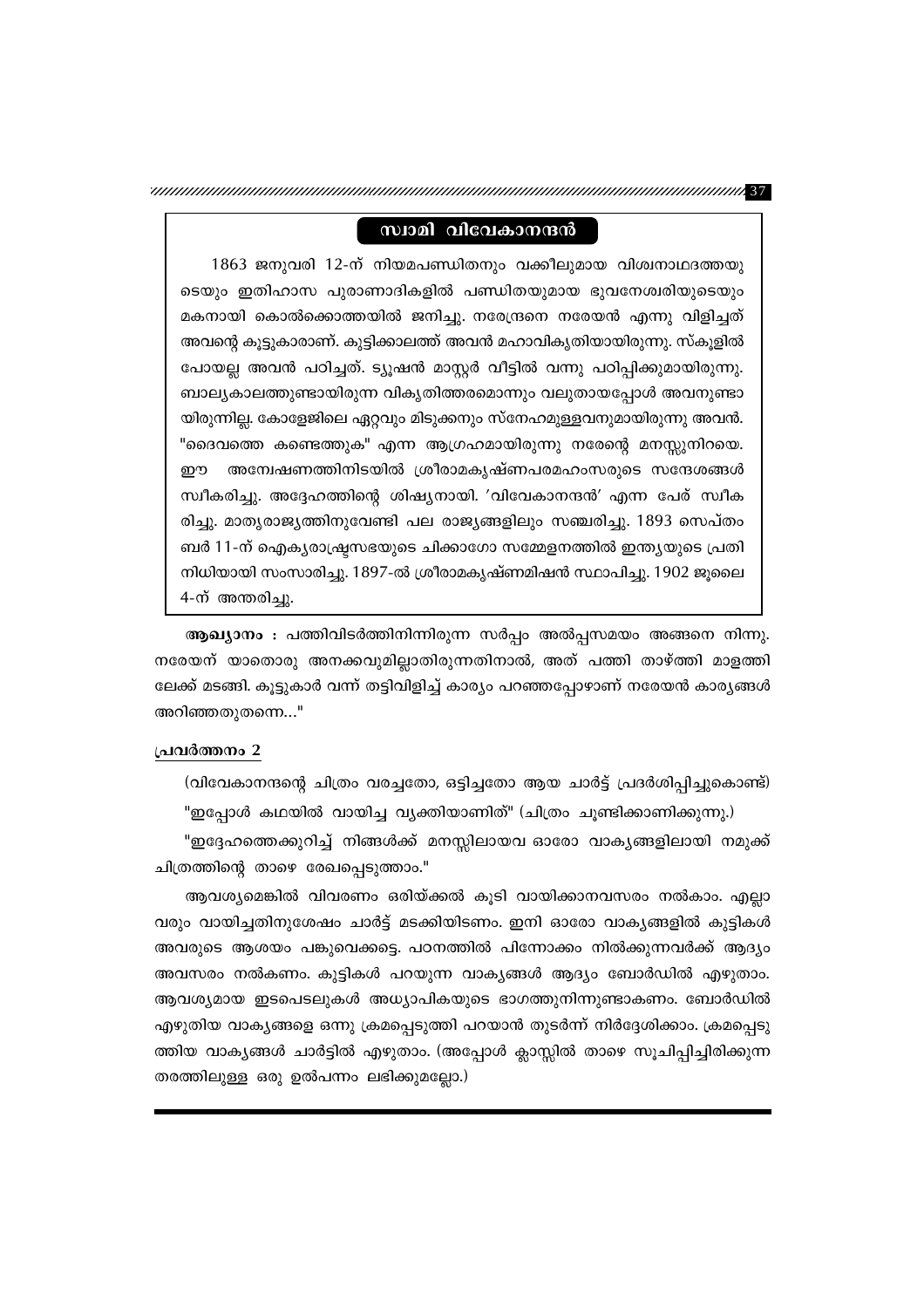#### സ്വാമി വിവേകാനന്ദൻ

വിവേകാനന്ദന്റെ ചിത്രം 1863 ജനുവരി 12-ന് ജനിച്ചു. അച്ഛൻ വിശ്വനാഥദത്ത, അമ്മ ഭുവനേശ്വരി കൂട്ടുകാർ നരേയൻ എന്നു വിളിച്ചു. സ്കൂളിൽ പഠിക്കാൻ സാധിച്ചില്ല. ദൈവത്തെ കണ്ടെത്താൻ ശ്രമിച്ചു. ശ്രീരാമകൃഷ്ണപരമഹംസരുടെ ശിഷ്യൻ വിവേകാനന്ദൻ എന്ന പേരു സ്വീകരിച്ചു. ചിക്കാഗോയിൽ പ്രസംഗിച്ചു. മാതൃരാജ്യത്തിനുവേണ്ടി പല രാജ്യങ്ങൾ സന്ദർശിച്ചു. 1897-ൽ ശ്രീരാമകൃഷ്ണമിഷൻ സ്ഥാപിച്ചു. 1902-ൽ ജൂൺ 4-ന് അന്തരിച്ചു.

- $\bullet$  നിങ്ങളുടെ ഗ്രൂപ്പിന്റെ പേരിനനുസൃതമായ തൂലികാചിത്രമാണ് ഓരോ ഗ്രൂപ്പും തയ്യാറാക്കേണ്ടത്. തൂലികാചിത്രം തയ്യാറാക്കാൻ എന്തെല്ലാം സാമഗ്രികൾ വേണം? (ചാർട്ട്, ചിത്രം, വായനാസാമഗ്രി, എന്നിവ വിതരണം ചെയ്യുന്നു.)
- വായനാസാമഗ്രി ഗ്രൂപ്പിലൊരാൾ വായിക്കുക. പ്രധാനാശയങ്ങൾ വ്യക്തമായി രേഖ പ്പെടുത്തുക. (ആവശ്യമെങ്കിൽ വായനാസാമഗ്രി കൈമാറി വായിക്കാൻ അവസരം നൽകണം. എന്തായാലും വായനയിലൂടെ കുട്ടിക്ക് ആശയം ലഭിക്കാനുള്ള സൗകര്യം ഒരുക്കണം. വായനയിൽ പിന്നോക്കം നിൽക്കുന്നവർക്ക് വായിച്ചു കേൾക്കാനുള്ള അവസരം ലഭിക്കുമല്ലോ?

ശ്രീനാരായണഗുരു, ജവഹർലാൽ നെഹ്റു ഇവരെക്കുറിച്ചുള്ള വായനാസാമഗ്രികൾ നൽകി. തൂലികാചിത്രം തയ്യാറാക്കുക.

 $\bullet$  ഗ്രൂപ്പിലെ മെച്ചപ്പെട്ട രചന കണ്ടെത്തൽ

(മെച്ചപ്പെട്ടത് കണ്ടെത്തുന്ന മാനദണ്ഡം കുട്ടികൾ തന്നെ പറയട്ടെ. ചിലപ്പോൾ മുഴു വൻ രചനകളിലെ ഒന്നായിരിക്കും മെച്ചപ്പെട്ടത്. അല്ലെങ്കിൽ എല്ലാവരുടേയും പങ്കാളിത്ത ത്തോടെ ഗ്രൂപ്പിന്റെ ഒരു രചന കണ്ടെത്തണം.)

ക്രമപ്പെടുത്തൽ : ഗ്രൂപ്പിൽ മെച്ചപ്പെടുത്തുന്നതോടൊപ്പം സംഭവങ്ങളെ കാലത്തിന നുസരിച്ച് ക്രമപ്പെടുത്തിയിട്ടുണ്ടെന്ന് ഉറപ്പുവരുത്തുകയും വേണം.

അവതരണം : ഓരോ ഗ്രൂപ്പിന്റേയും അവതരണത്തോടൊപ്പം ടീച്ചറുടെ മേൽനോട്ട ത്തിൽ ചർച്ച ചെയ്ത് രേഖപ്പെടുത്തുന്നു. (പൊതുവായ മാനദണ്ഡങ്ങൾ ചർച്ചയിലൂടെ രേഖപ്പെടുത്തുന്നു.)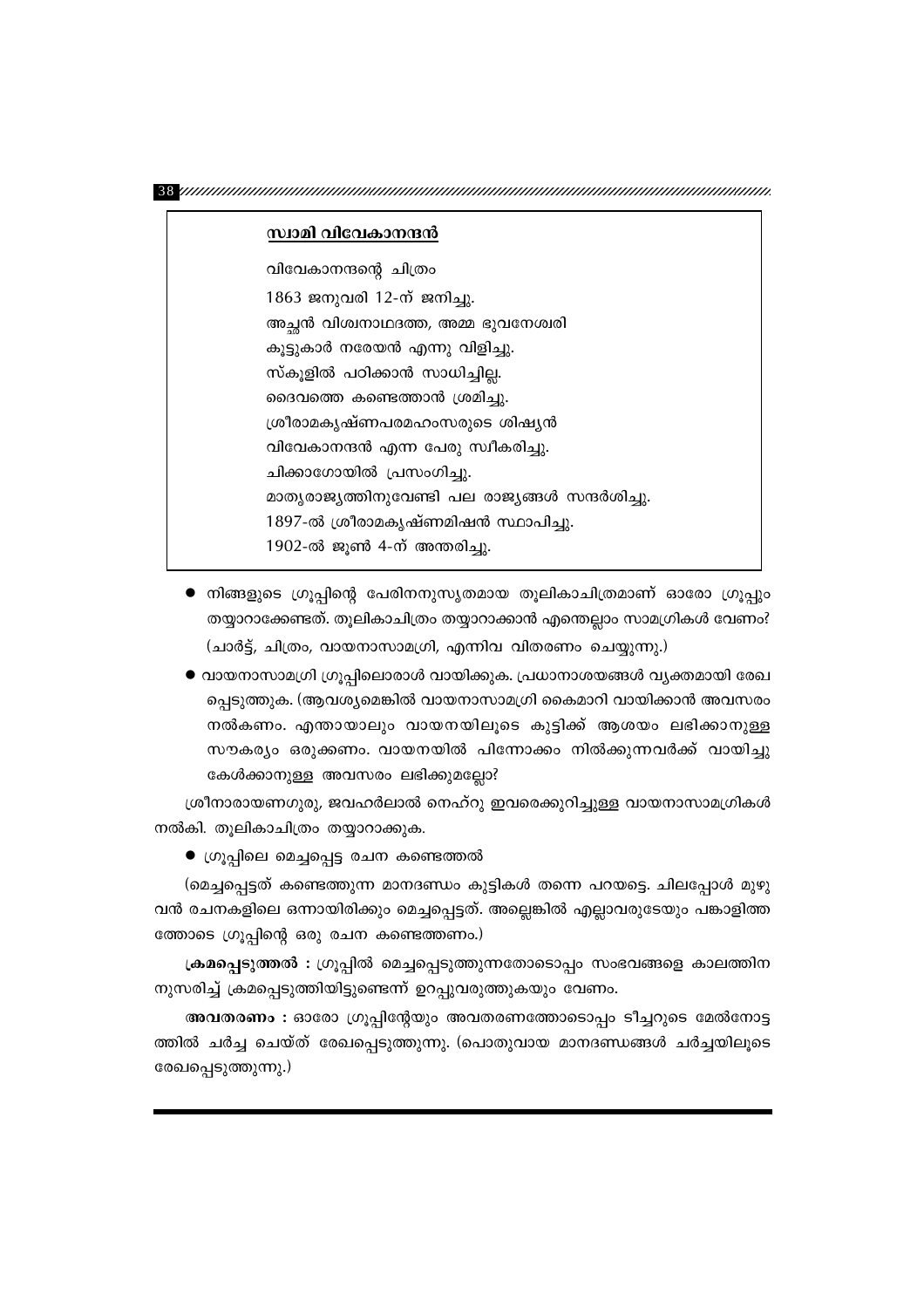മെച്ചപ്പെടുത്തൽ : ഉരുത്തിരിഞ്ഞ മാനദണ്ഡങ്ങൾ ഉപയോഗിച്ച് ഗ്രൂപ്പുകൾ തങ്ങ ളുടെ തൂലികാചിത്രങ്ങൾ മെച്ചപ്പെടുത്തി ചാർട്ടിൽ രേഖപ്പെടുത്തുന്നു.

പൊതുപ്രകാശനം : ഓരോ ഗ്രൂപ്പും മെച്ചപ്പെടുത്തിയ തൂലികാചിത്രങ്ങൾ ചാർട്ടി ലെഴുതി പ്രദർശിപ്പിക്കുന്നു.

ഈ തൂലികാചിത്രങ്ങൾ ശേഖരണപുസ്തകത്തിലേക്ക്

ഓരോ ഗ്രൂപ്പിലും നടക്കുന്ന പ്രവർത്തനം നിരന്തരം വിലയിരുത്താൻ അധ്യാപിക ശ്രമിക്കണം.

തൂലികാചിത്രം മാനദണ്ഡങ്ങൾ

- വൃക്തിയുടെ പരമാവധി സവിശേഷത കണ്ടെത്തണം.
- സംഭവങ്ങൾ കാലത്തിനനുസരിച്ച് ക്രമീകരിക്കുന്നു.
- വസ്തുതകൾ ചുരുക്കി പ്രതിപാദിക്കുന്നു.

#### 1. വായനാസാമഗ്രി : 1

### ജവഹർലാൽ നെഹ്റു

1889 നവംബർ 14-ാം തീയതി അലഹബാദിലാണ് നെഹ്റു ജനിച്ചത്. മോത്തിലാൽ നെഹ്റുവും സ്വരൂപ്റാണിയുമായിരുന്നു അദ്ദേഹത്തിന്റെ മാതാ പിതാക്കൾ. ചെറുപ്പം മുതൽതന്നെ ധാരാളം പുസ്തകങ്ങൾ വായിക്കുമായിരുന്നു. 15-ാം വയസ്സിൽ അച്ഛനമ്മമാരോടൊപ്പം ഇംഗ്ലണ്ടിൽ എത്തി. വിദ്യാഭ്യാസം അവി ടെയായിരുന്നു. ബാരിസ്റ്ററായി പുറത്തുവന്ന അദ്ദേഹം അലഹബാദ് ഹൈക്കോ ടതിയിൽ പ്രാക്ടീസ് ആരംഭിച്ചു. ഈ കാലയളവിൽ സ്വാതന്ത്ര്യസമര പ്രസ്ഥാന ങ്ങളിൽ പങ്കെടുത്തുകൊണ്ട് ഇന്ത്യയുടെ സ്വാതന്ത്ര്യത്തിനുവേണ്ടി പ്രയത്നിച്ച മഹാത്മാക്കളിൽ ഒരാളായി. സ്വാതന്ത്ര്യസമരത്തിൽ പങ്കെടുത്തതിന്റെ പേരിൽ വളരെക്കാലം ജയിലിൽ കഴിയേണ്ടിവന്നു. ധാരാളം വായിക്കുവാനും എഴുതു വാനും അവസരം കണ്ടെത്തി. ഇന്ത്യയെ കണ്ടെത്തൽ, ഒരച്ചൻ മകൾക്കയച്ച കത്തു കൾ, ഈ ഗ്രന്ഥങ്ങൾ അദ്ദേഹത്തെ ഒരു സാഹിത്യകാരൻ എന്ന നിലയിൽ അറി യപ്പെടാൻ തുടങ്ങി. ലോകസമാധാനത്തിനുവേണ്ടി പ്രയത്നിച്ചു. സ്വതന്ത്ര ഇന്ത്യ യുടെ ആദ്യത്തെ പ്രധാനമന്ത്രിയായി. നെഹ്റുവിന്റെ ഭാര്യ കമലാഭായിയും മകൾ മുൻപ്രധാനമന്ത്രിയായിരുന്ന ഇന്ദിരാഗാന്ധിയും ആയിരുന്നു. ശിശുക്കളെ കൂടു തൽ സ്നേഹിക്കുകയും അവർക്കുവേണ്ടി പ്രയത്നിക്കുകയും ചെയ്തതുകൊണ്ട് നമ്മൾ അദ്ദേഹത്തിന്റെ ജന്മദിനം ശിശുദിനമായി ആഘോഷിക്കുന്നു.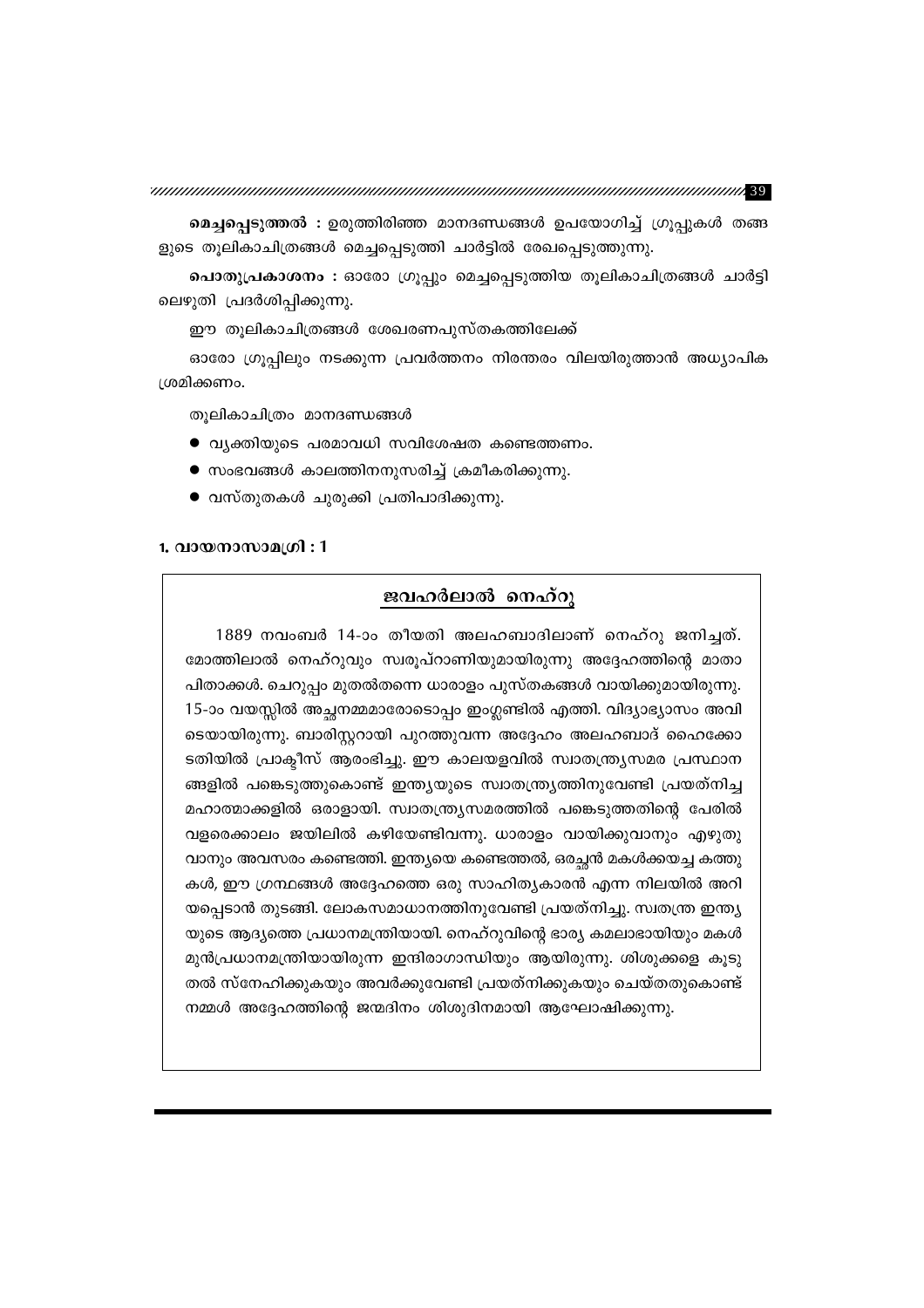### ശ്രീനാരായണഗുരു

1856-ൽ തിരുവനന്തപുരം ജില്ലയിലെ ചെമ്പഴന്തിയിലാണ് ജനിച്ചത്. നാണു എന്നാണ് കുട്ടിക്കാലത്ത് ശ്രീനാരായണനെ വിളിച്ചിരുന്നത്. നാണുവിന്റെ മാതാ പിതാക്കളായിരുന്നു മാടനാശാനും കുട്ടിയമ്മയും. നാണുവിന് മൂന്ന് സഹോദര ങ്ങളുണ്ടായിരുന്നു. 5-ാം വയസ്സിൽ എഴുത്തിനിരുത്തിയ അദ്ദേഹത്തെ 'ഹരിശ്രീ' എഴുതിച്ചത് പാർവ്വത്യകാർ (ഗ്രാമഉദ്യോഗസ്ഥൻ) ആയിരുന്നു. അമ്മാവൻമാരിൽ നിന്നും അദ്ദേഹം സംസ്കൃതം പഠിച്ചു. പുസ്തകവായനയിൽ താത്പര്യമുണ്ടാ യിരുന്ന അദ്ദേഹം തമിഴ്കൃതികളായ തൊൽകാപ്പിയം, മണിമേഖല, ചിലപ്പതി കാരം, തിരുക്കുറൽ എന്നിവ പഠിച്ചു. മഹാനായ അവധൂതൻ (സ്ഥമി) സാമൂഹൃപ രിഷ്ക്കർത്താവ് എന്നീ നിലകളിൽ പ്രശസ്തി നേടി. സമുഹത്തിൽ നിലനിന്നി രുന്ന തീണ്ടൽ, തൊടീൽ, ജാതിവ്യത്യാസം ഇവയ്ക്കെതിരെ പോരാടി. 'ഒരു ജാതി, ഒരു മതം, ഒരു ദൈവം മനുഷ്യന്' എന്ന മഹത്തായ സന്ദേശം പ്രസിദ്ധമാണ്. 1928 സെപ്റ്റംബർ 20-ന് ശിവഗിരിയിൽ സമാധിയായി.

"ഇതുപോലെ തയ്യാറാക്കപ്പെടുന്നതാണ് ′തൂലികാചിത്രം′. തൂലികാചിത്രത്തിൽ എന്തെല്ലാം ഉണ്ടായിരിക്കണമെന്നും അതിന്റെ സവിശേഷതകൾ എന്തെല്ലാമായിരിക്ക ണമെന്നും തുടർന്ന് ചർച്ച ചെയ്യുക.

### പ്രവർത്തനം 3

(കൂടുതൽ തൂലികാചിത്രങ്ങൾ തയ്യാറാക്കി ക്ലാസ്സിൽ പ്രദർശിപ്പിക്കാം.)

"ഇതുപോലെ മഹാൻമാരെക്കുറിച്ചുള്ള തൂലികാചിത്രങ്ങൾ നമുക്ക് നിർമിച്ചാലോ?" "ഏതെല്ലാം മഹാൻമാരെക്കുറിച്ചാണ് നമുക്ക് തൂലികാചിത്രങ്ങൾ നിർമ്മിക്കാൻ സാധി ക്കുക."

(കുട്ടികൾ പറയുന്ന പേരുകൾ ബോർഡിൽ രേഖപ്പെടുത്താം. ഉദാ: ഗാന്ധിജി, നെഹ്റു, ശ്രീനാരായണഗുരു, ഡോ: ബി. ആർ. അംബേദ്കർ, പഴശ്ശിരാജ, ടിപ്പുസുൽത്താൻ, ഇന്ദി രാഗാന്ധി....)

ഗ്രൂപ്പിംഗ് : (ബോർഡിലെഴുതിയ മഹാൻമാരുടെ പേരുകൾ പറഞ്ഞ് ഗ്രൂപ്പ് തിരിക്കാം.) തൂലികാചിത്രം അവതരിപ്പിക്കുമ്പോൾ ക്ലാസ്സിൽ നടക്കേണ്ട പ്രക്രിയാഘട്ടങ്ങൾ

- ആഖ്യാനം (ആവശ്യബോധം)
- വിവരശേഖരണം (വായനാസാമഗ്രി)
- രേഖപ്പെടുത്തൽ
- ക്രമപ്പെടുത്തൽ
- വിലയിരുത്തൽ (ഗ്രൂപ്പിൽ)
- മെച്ചപ്പെടുത്തൽ
- അവതരണം(പൊതുപ്രകാശനം)

ദിനാചരണവേളകളിൽ തുലികാചിത്രം എങ്ങനെ ഫലപ്രദമായി ഉപയോഗിക്കാം?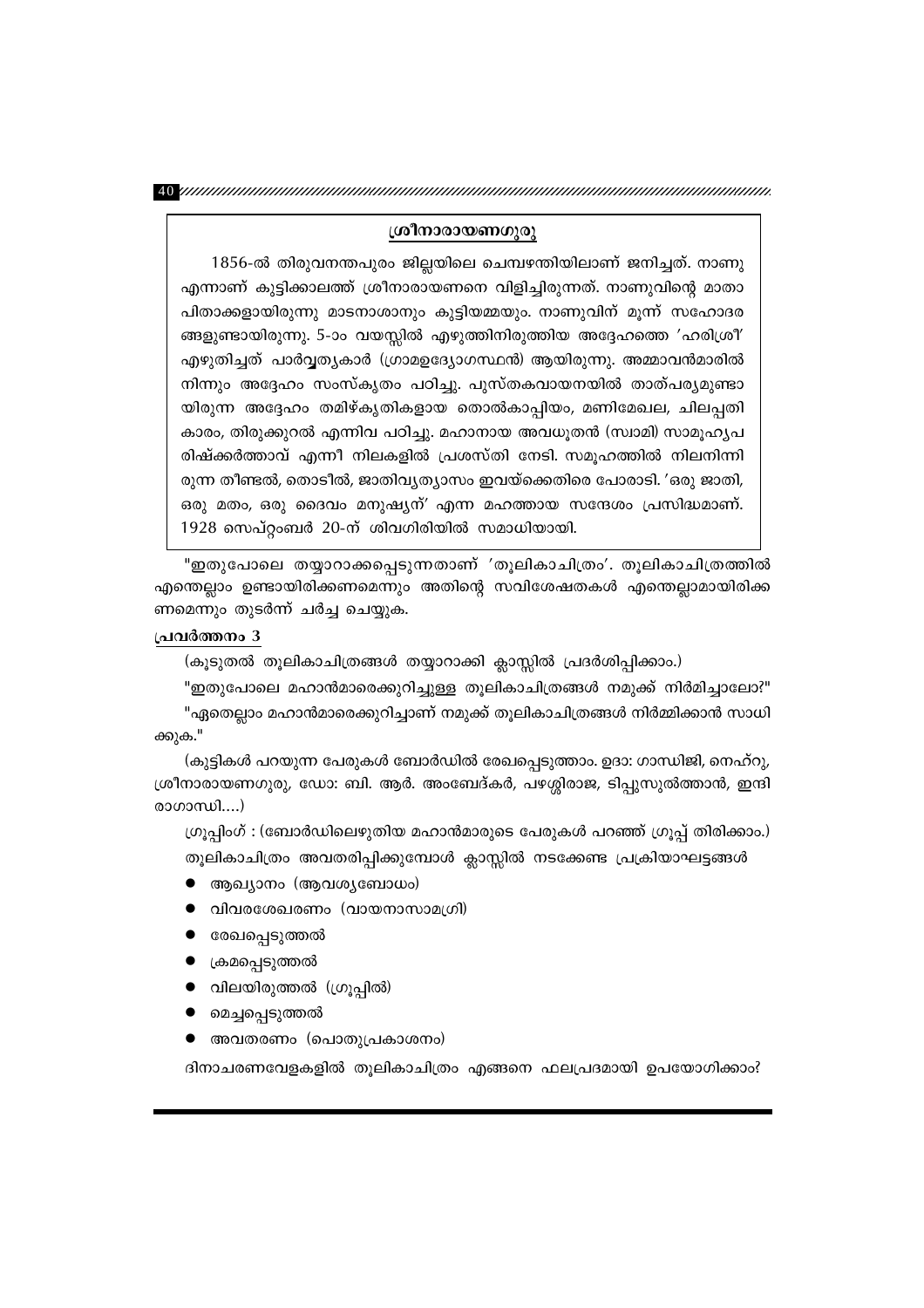### കവിയെ പരിചയപ്പെടാം

പാഠപുസ്തകത്തിൽ നാം പരിചയപ്പെട്ട കവികളുടെ തൂലികാചിത്രം തയ്യാറാക്കാമോ?

- നമ്മുടെ പ്രധാനമന്ത്രി
- മുഖ്യമന്ത്രി
- വിദ്യാഭ്യാസമന്ത്രി
- രാഷ്ട്രപതി

### നോട്ടീസ്

 $\bullet$  "നിങ്ങൾ തയ്യാറാക്കിയ തൂലികാചിത്രങ്ങൾ വളരെ മനോഹരമായിരിക്കുന്നു. മാത്ര മല്ല, മഹാൻമാരെക്കുറിച്ചുള്ള വളരെയധികം വിവരങ്ങളും ലഭിച്ചു. ഈ വിവര ങ്ങൾ നമ്മുടെ വിദ്യാലയത്തിലെ എല്ലാവരേയും അറിയിക്കാൻ എന്താണൊരു വഴി?"

(കുട്ടികൾ സ്വതന്ത്രമായി പറയുന്ന കാര്യങ്ങൾ ബോർഡിൽ രേഖപ്പെടുത്താം.)

"പ്രദർശനം നടത്തിയാലോ?"

(പ്രദർശനം സംഘടിപ്പിക്കുന്നതിനുവേണ്ട ചർച്ച നടത്താം.)

പ്രദർശനം എപ്പോൾ? ദിവസം? സമയം? എവിടെ?

എങ്ങനെ? ആരെല്ലാം പങ്കെടുക്കണം? സ്വാഗതം, ഉദ്ഘാടനം

ആശംസ, നന്ദി മുതലായവ ചർച്ചചെയ്ത് പ്രദർശനത്തിനുവേണ്ട കുട്ടികളുടെ ഒരു കമ്മറ്റി രൂപീകരിക്കുകയും പുരോഗതി വിലയിരുത്തുകയും വേണം.

"നമ്മുടെ പ്രദർശനത്തെക്കുറിച്ച് മറ്റുള്ളവർ അറിയണ്ടേ?

എല്ലാ ക്ലാസ്സിലേയും മുഴുവൻ കുട്ടികളും ഈ വിവരം അറിയാൻ എന്തു മാർഗ്ഗമാണു ള്ളത്?"

(നോട്ടീസ്, പോസ്റ്റർ, അസംബ്ലിയിൽ പറയാം തുടങ്ങിയ കാര്യങ്ങൾ കുട്ടികൾ പറ യുമല്ലോ)

എന്താണ് പ്രദർശനത്തിന്റെ പ്രത്യേകത?

ഒരു നോട്ടീസ് തയ്യാറാക്കിയാലോ?

എന്താണ് നോട്ടീസിന്റെ പ്രത്യേകത?

ഗ്രൂപ്പിംഗ് : മാതൃകാനോട്ടീസുകൾ വിതരണം ചെയ്യുന്നു. ഓരോ ഗ്രൂപ്പും കിട്ടിയ നോട്ടീസ് വായിക്കട്ടെ.

### നോട്ടീസ് – പ്രത്യേകതരം

- വായിക്കാം
- നേരിൽ കണ്ട് പറയണമെന്നില്ല
- സൂക്ഷിക്കാം
- കൈമാറി വായിക്കാം

ഒരു നോട്ടീസിൽ എന്തെല്ലാം ഉൾപ്പെടുത്താം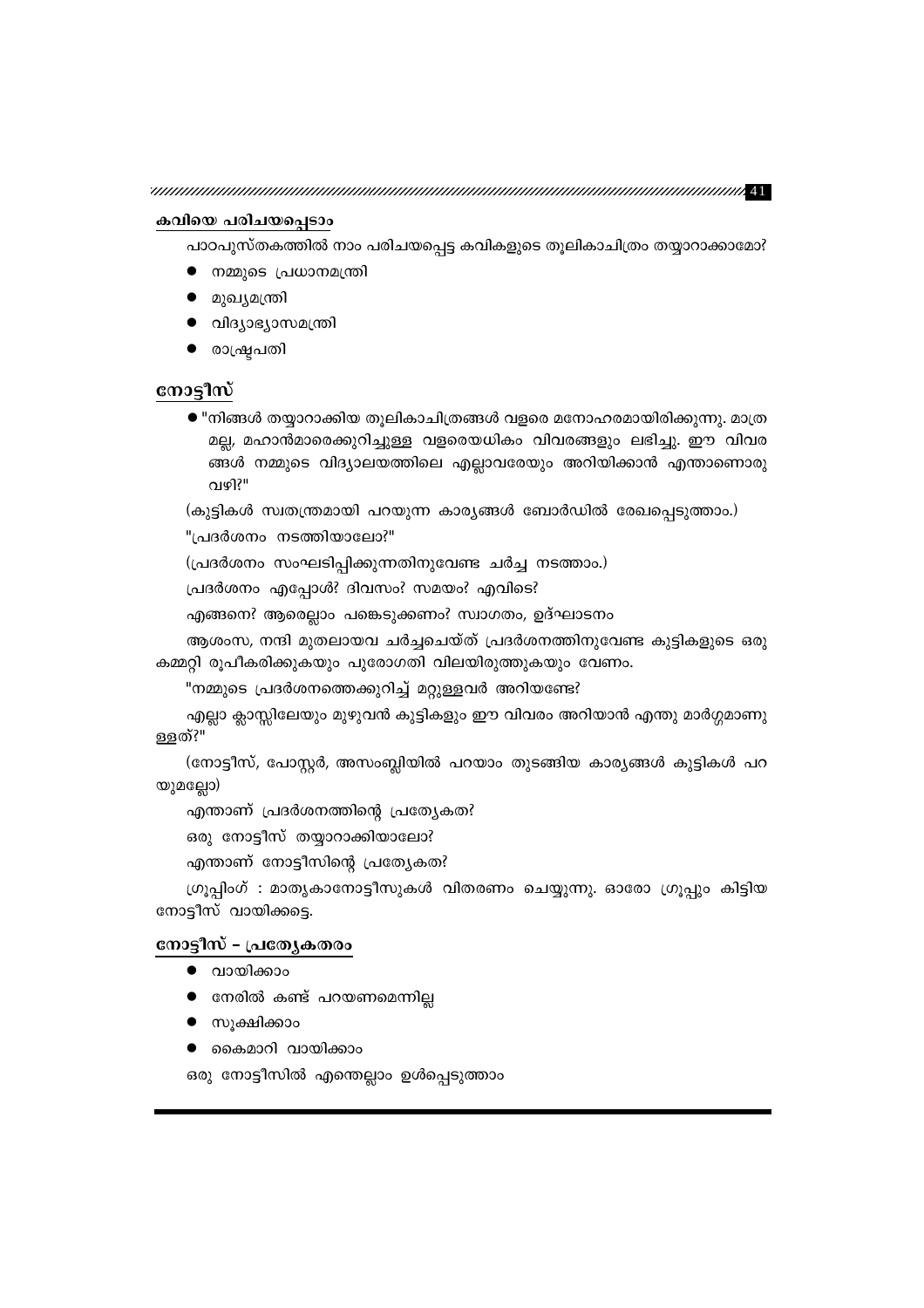ചർച്ച : വിവരങ്ങൾ ചാർട്ടിൽ രേഖപ്പെടുത്താം

നമ്മുടെ നോട്ടീസിലും ഈ സവിശേഷതകൾ വേണ്ടേ?

ഓരോരുത്തരും നോട്ടീസ് തയ്യാറാക്കട്ടെ.

(വ്യക്തിഗതരചനക്കുശേഷം ഗ്രൂപ്പിൽ അവതരിപ്പിച്ച് മെച്ചപ്പെട്ട നോട്ടീസ് തെരഞ്ഞെ ടുക്കുന്നു.)

ഗ്രൂപ്പിലെ മെച്ചപ്പെട്ടത്

● ഒരാളുടേതാവാം മെച്ചപ്പെട്ടത്

എല്ലാവരുംകൂടി തയ്യാറാക്കിയ ഒന്ന് (വ്യക്തിഗതരചന വായിച്ചതിനുശേഷം തയ്യാറാക്കിയത്)

(മെച്ചപ്പെട്ട നോട്ടീസ് മാനദണ്ഡം കുട്ടികൾ തന്നെ പറയട്ടെ)

ഗ്രൂപ്പിൽനിന്ന് കണ്ടെത്തിയ മെച്ചപ്പെട്ട നോട്ടീസ് ക്ലാസ്സിൽ ഓരോ ഗ്രൂപ്പും അവത രിപ്പിക്കുന്നു. അധ്യാപികയുടെ സഹായത്തോടെ വിലയിരുത്തൽ നടത്തുന്നു. മെച്ചപ്പെ ടുത്തൽ നടത്തി വ്യക്തിഗത പുനർരചനക്ക് അവസരം നൽകുന്നു.

### തൂലികാചിത്ര പ്രദർശനം

സുഹൃത്തുക്കളേ,

ചേമ്പിലോട് ഗവ.എൽ.പി.സ്കൂളിലെ നാലാംക്ലാസ് വിദ്യാർത്ഥികൾ തയ്യാ റാക്കിയ തൂലികാചിത്രങ്ങളുടെ ഒരു പ്രദർശനം 28-10-2006-ന് വെള്ളിയാഴ്ച 2 മണിക്ക് 4-ാം ക്ലാസിൽ വെച്ചുനടക്കുന്നു. ഇതിന്റെ ഉദ്ഘാടനം നമ്മുടെ ബഹു മാനപ്പെട്ട ഹെഡ്മാസ്റ്റർ ശ്രീ. അജയൻ നിർവ്വഹിക്കുന്നു. ഈ പ്രദർശനത്തിലേക്ക് നിങ്ങളെ ഓരോരുത്തരേയും ഞങ്ങൾ സാദരം ക്ഷണിക്കുന്നു.

എന്ന്,

കൺവീനർ, പ്രദർശനക്കമ്മിറ്റി

#### കാര്യപരിപാടികൾ

| പ്രാർത്ഥന       |                |                              |
|-----------------|----------------|------------------------------|
| സ്ഥാഗതം         | $\ddot{\cdot}$ | ക്ലാസ് ലീഡർ                  |
| പ്രദർശനോദ്ഘാടനം | $\ddot{\cdot}$ | ബഹു. ഹെഡ്മാസ്റ്റർ ശ്രീ. അജയൻ |
| ആശംസകൾ          | $\ddot{\cdot}$ | ക്ലാസ്ടീച്ചർ                 |
|                 |                | അനുപമ N. K                   |
|                 |                | ആതിര                         |
| നന്ദി           |                | കൺവീനർ, പ്രദർശനകമ്മിറ്റി     |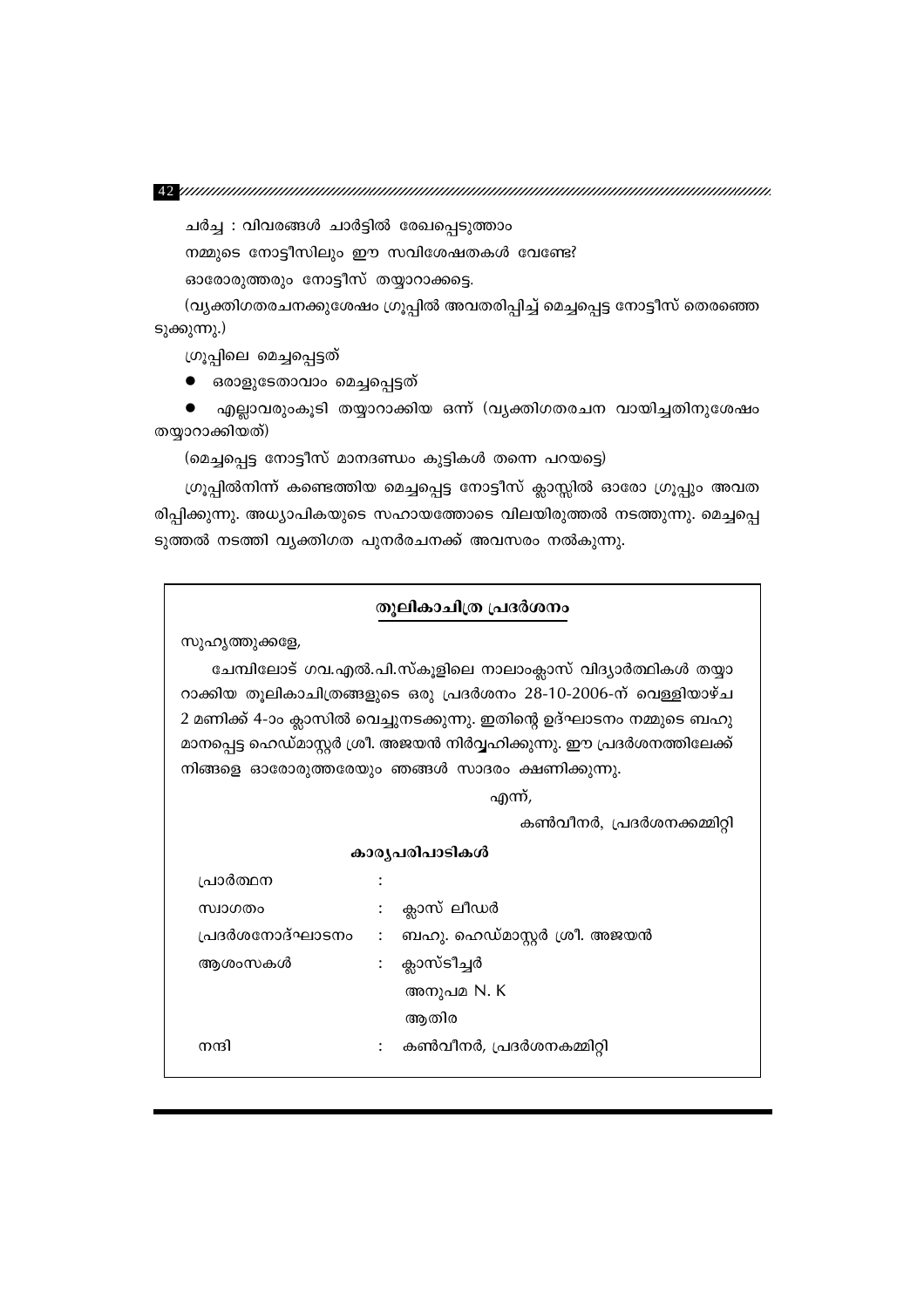### പ്രക്രിയാഘട്ടങ്ങൾ - നോട്ടീസ്

- $\bullet$  ആഖ്യാനം
- ചർച്ച (നോട്ടീസ് എന്തിന്, നോട്ടീസിൽ എന്തെല്ലാം?)
- മാതൃകാനോട്ടീസ് പ്രദർശനം (വൈവിധ്യമുള്ള നോട്ടീസുകൾ)
- വൃക്തിഗതരചന
- $\bullet$  അവതരണം ഗ്രൂപ്പിൽ (മെച്ചപ്പെട്ടത് കണ്ടെത്തുന്നു)
- $\bullet$  വിലയിരുത്തൽ
- $\bullet$  ടീച്ചർ വേർഷൻ
- പുനർരചന
- തയ്യാറാക്കപ്പെട്ട നോട്ടീസുകൾ വിതരണം ചെയ്യണം
- തൂലികാചിത്രത്തിന്റെ പ്രദർശനം നോട്ടീസിൽ പറഞ്ഞതുപോലെ സംഘടിപ്പി ക്കുന്നു.
- തുടർപ്രവർത്തനം : ചർച്ച
- $\bullet$  പ്രദർശനം എങ്ങനെയുണ്ടായിരുന്നു (പോരായ്മകൾ, നേട്ടങ്ങൾ)
- $\bullet$  ഒരു പ്രദർശനം സംഘടിപ്പിക്കുമ്പോൾ എന്തെല്ലാം കാര്യങ്ങൾ ശ്രദ്ധിക്കണം.

(കുട്ടികൾ തയ്യാറാക്കിയ നോട്ടീസുകൾ ഭാഷാപുസ്തകത്തിലേക്ക് ചേർക്കാൻ നിർദ്ദേ ശിക്കുന്നു.)

### പത്രവാർത്ത

"നമ്മുടെ പ്രദർശനത്തെക്കുറിച്ച് സ്കൂളിലെ എല്ലാ കുട്ടികളും അറിയുന്നതിനുവേ ണ്ടിയാണല്ലോ നോട്ടീസ് തയ്യാറാക്കിയത്. ഈ വിവരം സ്കൂളിനുപുറത്തുള്ളവരേയും നമുക്കൊന്നറിയിച്ചാലോ? എന്തു മാർഗ്ഗമാണുള്ളത്."

- പത്രത്തിൽ ഒരു വാർത്ത കൊടുത്താലോ?
- വാർത്തയിൽ എന്തെല്ലാം കാര്യങ്ങൾ വേണം?
- വിവിധ വാർത്തകൾ കുട്ടികൾക്ക് നൽകി പരിചയപ്പെടുത്താൻ അവസരം നൽകുന്നു.

### പത്രവാർത്തകളുടെ സവിശേഷത

- തലക്കെട്ട്
- സമഗ്രത
- ലഘുവാകൃങ്ങൾ
- വസ്തുതകളുടെ അവതരണം

ഇതുപോലെ നമ്മുടെ വാർത്ത എഴുതി നോക്കാം.

വ്യക്തിഗതമായി വാർത്ത തയ്യാറാക്കുന്നു.

ഗ്രൂപ്പിൽ കൈമാറി വായിച്ച് വേണ്ട തിരുത്തലുകൾ നടത്തുന്നു.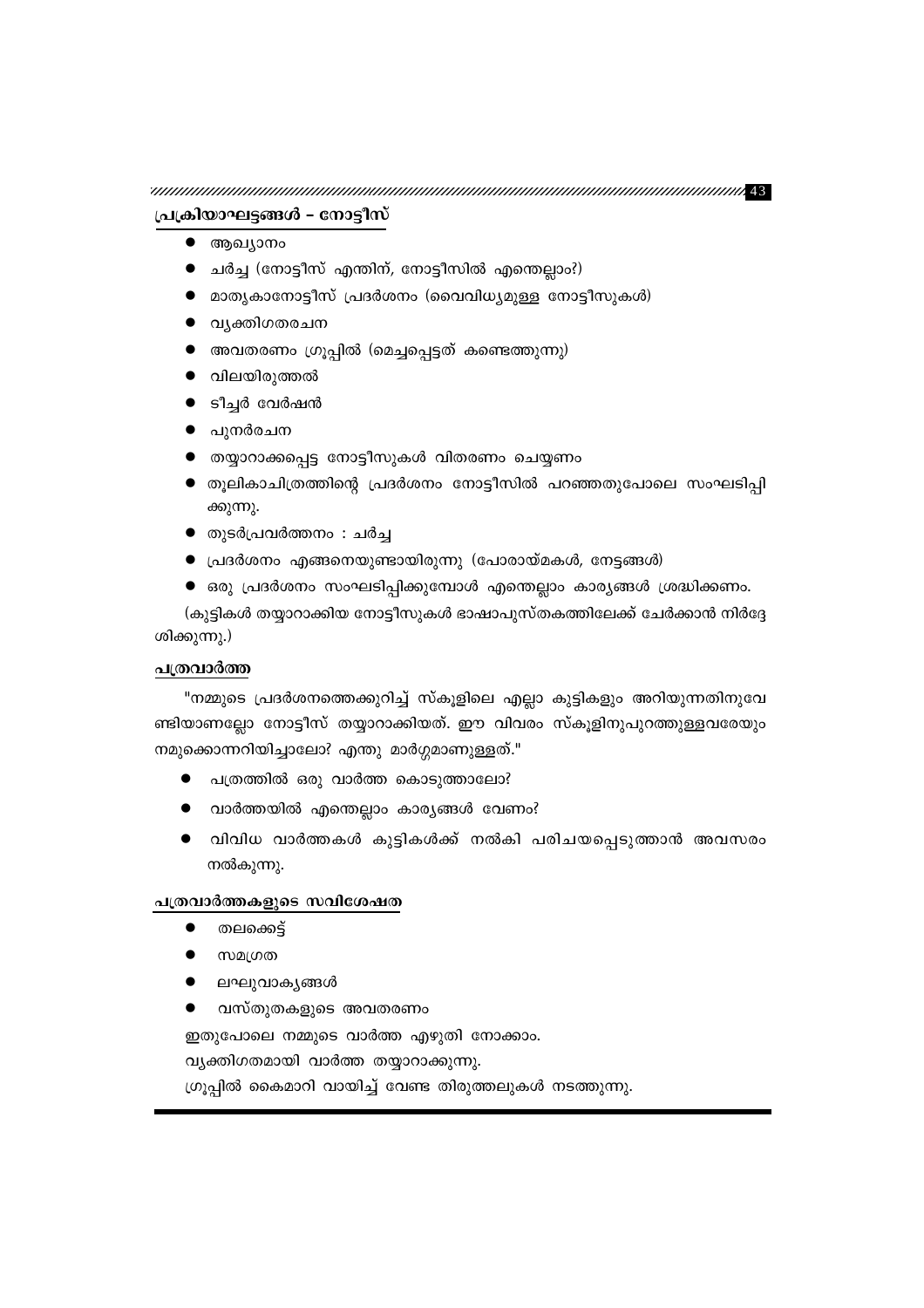11 minimuminimuminimuminimuminimuminimuminimuminimuminimuminimumini

മെച്ചപ്പെട്ടവ കണ്ടെത്തുന്നു (ഗ്രൂപ്പിലെ മെച്ചപ്പെട്ടതോ ഗ്രൂപ്പ് ഉൽപന്നമോ കണ്ടെത്താം)

- അവതരണം
- ടീച്ചർ മാതൃക
- പത്രത്തിലേക്ക്

### പത്രവാർത്ത : അധ്യാപിക തയ്യാറാക്കിയത്

### തുലികാചിത്ര പ്രദർശനം നടത്തി

ചേമ്പിലോട് : ചേമ്പിലോട് ഗവ. എൽ. പി. സ്കൂളിൽ മഹാൻമാരുടെ ചിത്ര ങ്ങളും ജീവിതത്തിലെ പ്രധാന സംഭവങ്ങളും വ്യക്തിത്വ വിശേഷങ്ങളും കോർത്തി ണക്കിയ തൂലികാചിത്രങ്ങളുടെ പ്രദർശനം നടത്തി. സ്കൂൾ ഹെഡ്മാസ്റ്റർ ശ്രീ. കെ. അജയൻ ഉദ്ഘാടനം ചെയ്തു. അനൂപ് സ്വാഗതവും സ്കൂൾ ലീഡർ അധ്യക്ഷതയും വഹിച്ചു. അനുപമ, ആതിര എന്നിവർ ആശംസകളർപ്പിച്ചു. പ്രദർശനകമ്മിറ്റി കൺവീനർ ബീന നന്ദി രേഖപ്പെടുത്തി.

### ഈ പുസ്തകത്തിൽ പരിഗണിച്ച വ്യവഹാരരൂപങ്ങൾ

- തുലികാചിത്രം
- നോട്ടീസ്
- പത്രറിപ്പോർട്ട്
- ഡയറി
- നാടകം
- അഭിമുഖം
- കഥ
- സംഭാഷണം
- വിവരണം
- നിവേദനം
- നോട്ടീസ്
- പോസ്റ്റർ
- കത്ത്
- കവിത
- യാത്രാവിവരണം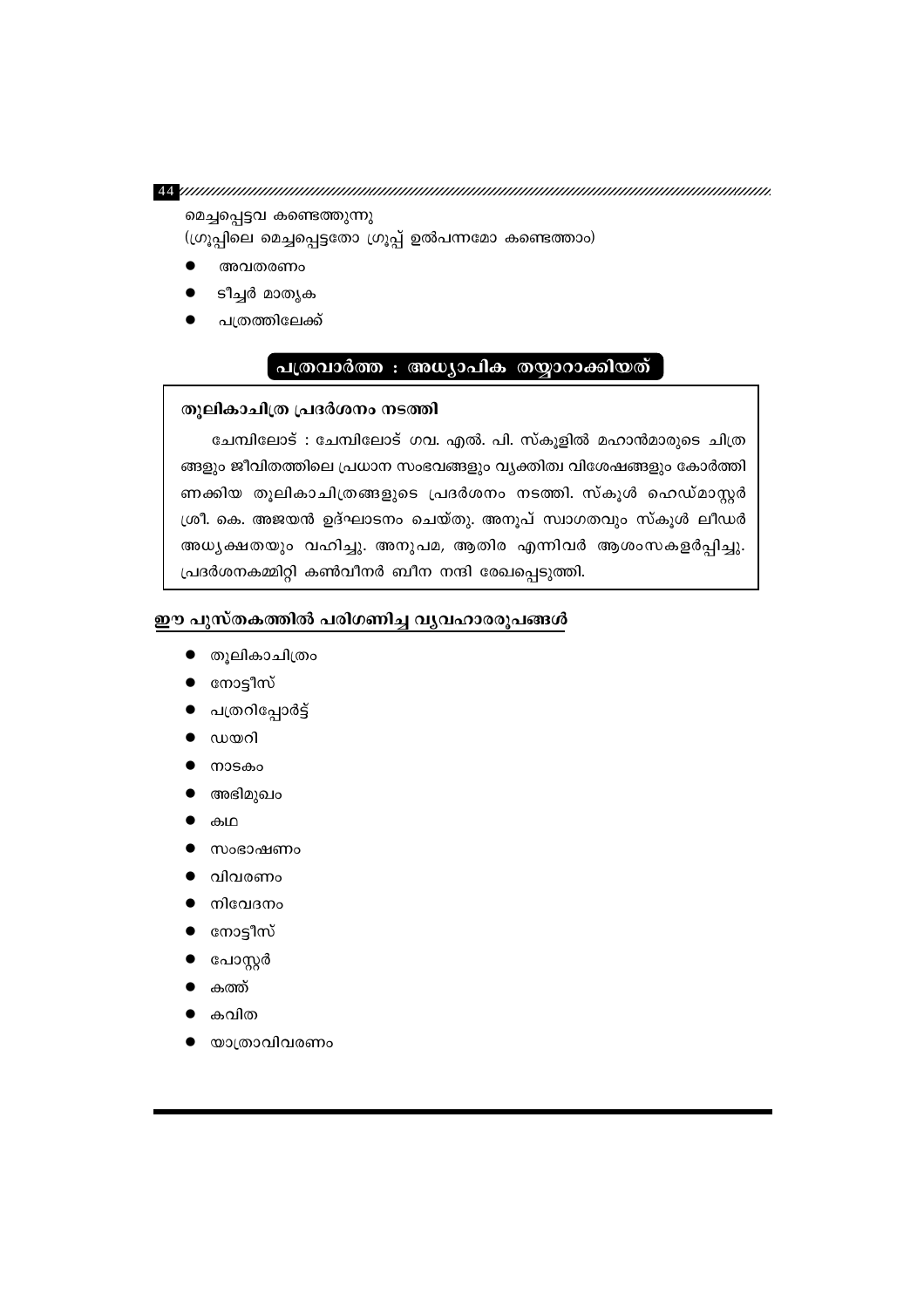### ഇനിയും പരിഗണിക്കേണ്ട വൃവഹാരരൂപങ്ങൾ

- $\bullet$  ആത്മകഥ
- പ്രസംഗം
- പ്രഭാഷണം
- വർണ്ണന
- ചിത്രംവര
- കഥാപ്രസംഗം
- $\bullet$  സംഗ്രഹം
- ദൃക്സാക്ഷി വിവരണം
- പരാതി
- $\bullet$  അപേക്ഷ
- കവിതയെ മറ്റു രൂപത്തിലേക്ക് മാറ്റുന്നതിന്
- $\bullet$  നിർദ്ദേശിച്ച ആശയങ്ങളെ ചിത്രങ്ങളിലൂടെ അവതരിപ്പിക്കുന്നതിന്
- $\bullet$  ആശംസകൾ, സന്ദേശങ്ങൾ എന്നിവയ്ക്ക് രൂപം നൽകുന്നതിന്.

### ഉൾപ്പെടുത്തിയ പാഠങ്ങൾ

- 1. കാടുണരുന്നു
- 2. കുഞ്ഞുപ്പാത്തുമ്മ
- 3. രണ്ടപ്പം
- 4. ജിറാഫുമായി അഭിമുഖം
- 5. പള്ളിക്കൂടത്തിലേക്ക്
- 6. മുന്നറിയിപ്പ്
- 7. കേരളഗാനം
- 8. ഉണർവ്വിന്റെ വഴി
- 9. മാടത്തക്കിളി
- 10.ചങ്ങാതി

കഥാപ്രസംഗം (പള്ളിക്കുടത്തിലേയ്ക്ക്)

```
H. B. Page No. 150
```
H. B. Page No. 100

സംഗ്രഹം

H. B. Page No. 145 (89)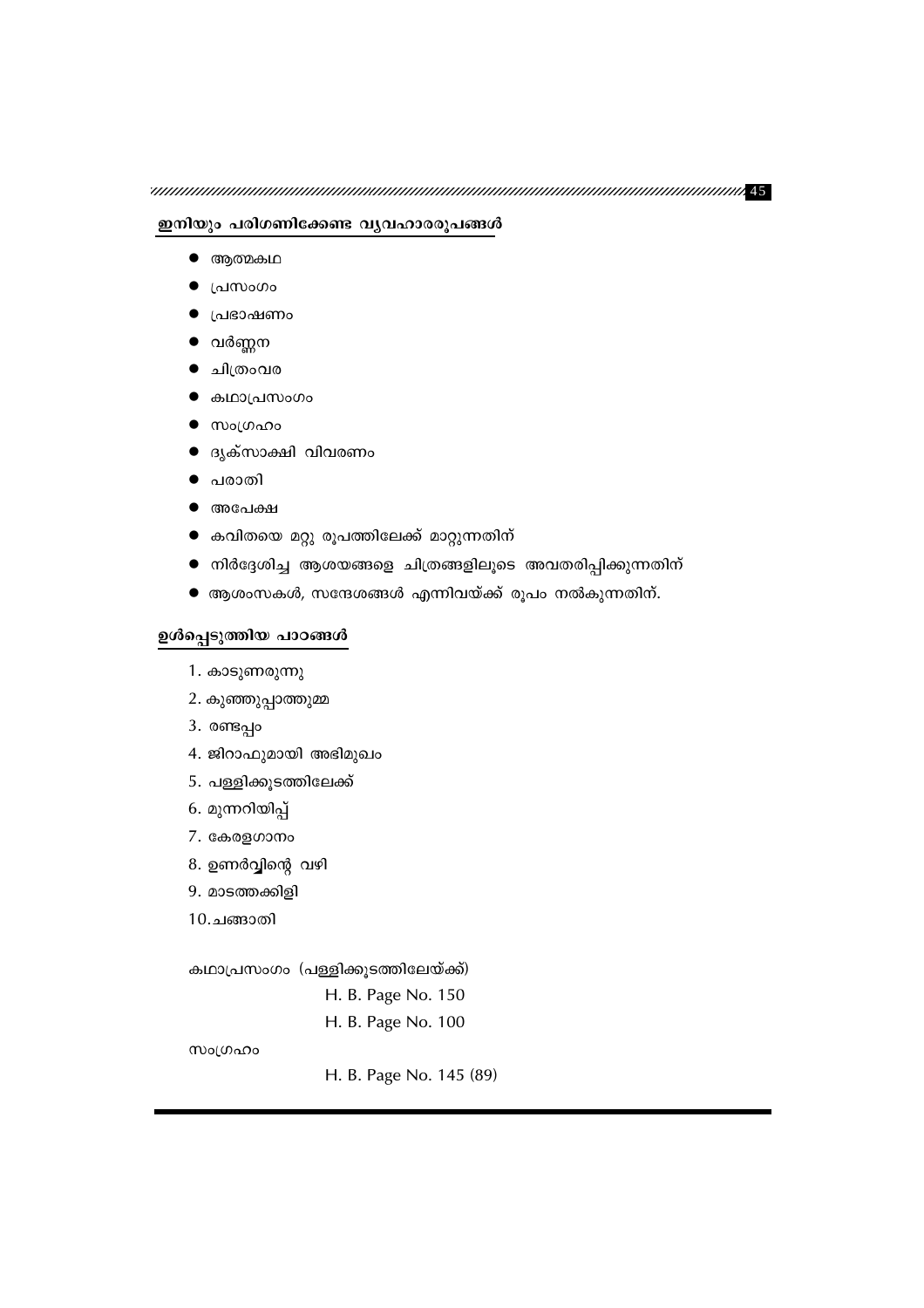ലഘുപ്രഭാഷണം (ശുചിത്വമുള്ള വീട്) (പ്രസംഗം) H. B. Page No. 108 T. B. Page No. 38 ആത്മകഥ (എഴുതാം, മായ്ക്കാം) H. B. 105 വർണന (ഉദ്യാനദേവത) H. B. 41, 42, 43 വാങ്മയീചിത്രം (കദളീവനം) H. B. Page No. 180 ദൃക്സാക്ഷിവിവരണം (ഒളിച്ചുകളി) T. B. No. 56, H. B. No. 126 പരാതി (ചെറിയ മനുഷ്യൻ) T. B. 76, H. B. No. 158

#### ശില്പശാലയിൽ പങ്കെടുത്തവർ

1. എൻ. മണി, ജി.എച്ച്.എസ്. കല്ലൂർ

- 2. എ. ജെ. ചെറിയാൻ, എസ്.എ.എ.യു.പി.എസ്, പഴൂർ
- 3. നളിനി.റ്റി. വി, അമ്മസഹായം യു.പി.എസ്, തെക്കുംതറ
- 4. വി. സക്കീന, ജി.യു.പി.എസ്, പരിയാരം
- 5. സൈനബ. സി, ജി.യു.പി.എസ്, മാതമംഗലം
- ആർ. കെ. രാജശ്രീ, ജി.എൽ.പി.എസ്, പൈങ്ങാട്ടിരി 6.
- സി. കെ. പ്രതിഭ, ജി.എൽ.പി.എസ്. അപ്പാട് 7.
- സുനിൽ അലക്സ്, ജി.യു.പി.എസ്, സുഗന്ധഗിരി 8.
- എം. ടി. ബിജു, ജി.എൽ.പി.എസ്, മീനങ്ങാടി 9.
- വി. സി. തങ്കച്ചൻ, ജി.എൽ.പി.എസ്, കൊളവള്ളി  $10.$
- സോയി ആന്റണി, ജി.എൽ.പി.എസ്, ചേമ്പിലോട്  $11.$
- സനലാദേവി. കെ, ഡി.വി.വി.എച്ച്.എസ്, വേലിയമ്പം  $12.$
- അരുഷ. പി. ടി, എ.എൽ.പി.എസ്, പറളിക്കുന്ന്  $13.$
- ചാക്കോ പൊറ്റമ്പുഴ, വി.എൽ.പി.എസ്, പുതുശ്ശേരി  $14.$
- വിജയചന്ദ്രൻ. വി. ആർ, എസ്.ഡി.എം.എൽ.പി.എസ്, കൽപറ്റ  $15.$
- സജേഷ് കെ. വി, ജി.യു.പി.എസ്, എരുമക്കൊല്ലി  $16.$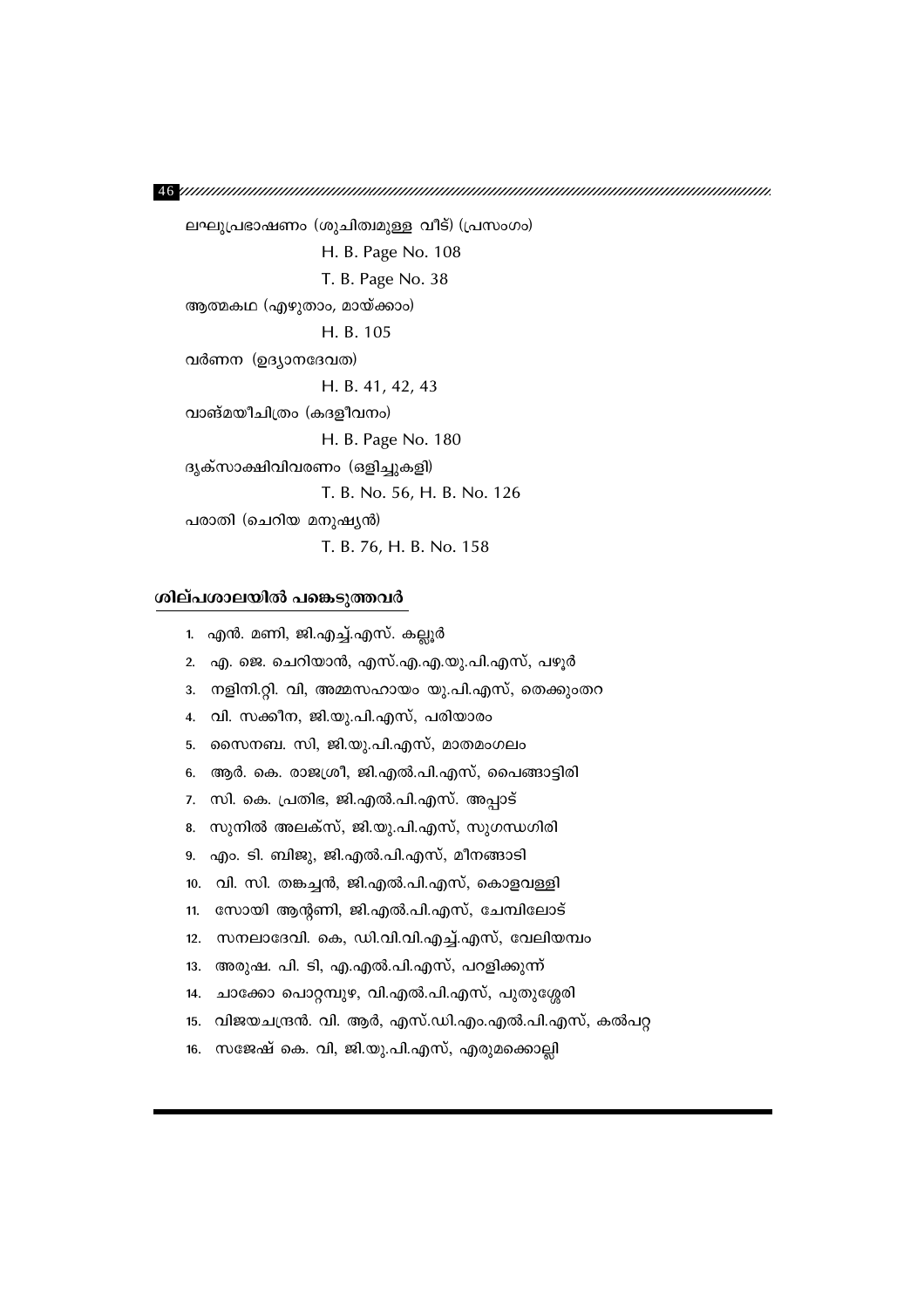- 17. വി. അനിൽകുമാർ, ജി.യു.പി.എസ്, കൊളഗപ്പാറ
- 18. ഇമ്മാനുവേൽ ഒ. സി, ജി.എൽ.പി.എസ്, നെല്ലിയമ്പം
- 19. എം. കെ. സുന്ദർലാൽ, ബി.ആർ.സി, ബത്തേരി
- 20. ജയരാജ് കെ, ഗവ. എച്ച്.എസ്. അച്ചൂർ
- 21. ബിന്ദു തോമസ്, ജി.എൽ.പി.എസ്, കൽപറ്റ
- 22. യമുന എസ്, ജി.യു.പി.എസ്, മാനന്തവാടി
- 23. എച്ച്. ബി. സവിത, ജി.എൽ.പി.എസ്, പടിഞ്ഞാറത്തറ
- 24. എൻ. മുഹമ്മദ് സാലി, ജി.എച്ച്.എസ്.എസ്, പനങ്കണ്ടി
- 25. ബിനോയ്കുമാർ കെ. എൻ, ബി.ആർ.സി, മാനന്തവാടി
- 26. സി. കസ്തൂരിബായി, ജി.യു.പി.എസ്, കുപ്പാടി
- 27. മോനിയമ്മ ജോർജ്ജ്, സെന്റ്തോമസ് എ.എൽ.പി.എസ്, പുത്തൻകുന്ന്

ശില്പശാലയുടെ മേൽനോട്ടം :

ശ്രീമതി കെ. ഇന്ദിര ഡയറ്റ്, വയനാട്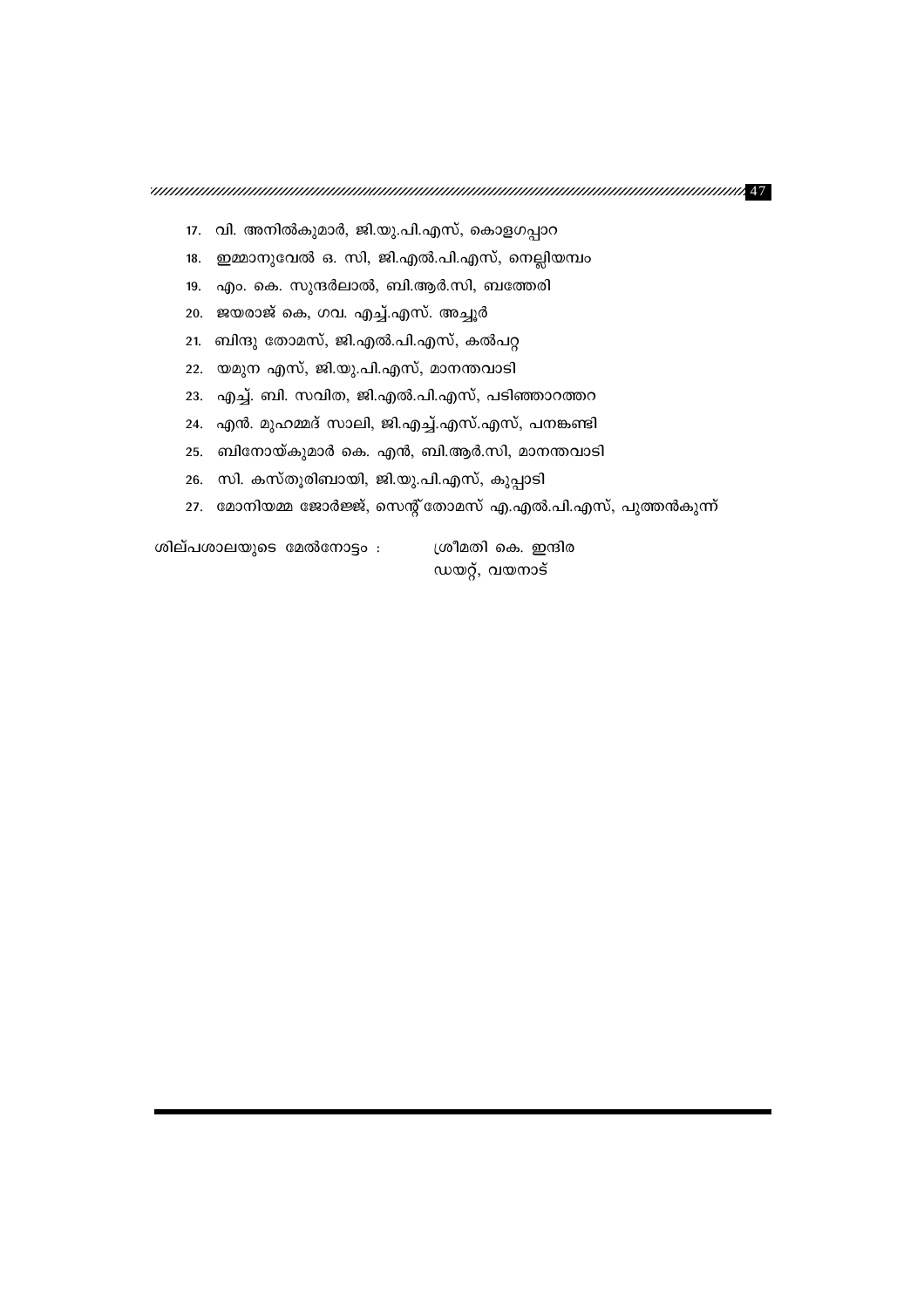### ดาวๆ ของควย Mozhippathayam

ചീഫ് എഡിറ്റർ **:** 

ജോർജ്ജ് ജോസഫ് ്പിൻസിപ്പാൾ, ഡയറ്റ്-വയനാട്

### **എഡിറ്റർ**:

കെ. ഇന്ദിര ലക്ചറർ, ഡയറ്റ്, വയനാട്

### **സം**രോധനം, ലേ–ഔട്ട് :

പി. കെ. റെജി

 $\mathbf{a}$ 3 ചിത്രം : ശില്പം Back cover : Painting കെ. എസ്. സുരേഷ് ഗവ. സർവ്വജന ഹയർസെക്കണ്ടറി സ്കൂൾ, ബത്തേരി

*(For private circulation only)*